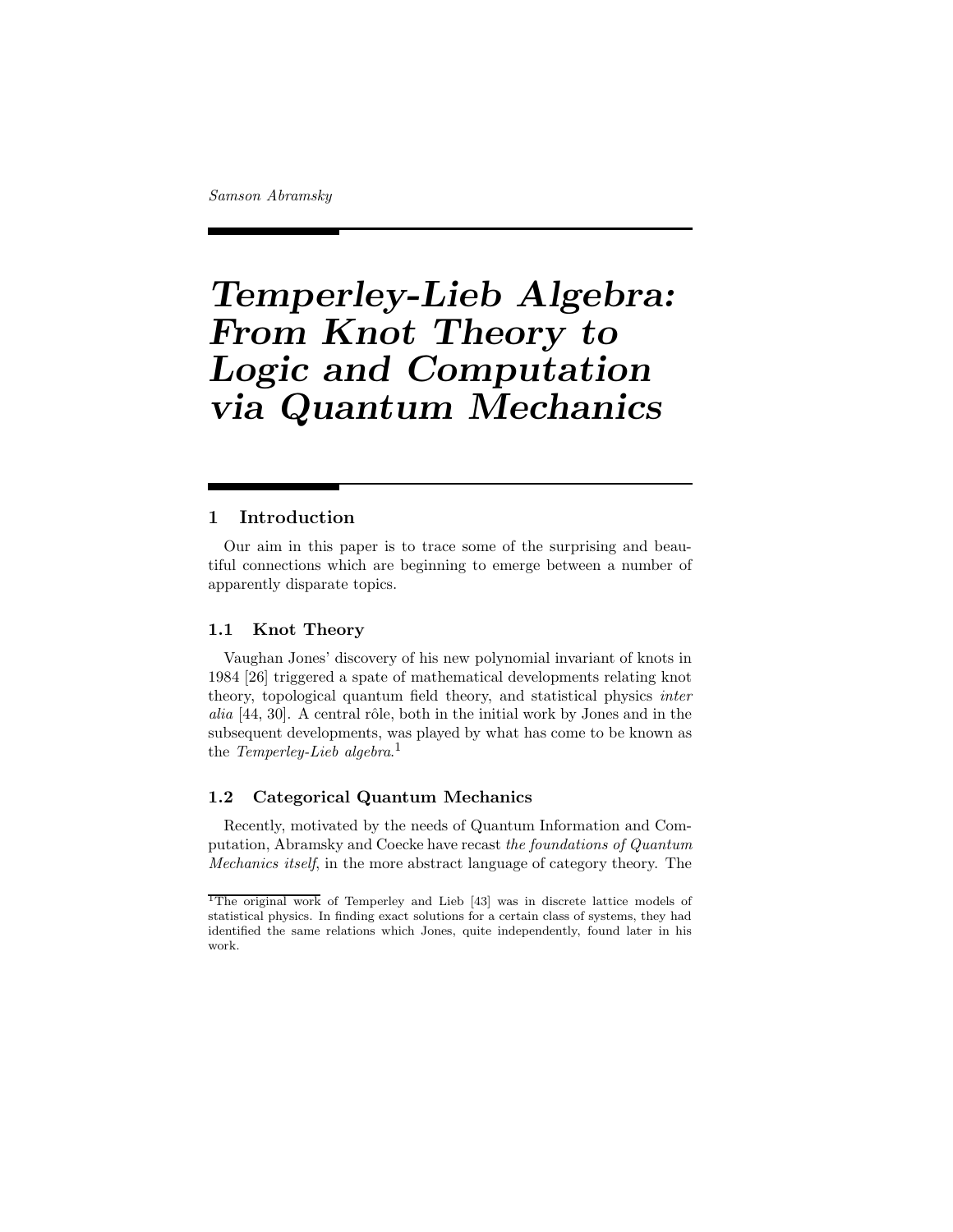key contribution is the paper [4], which develops an axiomatic presentation of quantum mechanics in the general setting of strongly compact closed categories, which is adequate for the needs of Quantum Information and Computation. Moreover, this categorical axiomatics can be presented in terms of a diagrammatic calculus which is both intuitive and effective, and can replace low-level computation with matrices by much more conceptual reasoning. This diagrammatic calculus can be seen as a proof system for a logic [6], leading to a radically new perspective on what the right logical formulation for Quantum Mechanics should be.

This line of work has a direct connection to the Temperley-Lieb algebra, which can be put in a categorical framework, in which it can be described essentially as the free pivotal dagger category on one self-dual *generator* [21].<sup>2</sup> Here *pivotal dagger category* is a non-symmetric ("planar") version of *(strongly or dagger)* compact closed category — the key notion in the Abramsky-Coecke axiomatics.

# 1.3 Logic and Computation

The Temperley-Lieb algebra itself has some direct and striking connections to basic ideas in Logic and Computation, which offer an intriguing and promising bridge between these prima facie very different areas. We shall focus in particular on the following two topics:

• The Temperley-Lieb algebra has always hitherto been presented as a quotient of some sort: either algebraically by generators and relations as in Jones' original presentation [26], or as a diagram algebra modulo planar isotopy as in Kauffman's presentation [29]. We shall use tools from *Geometry of Interaction* [23], a dynamical interpretation of proofs under Cut Elimination developed as an off-shoot of Linear Logic [22], to give a direct description of the Temperley-Lieb category  $-$  a *fully abstract presentation*, in Computer Science terminology [37]. This also brings something new to the Geometry of Interaction, since we are led to develop a planar version of it, and to verify that the interpretation of Cut-Elimination (the "Execution Formula" [23], or "composition by feedback" [8, 1]) preserves planarity.

 $2Strictly speaking, the full Temperature property-Lieb category over a ring R is the free R-linear$ enrichment of this free pivotal dagger category.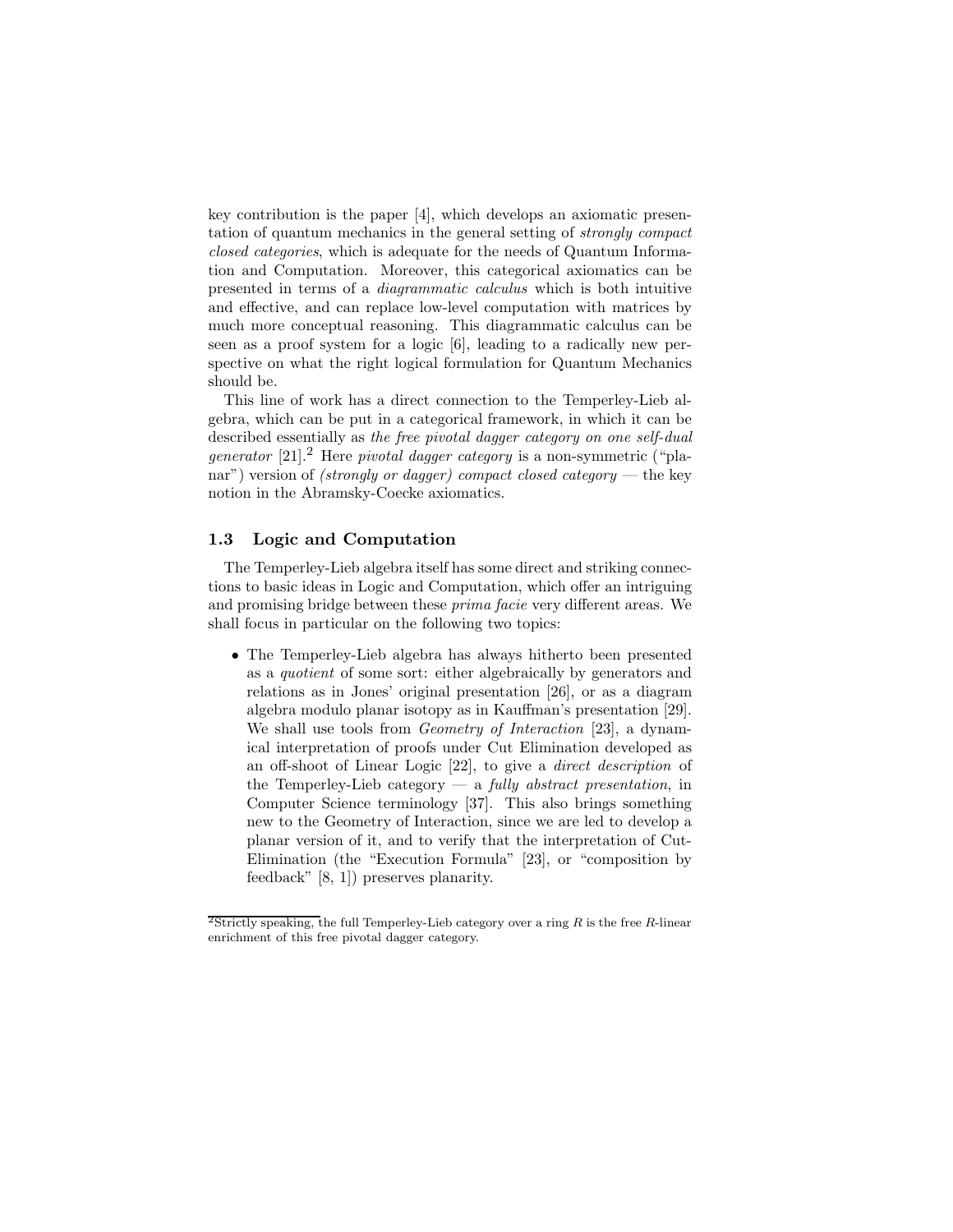• We shall also show how the Temperley-Lieb algebra provides a natural setting in which computation can be performed diagrammatically as *geometric simplification* — "yanking lines straight". We shall introduce a "planar  $\lambda$ -calculus" for this purpose, and show how it can be interpreted in the Temperley-Lieb category.

## 1.4 Outline of the Paper

We briefly summarize the further contents of this paper. In Section 2 we introduce the Temperley-Lieb algebras, emphasizing Kauffman's diagrammatic formulation. We also briefly outline how the Temperley-Lieb algebra figures in the construction of the Jones polynomial. In Section 3 we describe the Temperley-Lieb category, which provides a more structured perspective on the Temperley-Lieb algebras. In Section 4, we discuss some features of this category, which have apparently not been considered previously, namely a characterization of monics and epics, leading to results on image factorization and splitting of idempotents. In Section 5, we briefly discuss the connections with the Abramsky-Coecke categorical formulation of Quantum Mechanics, and raise some issues and questions about the possible relationship betwen planar, braided and symmetric settings for Quantum Information and Computation. In Section 6 we develop a planar version of Geometry of Interaction, and the direct "fully abstract" presentation of the Temperley-Lieb category. In Section 7 we discuss the planar  $\lambda$ -calculus and its interpretation in the Temperley-Lieb category. We conclude in Section 8 with some further directions.

Note to the Reader Since this paper aims at indicating crosscurrents between several fields, it has been written in a somewhat expansive style, and an attempt has been made to explain the context of the various ideas we will discuss. We hope it will be accessible to readers with a variety of backgrounds.

# 2 The Temperley-Lieb Algebra

Our starting point is the Temperley-Lieb algebra, which has played a central role in the discovery by Vaughan Jones of his new polynomial invariant of knots and links [26], and in the subsequent developments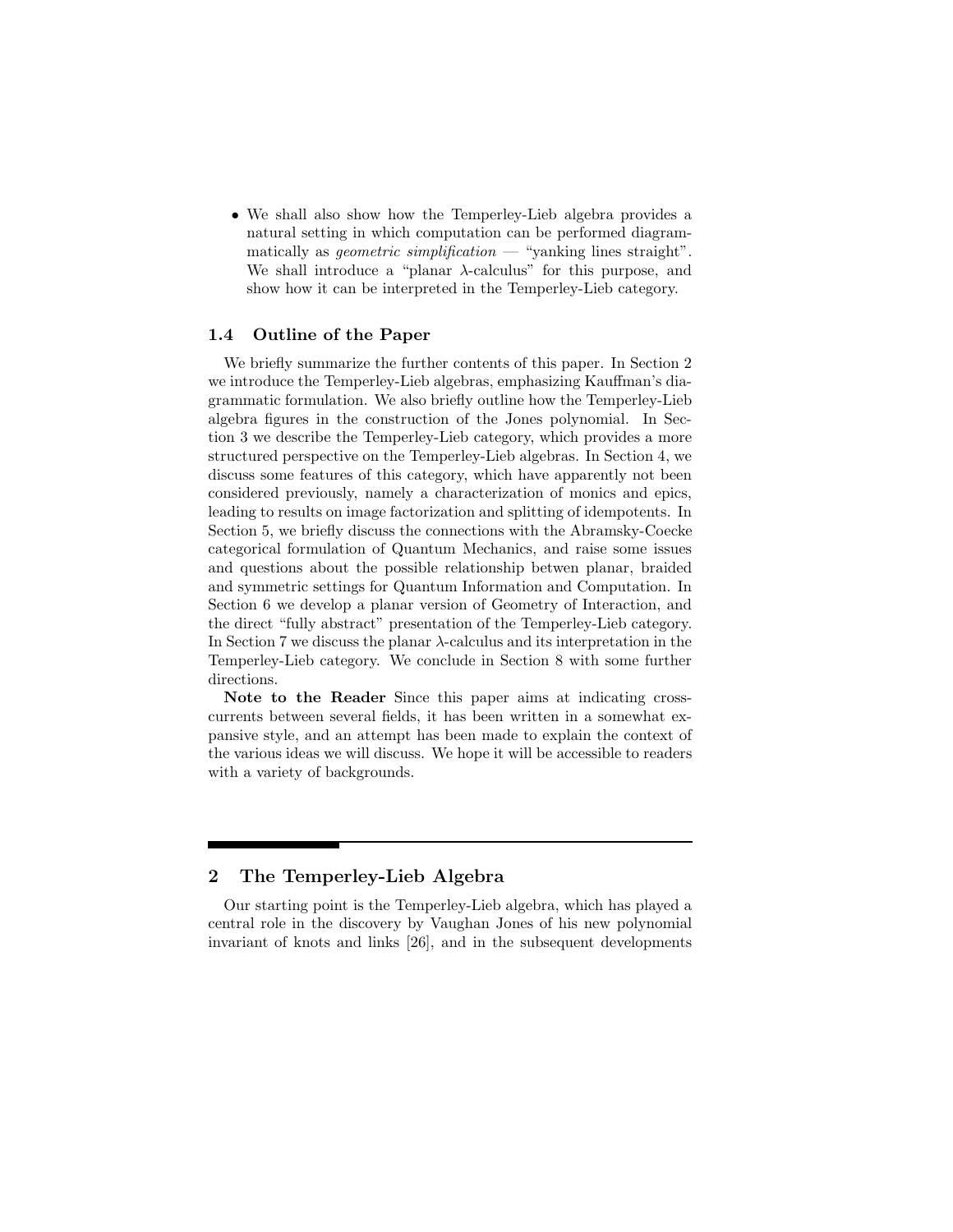over the past two decades relating knot theory, topological quantum field theory, and statistical physics [30].

Jones' approach was algebraic: in his work, the Temperley-Lieb algebra was originally presented, rather forbiddingly, in terms of abstract generators and relations. It was recast in beautifully elementary and conceptual terms by Louis Kauffman as a planar diagram algebra [29]. We begin with the algebraic presentation.

#### 2.1 Temperley-Lieb algebra: generators and relations

We fix a ring  $R$ ; in applications to knot polynomials, this is taken to be a ring of Laurent polynomials  $\mathbb{C}[X, X^{-1}]$ . Given a choice of *parameter*  $\tau \in R$  and a *dimension*  $n \in \mathbb{N}$ , we define the Temperley-Lieb algebra  $\mathcal{A}_n(\tau)$  to be the unital, associative R-linear algebra with generators

$$
U_1,\ldots,U_{n-1}
$$

and relations

$$
U_i U_j U_i = U_i \qquad |i - j| = 1
$$

$$
U_i^2 = \tau \cdot U_i
$$

$$
U_i U_j = U_j U_i \qquad |i - j| > 1
$$

Note that the only relations used in defining the algebra are multiplicative ones. This suggests that we can obtain the algebra  $A_n(\tau)$  by presenting the multiplicative monoid  $\mathcal{M}_n$ , and then obtaining  $\mathcal{A}_n(\tau)$  as the monoid algebra of formal R-linear combinations  $\sum_i r_i \cdot a_i$  over  $\mathcal{M}_n$ , with the multiplication in  $\mathcal{A}_n(\tau)$  defined as the bilinear extension of the monoid multiplication in  $\mathcal{M}_n$ :

$$
(\sum_i r_i \cdot a_i)(\sum_j s_j \cdot b_j) = \sum_{i,j} (r_i s_j) \cdot (a_i b_j).
$$

We define  $\mathcal{M}_n$  as the monoid with generators

$$
\delta, U_1, \ldots, U_{n-1}
$$

and relations

$$
U_i U_j U_i = U_i \t\t |i - j| = 1
$$
  

$$
U_i^2 = \delta U_i
$$
  

$$
U_i U_j = U_j U_i \t\t |i - j| > 1
$$
  

$$
\delta U_i = U_i \delta
$$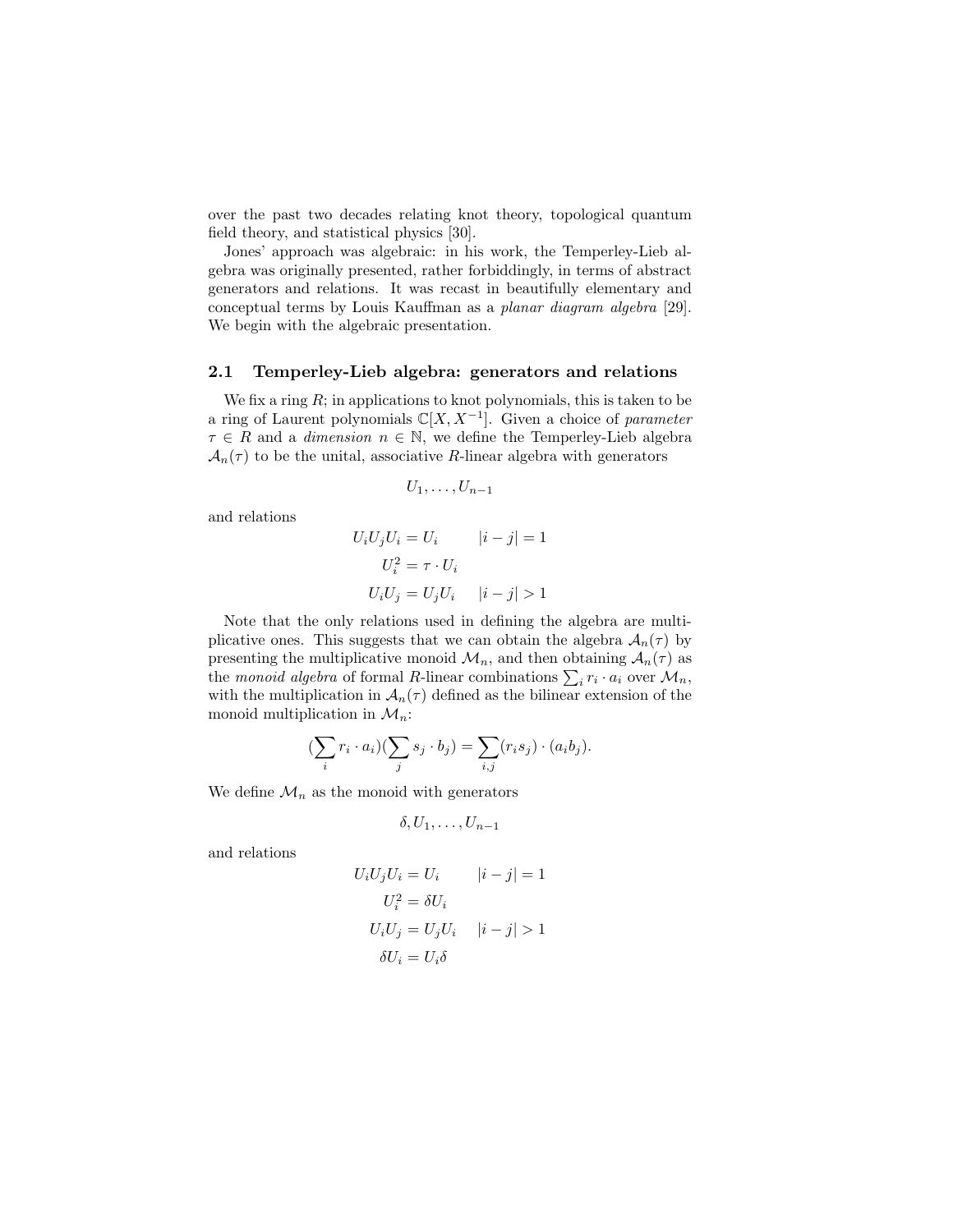We can then obtain  $A_n(\tau)$  as the monoid algebra over  $\mathcal{M}_n$ , subject to the identification

 $\delta = \tau \cdot 1$ .

# 2.2 Diagram Monoids

These formal algebraic ideas are brought to vivid geometric life by Kauffman's interpretation of the monoids  $\mathcal{M}_n$  as *diagram monoids*.

We start with two parallel rows of  $n$  dots (geometrically, the dots are points in the plane). The general form of an element of the monoid is obtained by "joining up the dots" pairwise in a smooth, planar fashion, where the arc connecting each pair of dots must lie within the rectangle framing the two parallel rows of dots. Such diagrams are identified up to planar isotopy, i.e. continuous deformation within the portion of the plane bounded by the framing rectangle..

Thus the generators  $U_1, \ldots, U_{n-1}$  can be drawn as follows:



The generator  $\delta$  corresponds to a loop  $\bigcirc$  — all such loops are identified up to isotopy.

We refer to arcs connecting dots in the top row as *cups*, those connecting dots in the bottom row as *caps*, and those connecting a dot in the top row to a dot in the bottom row as through lines.

Multiplication  $xy$  is defined by identifying the bottom row of  $x$  with the top row of  $y$ , and composing paths. In general loops may be formed — these are "scalars", which can float freely across these figures. The relations can be illustrated as follows:

$$
\left.\begin{matrix} \mathsf{U} \\ \mathsf{U} \\ \mathsf{O} \end{matrix}\right|_{U_1U_2U_1=U_1} \qquad \left.\begin{matrix} \mathsf{U} \\ \mathsf{O} \end{matrix}\right|_{U_1^2=\delta U_1} = \left.\begin{matrix} \mathsf{U} \\ \mathsf{O} \end{matrix}\right|_{U_1^2=\delta U_1}
$$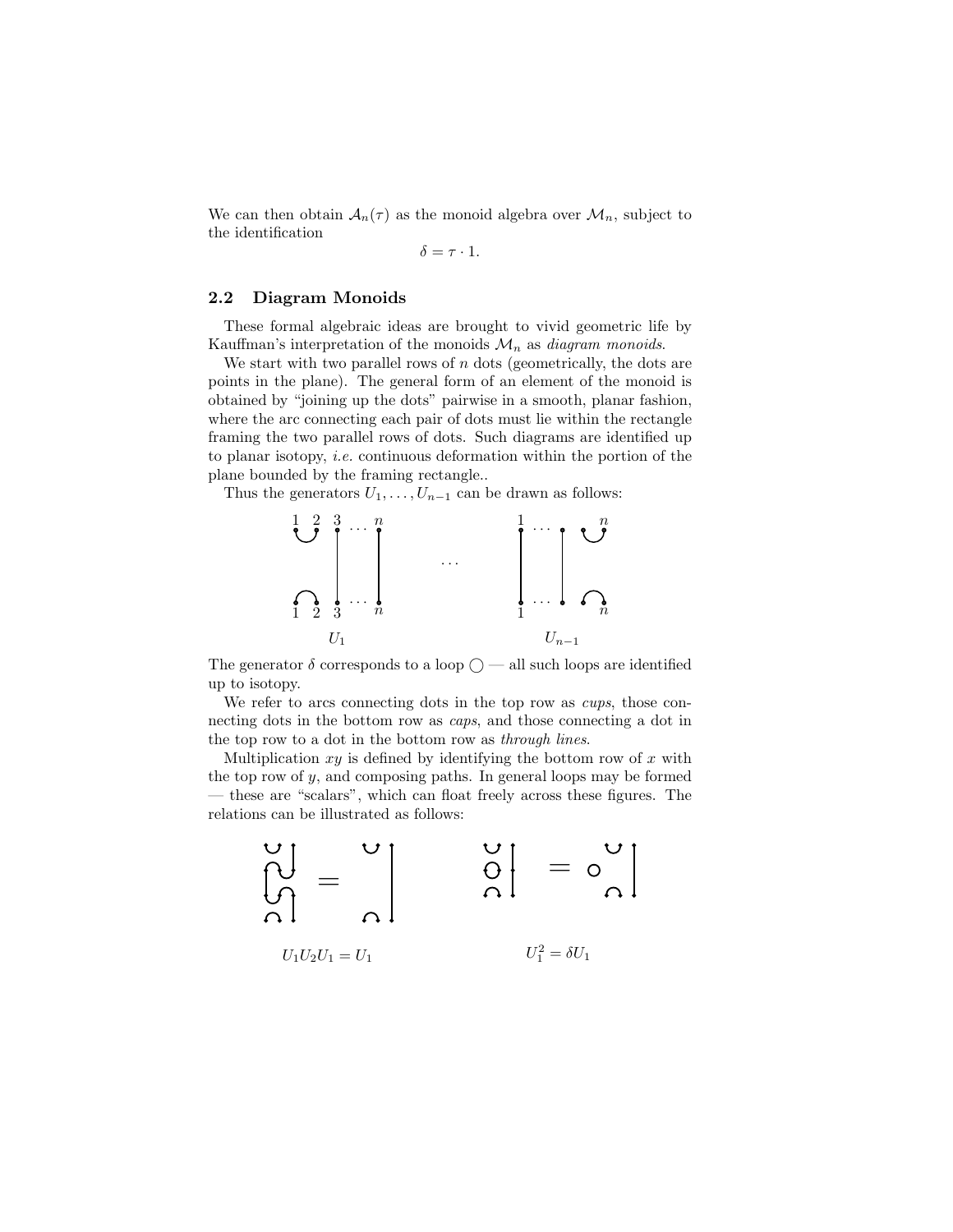$$
\bigcap_{U_1U_3=U_3U_1}^{U}\qquad \qquad \bigcup_{U_1U_3=U_3U_1}^{U}\bigcap_{U_1U_2=U_3U_1}^{U}
$$

# 2.3 Expressiveness of the Generators

The fact that all planar diagrams can be expressed as products of generators is not entirely obvious. For proofs, see [29, 20]. As an illustrative example, consider the planar diagrams in  $\mathcal{M}_3$ . Apart from the generators  $U_1, U_2$ , and ignoring loops, there are three:



The first is the identity for the monoid; we refer to the other two as the left wave and right wave respectively. The left wave can be expressed as the product  $U_2U_1$ :



The right wave has a similar expression.

Once we are in dimension four or higher, we can have nested cups and caps. These can be built using waves, as illustrated by the following:



#### 2.4 The Trace

There is a natural *trace function* on the Temperley-Lieb algebra, which can be defined diagrammatically on  $\mathcal{M}_n$  by connecting each dot in the top row to the corresponding dot in the bottom row, using auxiliary cups and cups. This always yields a diagram isotopic to a number of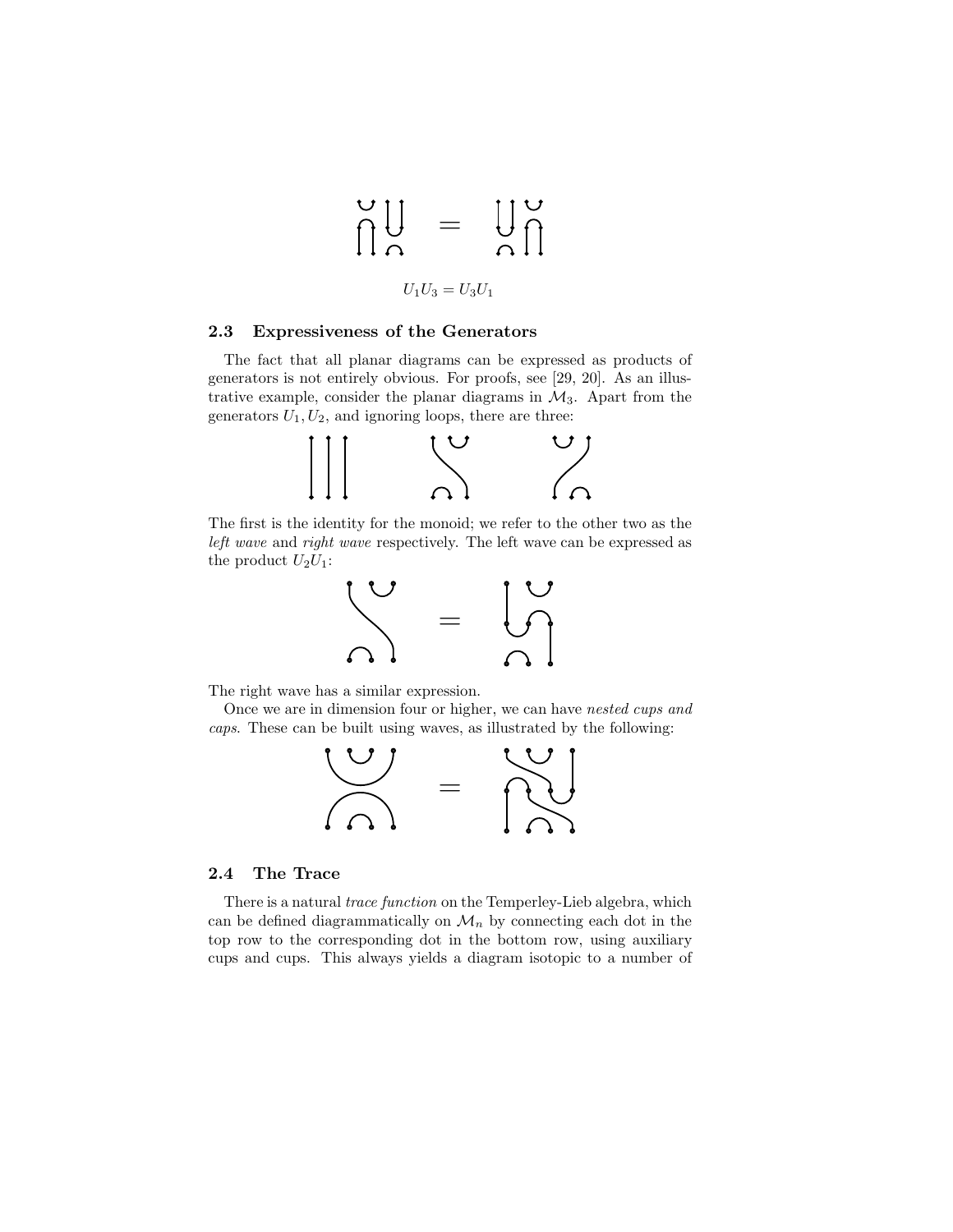loops — hence to a scalar, as expected. This trace can then be extended linearly to  $\mathcal{A}_n(\tau)$ .

We illustrate this firstly by taking the trace of a wave—which is equal to a single loop:



The Ear is a Circle

Our second example illustrates the important general point that the trace of the identity in  $\mathcal{M}_n$  is  $\delta^n$ :



## 2.5 The Connection to Knots

How does this connect to knots? Again, a key conceptual insight is due to Kauffman, who saw how to recast the Jones polynomial in elementary combinatorial form in terms of his bracket polynomial. The basic idea of the bracket polynomial is expressed by the following equation:



Each over-crossing in a knot or link is evaluated to a weighted sum of the two possible planar smoothings. With suitable choices for the coefficients  $A$  and  $B$  (as Laurent polynomials), this is invariant under the second and third Reidemeister moves. With an ingenious choice of normalizing factor, it becomes invariant under the first Reidemeister move — and yields the Jones polynomial! What this means algebraically is that the braid group  $\mathcal{B}_n$  has a representation in the Temperley-Lieb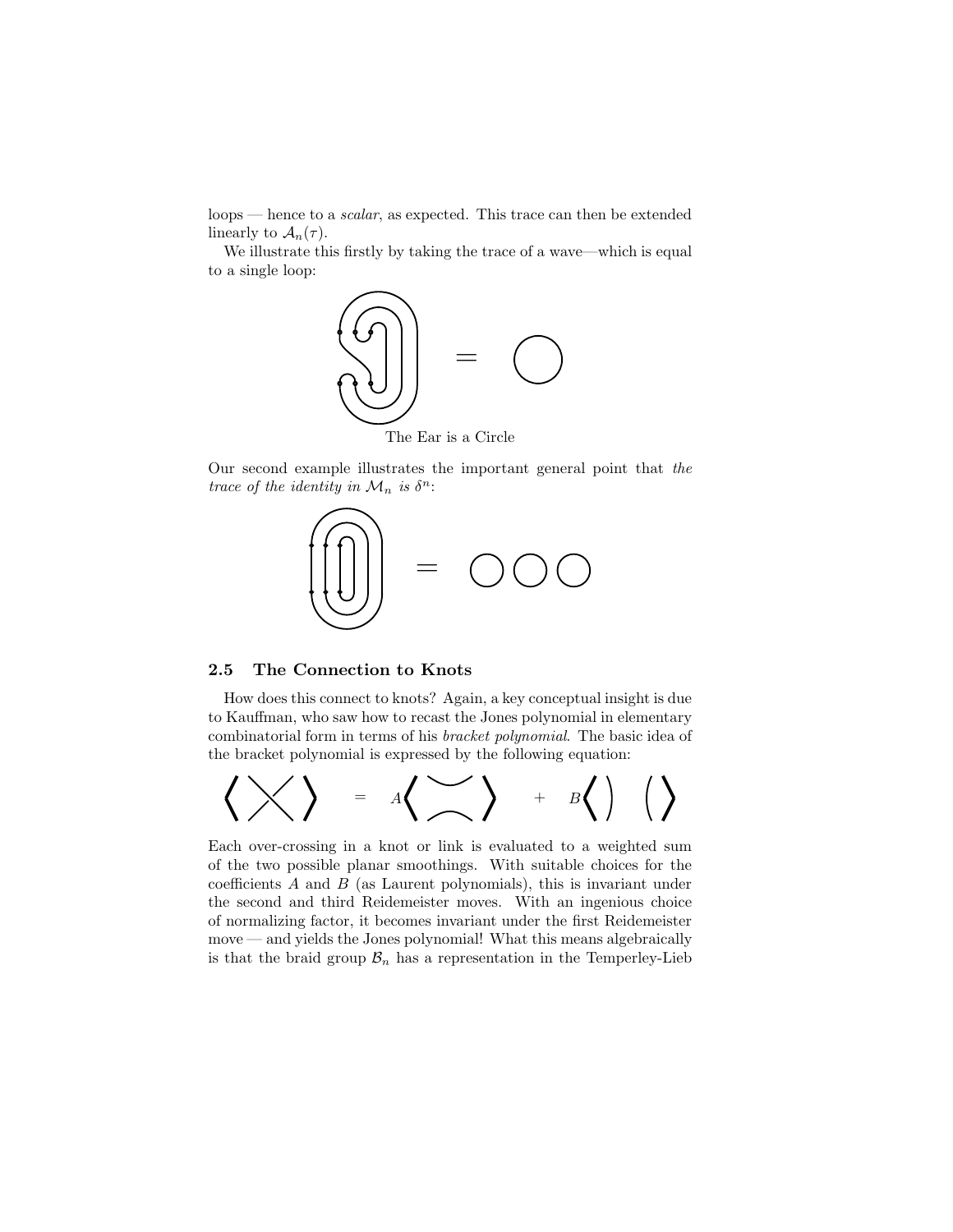algebra  $A_n(\tau)$  — the above bracket evaluation shows how the generators  $\beta_i$  of the braid group are mapped into the Temperley-Lieb algebra:

$$
\beta_i \mapsto A \cdot U_i + B \cdot 1.
$$

Every knot arises as the closure  $(i.e.$  the diagrammatic trace) of a braid; the invariant arises by mapping the open braid into the Temperley-Lieb algebra, and taking the trace there.

This is just the beginning of a huge swathe of further developments, including: Topological Quantum Field Theories [44], Quantum Groups [28], Quantum Statistical mechanics [30], Diagram Algebras and Representation Theory [25], and more.

# 3 The Temperley-Lieb Category

We can expose more structure by gathering all the Temperley-Lieb algebras into a single category. We begin with the category  $\mathcal D$  which plays a similar role with respect to the diagram monoids  $\mathcal{M}_n$ .

The objects of D are the natural numbers. An arrow  $\mathbf{n} \to \mathbf{m}$  is given by

- a number  $k \in \mathbb{N}$  of loops
- a diagram which joins the top row of  $n$  dots and the bottom row of  $m$  dots up pairwise, in the same smooth planar fashion as we have already specified for the diagram monoids. As before, diagrams are identified up to planar isotopy.

Composition of arrows  $f: \mathbf{n} \to \mathbf{m}$  and  $g: \mathbf{m} \to \mathbf{p}$  is defined by identifying the bottom row of m dots for f with the top row of m dots for  $g$ , and composing paths. The loops in the resulting arrow are those of f and of g, together with any formed by the process of composing paths.

Clearly we recover each  $\mathcal{M}_n$  as the endomorphism monoid  $\mathcal{D}(n, n)$ . Moreover, we can define the Temperley-Lieb category  $\mathcal T$  over a ring  $R$ as the free R-linear category generated by  $\mathcal{D}$ , with a construction which generalizes that of the monoid algebra: the objects of  $\mathcal T$  are the same as those of  $D$ , and arrows are R-linear combinations of arrows of  $D$ , with composition defined by bilinear extension from that in  $\mathcal{D}$ :

$$
\left(\sum_{i} r_i \cdot g_i\right) \circ \left(\sum_{j} s_j \cdot f_j\right) = \sum_{i,j} (r_i s_j) \cdot (g_i \circ f_j).
$$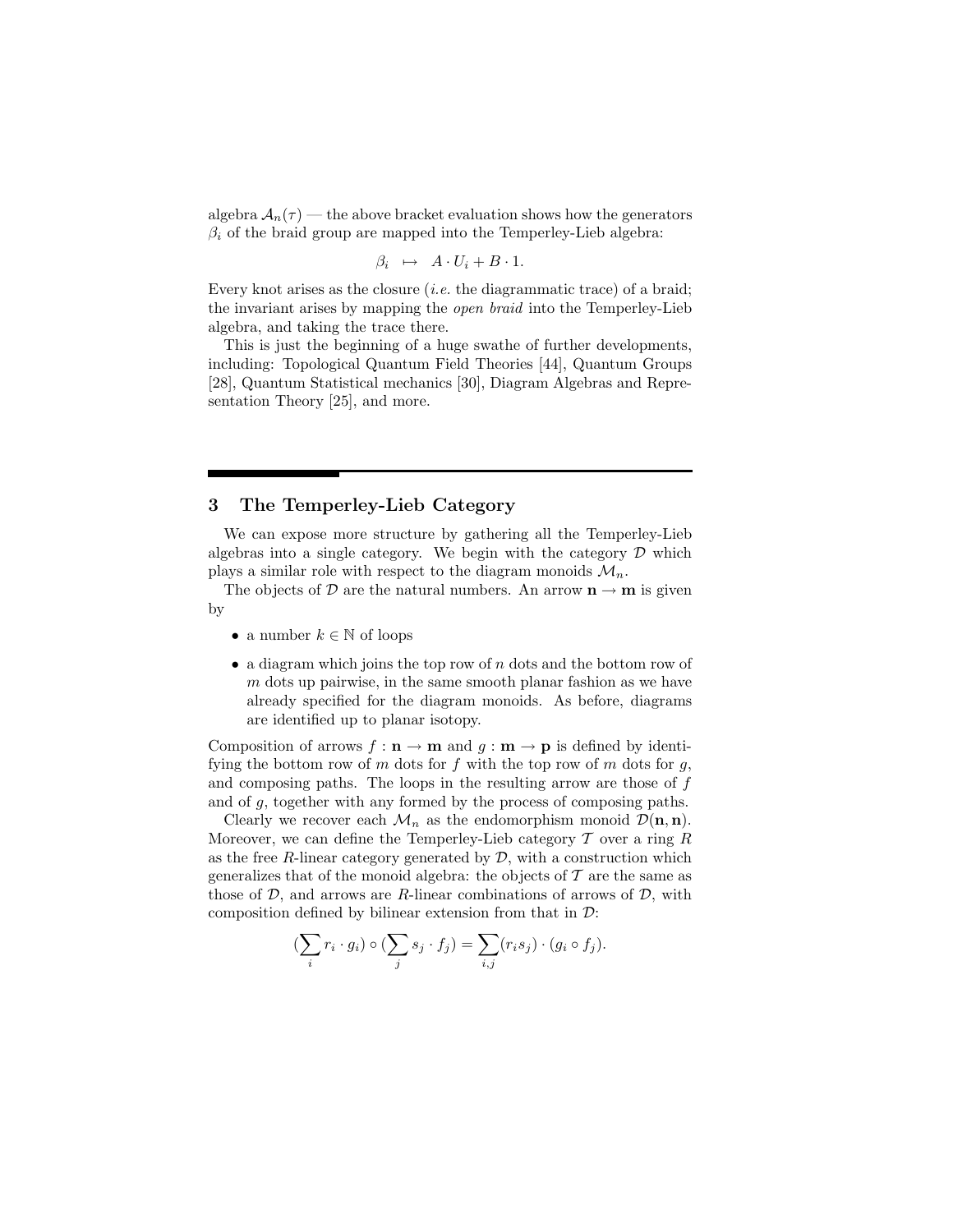If we fix a parameter  $\tau \in R$ , then we obtain the category  $\mathcal{T}_{\tau}$  by the identification of the loop  $\bigcirc$  in D with the scalar  $\tau$  in  $\mathcal{T}$ .<sup>3</sup> We then recover the Temperley-Lieb algebras as

$$
\mathcal{A}_n(\tau)=\mathcal{T}_\tau({\bf n},{\bf n}).
$$

New possibilities also arise in  $\mathcal{D}$ . In particular, we get the *pure cap* 



as (the unique) arrow  $0 \rightarrow 2$ , and similarly the *pure cup* as the unique arrow  $2 \rightarrow 0$ . More generally, for each *n* we have arrows  $\eta_{n}: 0 \rightarrow n+n$ , and  $\epsilon_{\mathbf{n}} : \mathbf{n} + \mathbf{n} \to \mathbf{0}$ :



We refer to the arrows  $\eta_n$  as units, and the arrows  $\epsilon_n$  as counits.

The category  $D$  has a natural *strict monoidal structure*. On objects, we define  $n \otimes m = n+m$ , with unit given by  $I = 0$ . The tensor product of morphisms

$$
\frac{f: \mathbf{n} \to \mathbf{m} \quad g: \mathbf{p} \to \mathbf{q}}{f \otimes g: \mathbf{n} + \mathbf{p} \to \mathbf{p} + \mathbf{q}}
$$

is given by juxtaposition of diagrams in the evident fashion, with (multiset) union of loops. Thus we can write the units and counits as arrows

$$
\eta_{\mathbf{n}}: I \to \mathbf{n} \otimes \mathbf{n}, \qquad \epsilon_{\mathbf{n}}: \mathbf{n} \otimes \mathbf{n} \to I.
$$

These units and counits satisfy important identities, which we illustrate diagrammatically



and write algebraically as

$$
(\epsilon_{\mathbf{n}} \otimes 1_{\mathbf{n}}) \circ (1_{\mathbf{n}} \otimes \eta_{\mathbf{n}}) = 1_{\mathbf{n}} = (1_{\mathbf{n}} \otimes \epsilon_{\mathbf{n}}) \circ (\eta_{\mathbf{n}} \otimes 1_{\mathbf{n}}). \tag{1}
$$

<sup>&</sup>lt;sup>3</sup>The full justification of this step requires the identification of  $D$  as a free pivotal category, as discussed below.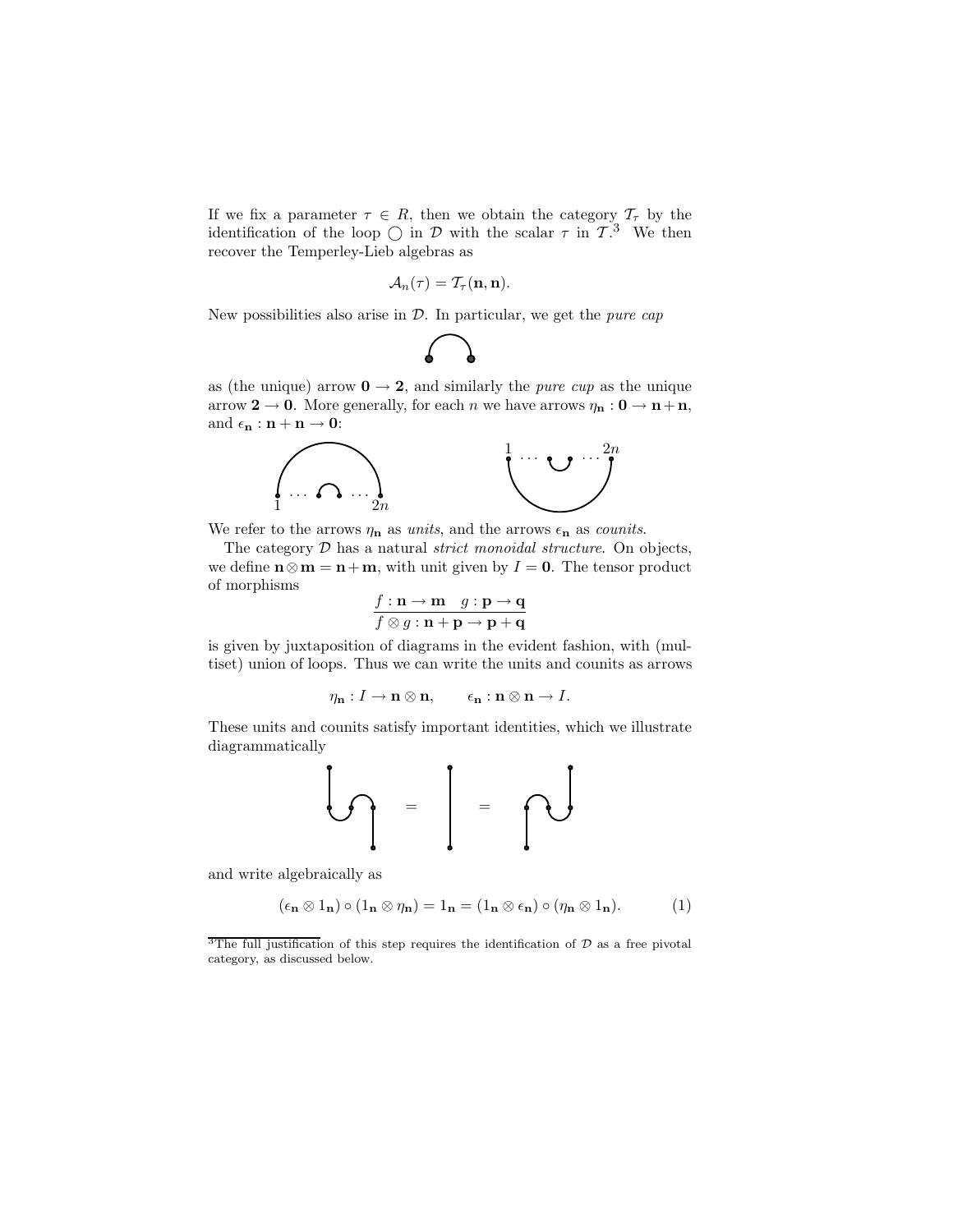# 3.1 Pivotal Categories

From these observations, we see that  $D$  is a *strict pivotal category* [21], in which the duality on objects is trivial:  $A = A^*$ . We recall that a strict pivotal category is a strict monoidal category  $(C, \otimes, I)$  with an assignment  $A \mapsto A^*$  on objects satisfying

$$
A^{**} = A,
$$
  $(A \otimes B)^* = B^* \otimes A^*,$   $I^* = I,$ 

and for each object A, arrows

$$
\eta_A: I \to A^* \otimes A, \qquad \epsilon_A: A \otimes A^* \to I
$$

satisfying the triangular identities:

$$
(\epsilon_A \otimes 1_A) \circ (1_A \otimes \eta_A) = 1_A, \qquad (1_{A^*} \otimes \epsilon_A) \circ (\eta_A \otimes 1_{A^*}) = 1_{A^*}. \tag{2}
$$

In addition, the following coherence equations are required to hold:

 $\eta_I = 1_I, \qquad \eta_{A \otimes B} = (1_{B^*} \otimes \eta_A \otimes 1_B) \circ \eta_B,$ 

and, for  $f : A \rightarrow B$ :



This last equation is illustrated diagrammatically by

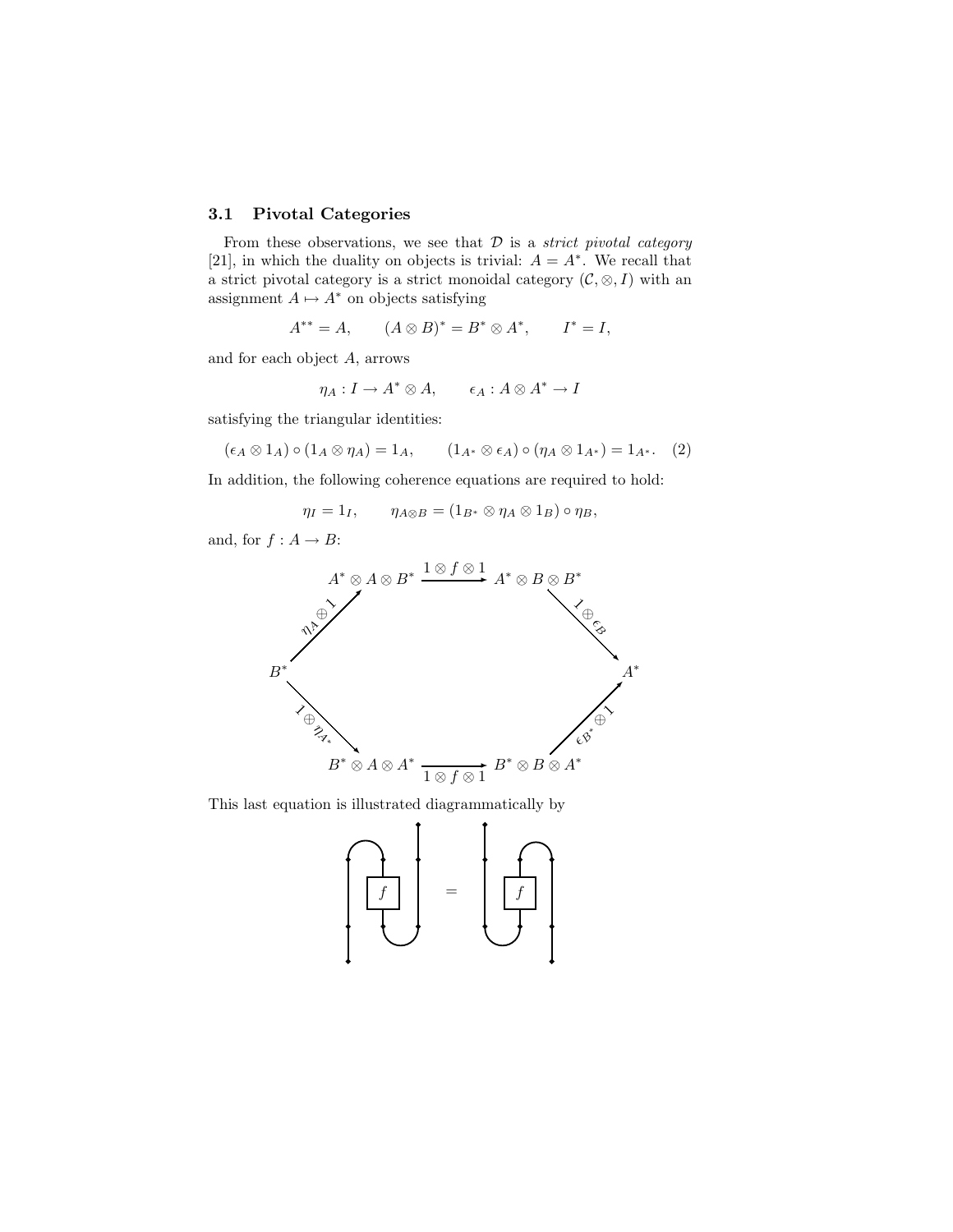We extend ()<sup>∗</sup> to a contravariant involutive functor:

$$
\frac{f:A \to B}{f^*:B^* \to A^*} \qquad f^* = (1 \otimes \epsilon_A) \circ (1 \otimes f \otimes 1) \circ (\eta_A \otimes 1)
$$

which indeed satisfies

$$
1^* = 1, \qquad (g \circ f)^* = f^* \circ g^*, \qquad f^{**} = f,
$$

the last equation being illustrated diagrammatically by



These axioms have powerful consequences. In particular,  $\mathcal C$  is monoidal closed, with internal hom given by  $A^* \otimes B$ , and the adjunction:

$$
\mathcal{C}(A\otimes B,C)\simeq \mathcal{C}(B,A^*\otimes C)\::\: f\mapsto (1\otimes f)\circ (\eta_A\otimes 1).
$$

This means that a restricted form of  $\lambda$ -calculus can interpreted in such categories — a point we shall return to in Section 7.

A trace function can be defined in pivotal categories, which takes an endmorphism  $f : A \to A$  to a scalar in  $C(I, I)$ :

$$
\operatorname{Tr}(f) = \epsilon_A \circ (f \otimes 1) \circ \eta_{A^*}.
$$

It satisfies:

$$
\mathsf{Tr}(g \circ f) = \mathsf{Tr}(f \circ g).
$$

In  $D$ , this definition yields exactly the diagrammatic trace we discussed previously.

We have the following important characterization of the diagrammatic category D: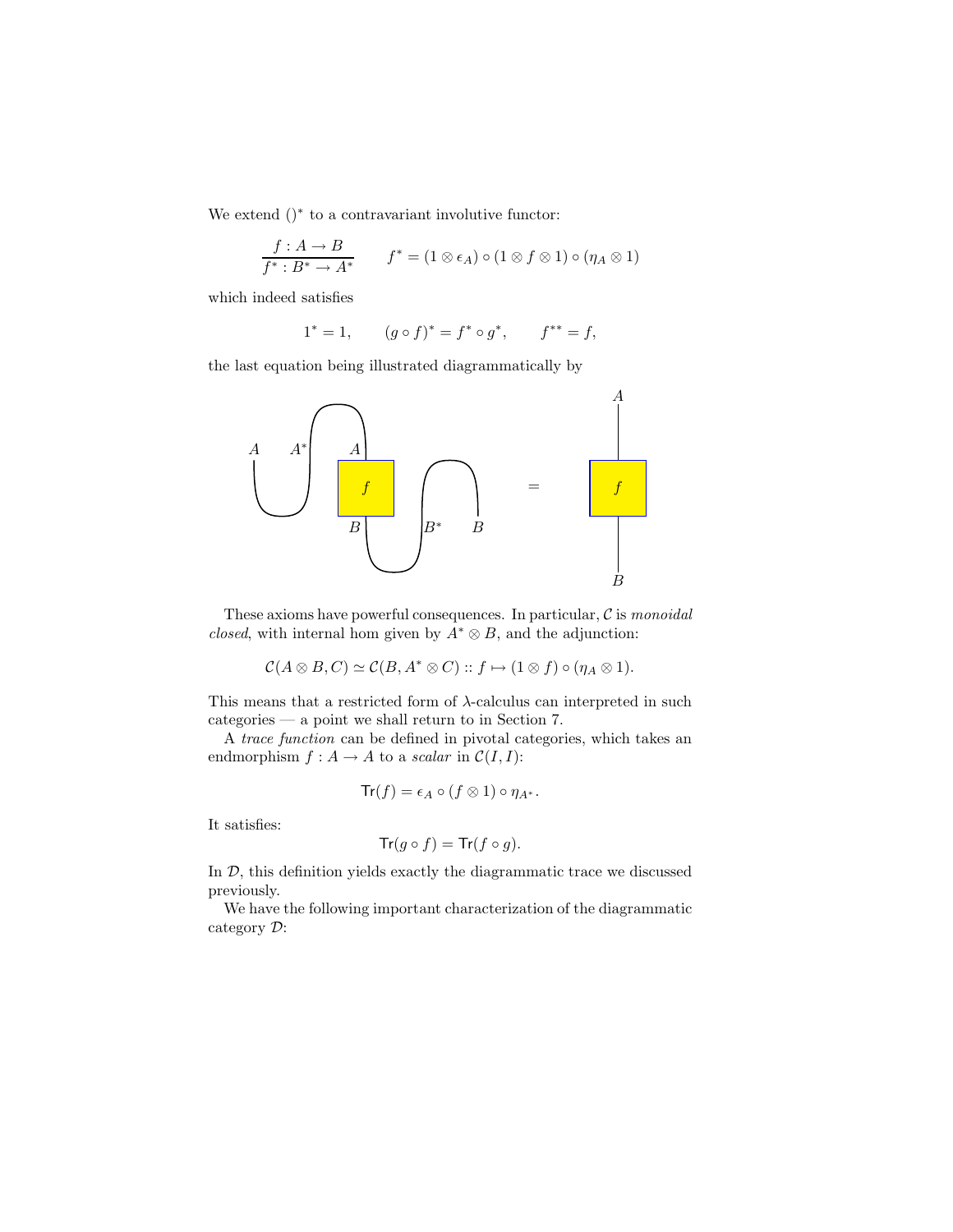# PROPOSITION 1.1

 $\mathcal D$  is the free pivotal category over one self-dual generator; that is, freely generated over the one-object one-arrow category, with object A say, subject to the equation  $A = A^*$ .

This was mentioned (although not proved) in [21]; see also [20]. The methods in [3] can be adapted to prove this result, using the ideas we shall develop in Section 6.

The idea of "identifying the loop with the scalar  $\tau$ " in passing from D to the full Temperley-Lieb category  $\mathcal{T}_{\tau}$  can be made precise using the construction given in  $[3]$  of gluing a specified ring R of scalars onto a free compact closed category, along a given map from the loops in the generating category to  $R$ . In this case, there is a single loop in the generating category, and we send it to  $\tau$ .

# 3.2 Pivotal Dagger Categories

We now mention a strengthening of the axioms for pivotal categories, corresponding to the notion of strongly compact closed or dagger compact closed category which has proved to be important in the categorical approach to Quantum Mechanics [4, 5]. Again we give the strict version for simplicity. We assume that the strict monoidal category  $(C, \otimes, I)$  comes equipped with an identity-on-objects, contravariant involutive functor  $()^{\dagger}$  such that  $\epsilon_A = \eta_{A^*}^{\dagger}$ . The idea is that  $f^{\dagger}$  abstracts from the *adjoint* of a linear map, and allows the extra structure arising from the use of complex Hilbert spaces in Quantum Mechanics to be expressed in the abstract setting.

Note that there is a clear diagrammatic distinction between the dual  $f^*$  and the adjoint  $f^{\dagger}$ . The dual corresponds to 180° rotation in the plane:



while the adjoint is reflection in the  $x$ -axis: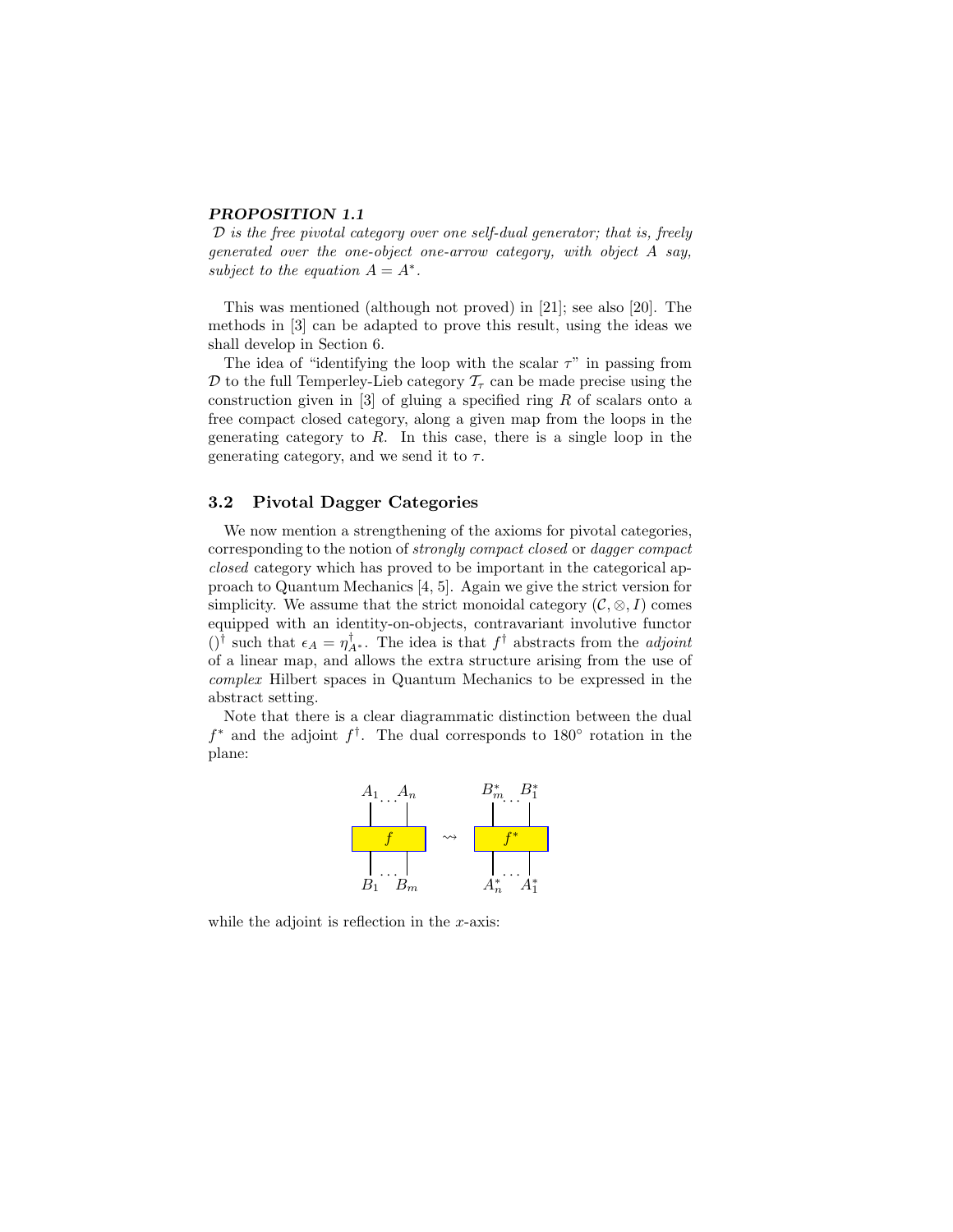

For example in  $D$ , if we consider the left and right wave morphisms  $L$ and R:



then we have

$$
L^* = L, \quad L^{\dagger} = R, \quad R^* = R, \quad R^{\dagger} = L.
$$

Using the adjoint, we can define a covariant functor

$$
\frac{f:A \to B}{f_*: A^* \to B^*} \qquad f \mapsto f^{*^{\dagger}}.
$$

We have

$$
(f^*)_* = f^{\dagger} = (f_*)^*.
$$

In terms of complex matrices,  $f^*$  is transpose, while  $f_*$  is complex conjugation. Diagrammatically,  $f_*$  is "reflection in the y-axis".



We have the following refinement of Proposition 1.1, by similar methods to those used for free strongly compact closed categories in [3].

# PROPOSITION 1.2

D is the free pivotal dagger category over one self-dual generator.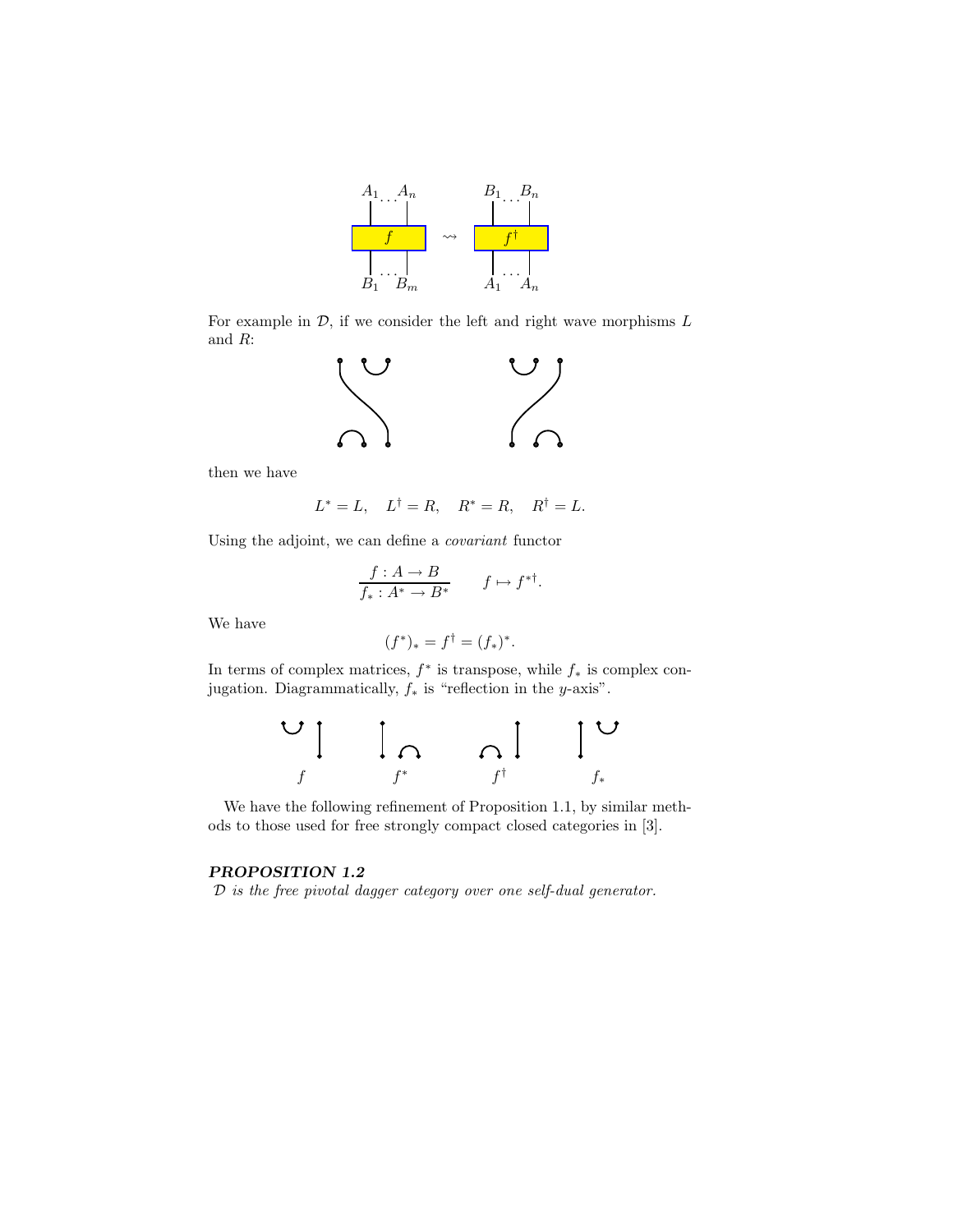# 4 Factorization and Idempotents

We now consider some structural properties of the category  $D$  which we have not found elsewhere in the literature.<sup>4</sup>

We begin with a pleasingly simple diagrammatic characterization of monics and epics in D.

## PROPOSITION 1.3

An arrow in  $D$  is monic iff it has no cups; it is epic iff it has no caps. **Proof** Suppose that  $f : \mathbf{n} \to \mathbf{m}$  has no cups. Thus all dots in  $\mathbf{n}$  are connected by through lines to dots in m. Now consider a composition  $f \circ g$ . No loops can be formed by this composition; hence we can recover g from  $f \circ g$  by erasing the caps of f. Moreover, the number of loops in  $f \circ q$  will simply be the sum of the loops in f and q, so we can recover the loops of g by subtracting the loops of f from the composition. It follows that

$$
f \circ g = f \circ h \implies g = h,
$$

i.e. that f is monic, as required.

For the converse, suppose that  $f$  has a cup, which we can assume to be connecting dots i and  $i + 1$  in the top row. (Note that if  $i < j$ are connected by a cup, then by planarity, every k with  $i < k < j$ must also be connected in a cup to some l with  $i < l < j$ .) Then  $f \circ \delta \cdot 1 = f \circ (1 \otimes U_i \otimes 1)$ , so f is not monic. Diagrammatically, this says that we can either form a loop using the cup of  $f$ , or simply add a loop which is attached to an identity morphism.

The characterization of epics is entirely similar.  $\Box$ 

This immediately yields an "image factorization" structure for D.

#### PROPOSITION 1.4

Every arrow in D has an epi-mono factorization.

**Proof** Given an arrow  $f: \mathbf{n} \to \mathbf{m}$ , suppose it has p cups and q caps. Then we obtain arrows  $e : \mathbf{n} \to (\mathbf{m} - 2\mathbf{q})$  by erasing the caps, and  $m : (\mathbf{n} - 2\mathbf{p}) \to \mathbf{m}$  by erasing the cups. By Proposition 1.3, e is epic and

<sup>&</sup>lt;sup>4</sup>The idea of considering these properties arose from a discussion with Louis Kauffman, who showed the author a direct diagrammatic characterization of idempotents in D, which has subsequently appeared in [32].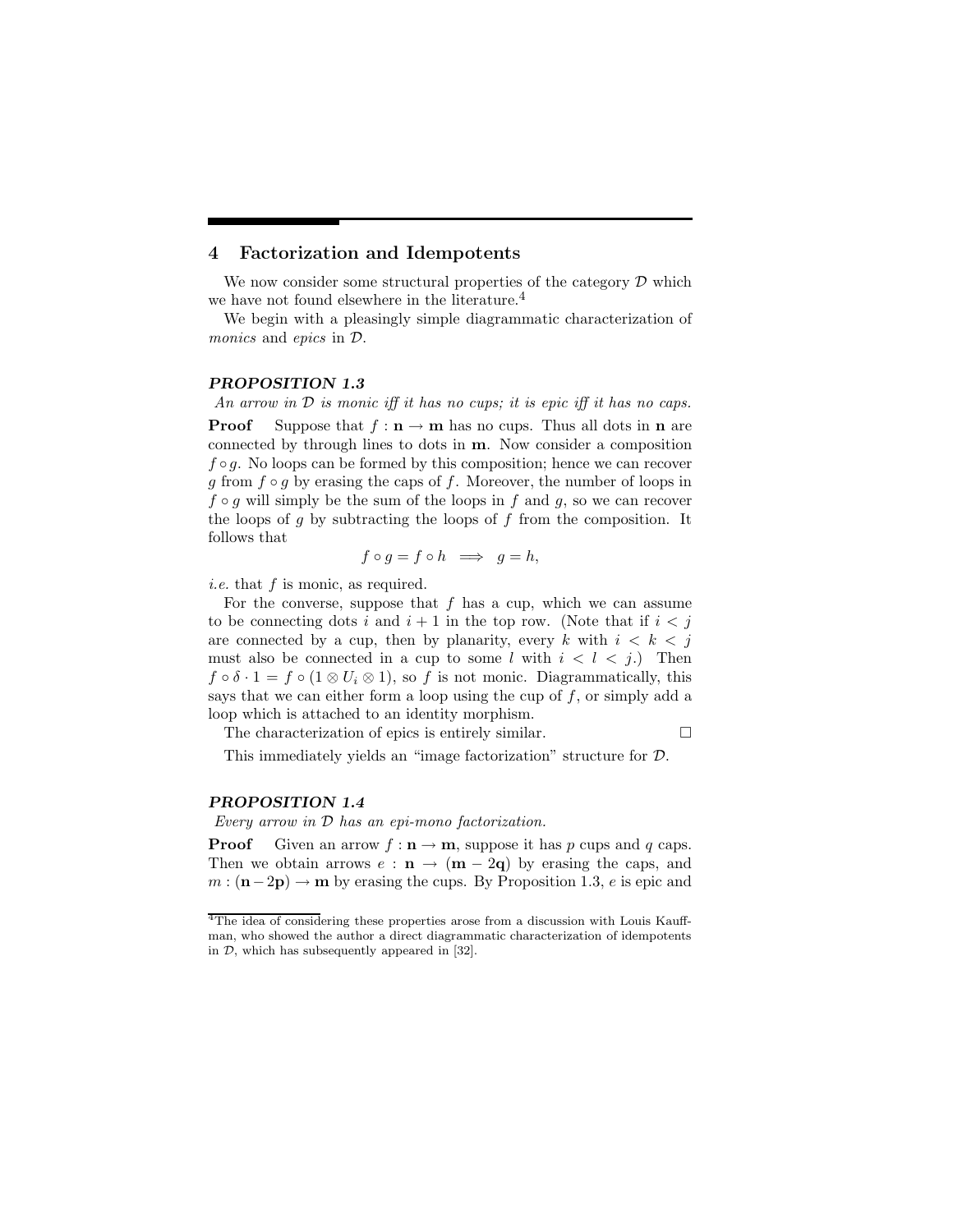$m$  monic. Moreover, the number of dots in the top and bottom rows connected by through lines must be the same. Hence

$$
(\mathbf{m} - 2\mathbf{q}) = \mathbf{k} = (\mathbf{n} - 2\mathbf{p}),
$$

and we can compose  $e$  and  $m$  to recover  $f$ . Note that by planarity, once we have assigned cups and caps, there is no choice about the correspondence between top and bottom row dots by through lines.

This factorization is "essentially" unique. However, we are free to split the  $l$  loops of  $f$  between  $e$  and  $m$  in any way we wish, so there is a distinct factorization  $\delta^a \cdot m \circ \delta^b \cdot e$  for all  $a, b \in \mathbb{N}$  with  $a + b = l$ .  $\Box$ 

We illustrate the epi-mono factorization for the left wave:



We recall that an *idempotent* in a category is an arrow  $i : A \rightarrow A$ such that  $i^2 = i$ . We say that an idempotent i splits if there are arrows  $r: A \rightarrow B$  and  $s: B \rightarrow A$  such that

$$
i = s \circ r, \qquad r \circ s = 1_B.
$$

#### PROPOSITION 1.5

All idempotents split in D.

**Proof** Let  $i : \mathbf{n} \to \mathbf{n}$  be an idempotent in  $\mathcal{D}$ . By Proposition 1.4,  $i = m \circ e$ , where  $e : \mathbf{n} \to \mathbf{k}$  is epic and  $m : \mathbf{k} \to \mathbf{n}$  is monic. Now

$$
m\circ e\circ m\circ e=m\circ e.
$$

Since m is monic, this implies that  $e \circ m \circ e = e = 1 \circ e$ . Since e is epic, this implies that  $e \circ m = 1$ .

# 5 Categorical Quantum Mechanics

We now relate our discussion to the Abramsky-Coecke programme of Categorical Quantum Mechanics.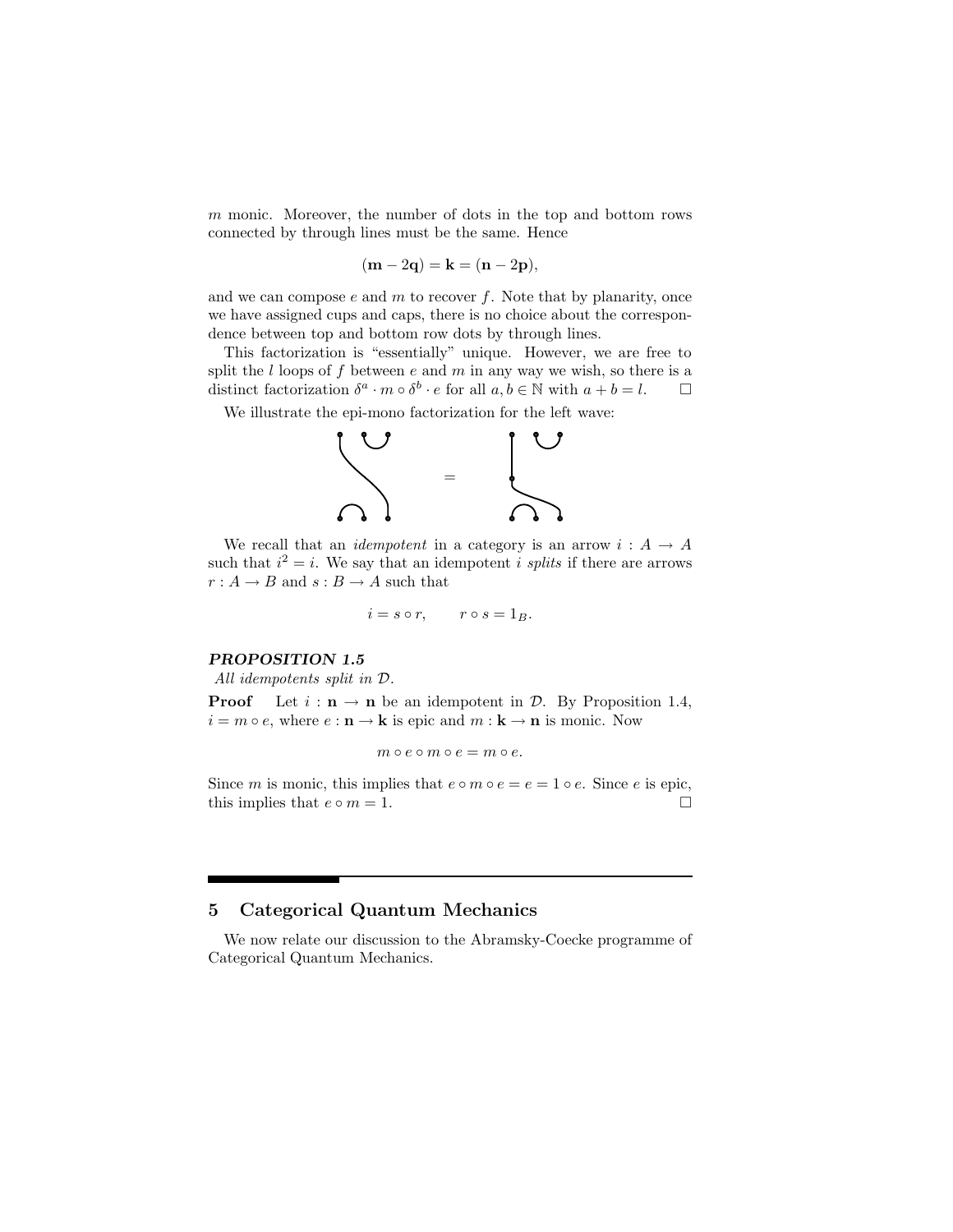This approach is very different to previous work on the Computer Science side of this interdisciplinary area, which has focussed on quantum algorithms and complexity. The focus has rather been on developing high-level methods for Quantum Information and Computation (QIC) languages, logics, calculi, type systems etc.—analogous to those which have proved so essential in classical computing [2]. This has led to nothing less than a recasting of the foundations of Quantum Mechanics itself, in the more abstract language of category theory. The key contribution is the paper with Coecke [4], in which we develop an axiomatic presentation of quantum mechanics in the general setting of strongly compact closed categories, which is adequate for all the needs of QIC.

Specifically, we show that we can recover the key quantum mechanical notions of inner-product, unitarity, full and partial trace, Hilbert-Schmidt inner-product and map-state duality, projection, positivity, measurement, and *Born rule* (which provides the quantum *probabilities*), axiomatically at this high level of abstraction and generality. Moreover, we can derive the correctness of protocols such as quantum teleportation, entanglement swapping and logic-gate teleportation [10, 24, 45] in a transparent and very conceptual fashion. Also, while at this level of abstraction there is no underlying field of complex numbers, there is still an intrinsic notion of 'scalar', and we can still make sense of dual vs. adjoint [4, 5], and global phase and elimination thereof [15]. Peter Selinger recovered mixed state, complete positivity and Jamiolkowski map-state duality [42]. Recently, in collaboration with Dusko Pavlovic and Eric Paquette, decoherence, generalized measurements and Naimark's theorem have been recovered [17, 16].

Moreover, this formalism has two important additional features. Firstly, it goes beyond the standard Hilbert-space formalism, in that it is able to capture classical as well as quantum information flows, and the interaction between them, within the formalism. For example, we can capture the idea that the result of a measurement is used to determine a further stage of quantum evolution, as e.g. in the teleportation protocol [10], where a unitary correction must be performed after a measurement; or also in measurement-based quantum computation [39, 40]. Secondly, this categorical axiomatics can be presented in terms of a diagrammatic calculus which is extremely intuitive, and potentially can replace lowlevel computation with matrices by much more conceptual — and automatable — reasoning. Moreover, this diagrammatic calculus can be seen as a proof system for a logic, leading to a radically new perspective on what the right logical formulation for Quantum Mechanics should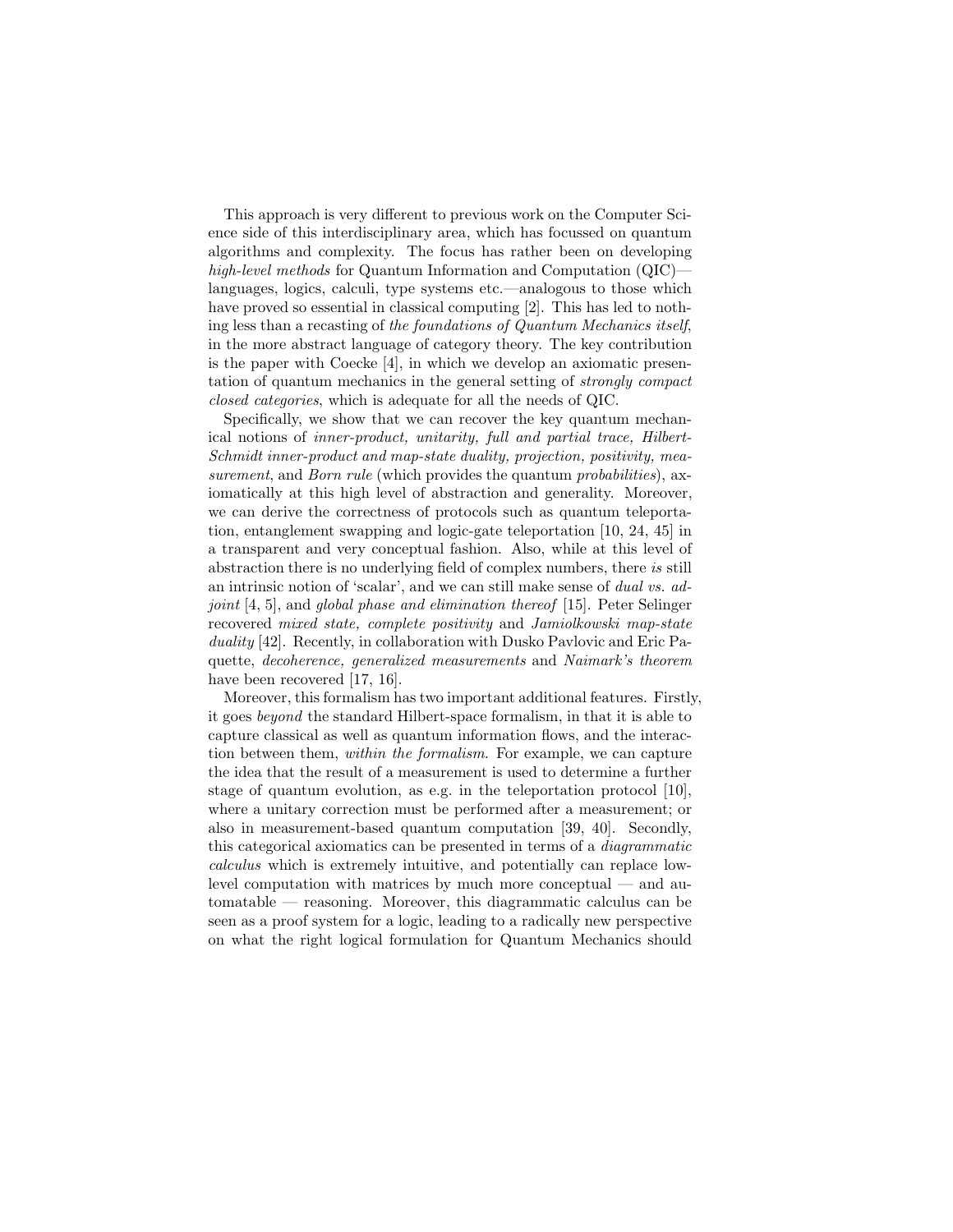be. This latter topic is initiated in [6], and developed further in the forthcoming thesis of Ross Duncan.

#### 5.1 Outline of the approach

We now give some further details of the approach. The general setting is that of strongly (or dagger) compact closed categories, which are the symmetric version of the pivotal dagger categories we encountered in Section 3. Thus, in addition to the structure mentioned there, we have a symmetry natural isomorphism

$$
\sigma_{A,B}: A \otimes B \simeq B \otimes A.
$$

See [5] for an extended discussion. An important feature of the Abramsky-Coecke approach is the use of an intuitive graphical calculus, which is essentially the diagrammatic formalism we have seen in the Temperley-Lieb setting, extended with more general basic types and arrows. The key point is that this formalism admits a very direct physical interpretation in Quantum Mechanics.

In the graphical calculus we depict physical processes by boxes, and we label the inputs and outputs of these boxes by types which indicate the kind of system on which these boxes act, e.g. one qubit, several qubits, classical data, etc. Sequential composition (in time) is depicted by connecting matching outputs and inputs by wires, and parallel composition (tensor) by locating entities side by side e.g.

$$
1_A: A \to A \quad f: A \to B \quad g \circ f \quad 1_A \otimes 1_B \quad f \otimes 1_C \quad f \otimes g \quad (f \otimes g) \circ h
$$

for  $q : B \to C$  and  $h : E \to A \otimes B$  are respectively depicted as:



(The convention in these diagrams is that the 'upward' vertical direction represents progress of time.) A special role is played by boxes with either no input or no output, called states and costates respectively (cf. Dirac's kets and bras [19]) which we depict by triangles. Finally, we also need to consider diamonds which arise by post-composing a state with a matching costate (cf. inner-product or Dirac's bra-ket):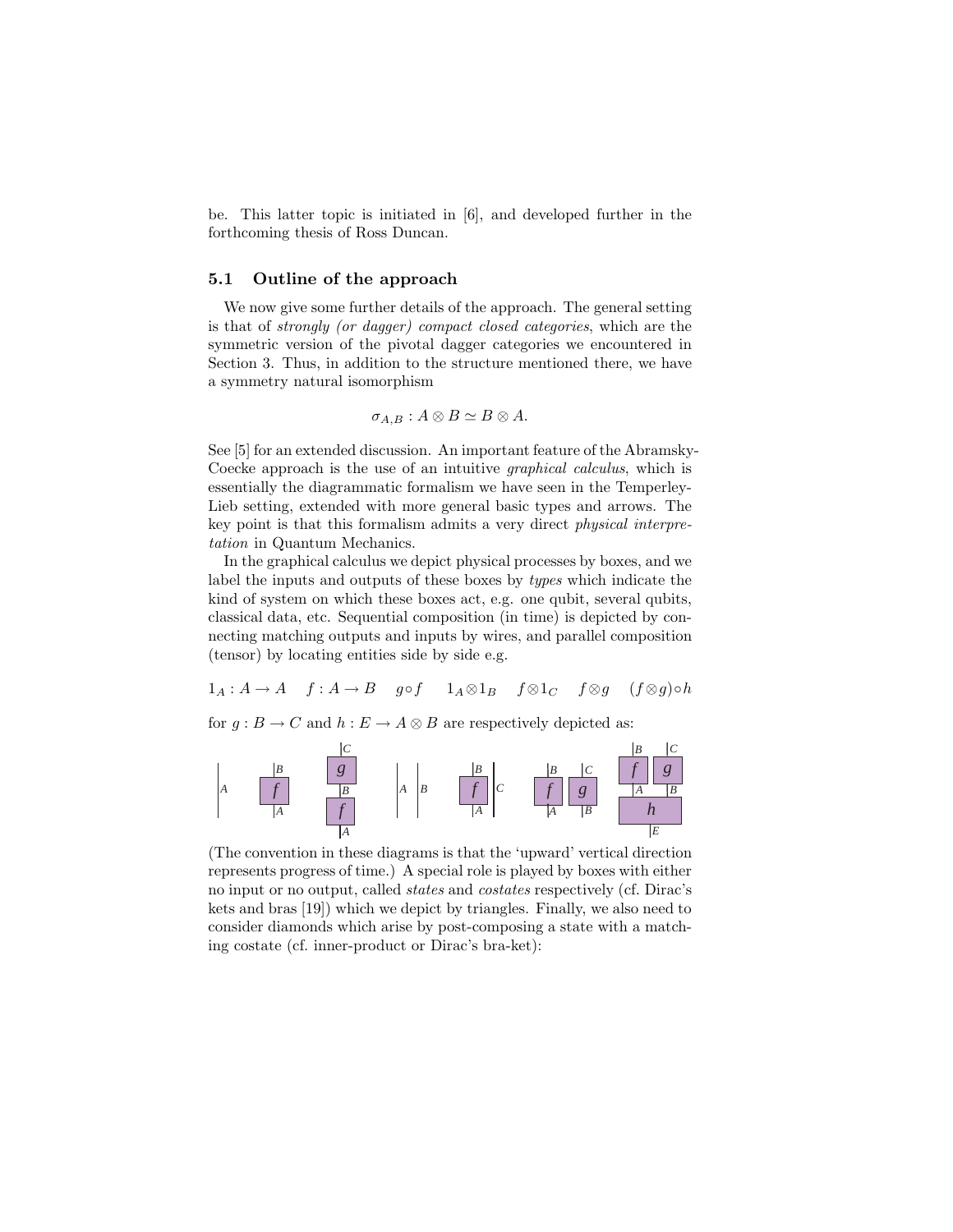

that is, algebraically,

$$
\psi: \mathcal{I} \to A \qquad \pi: A \to \mathcal{I} \qquad \pi \circ \psi: \mathcal{I} \to \mathcal{I}
$$

where I is the tensor unit:  $A \otimes I \simeq A \simeq I \otimes A$ . Extra structure is represented by (i) assigning a direction to the wires, where reversal of this direction is denoted by  $A \mapsto A^*$ , (ii) allowing reversal of boxes (cf. the adjoint for vector spaces), and, (iii) assuming that for each type A there exists a special bipartite Bell-state and its adjoint Bell-costate:



that is, algebraically,

$$
A \quad A^* \quad f: A \to B \quad f^{\dagger}: B \to A \quad \eta_A: I \to A^* \otimes A \quad \eta_A^{\dagger}: A^* \otimes A \to I.
$$

Hence, bras and kets are adjoint and the inner product has the form  $(-)$ <sup>†</sup> ∘ (-) on states. Essentially the sole *axiom* we impose is:



that is, algebraically,

$$
(\eta_{A^*}^{\dagger} \otimes 1_A) \circ (1_A \otimes \eta_A) = 1_A.
$$

If we extend the graphical notation of Bell-(co)states to:



we obtain a clear graphical interpretation for the axiom:

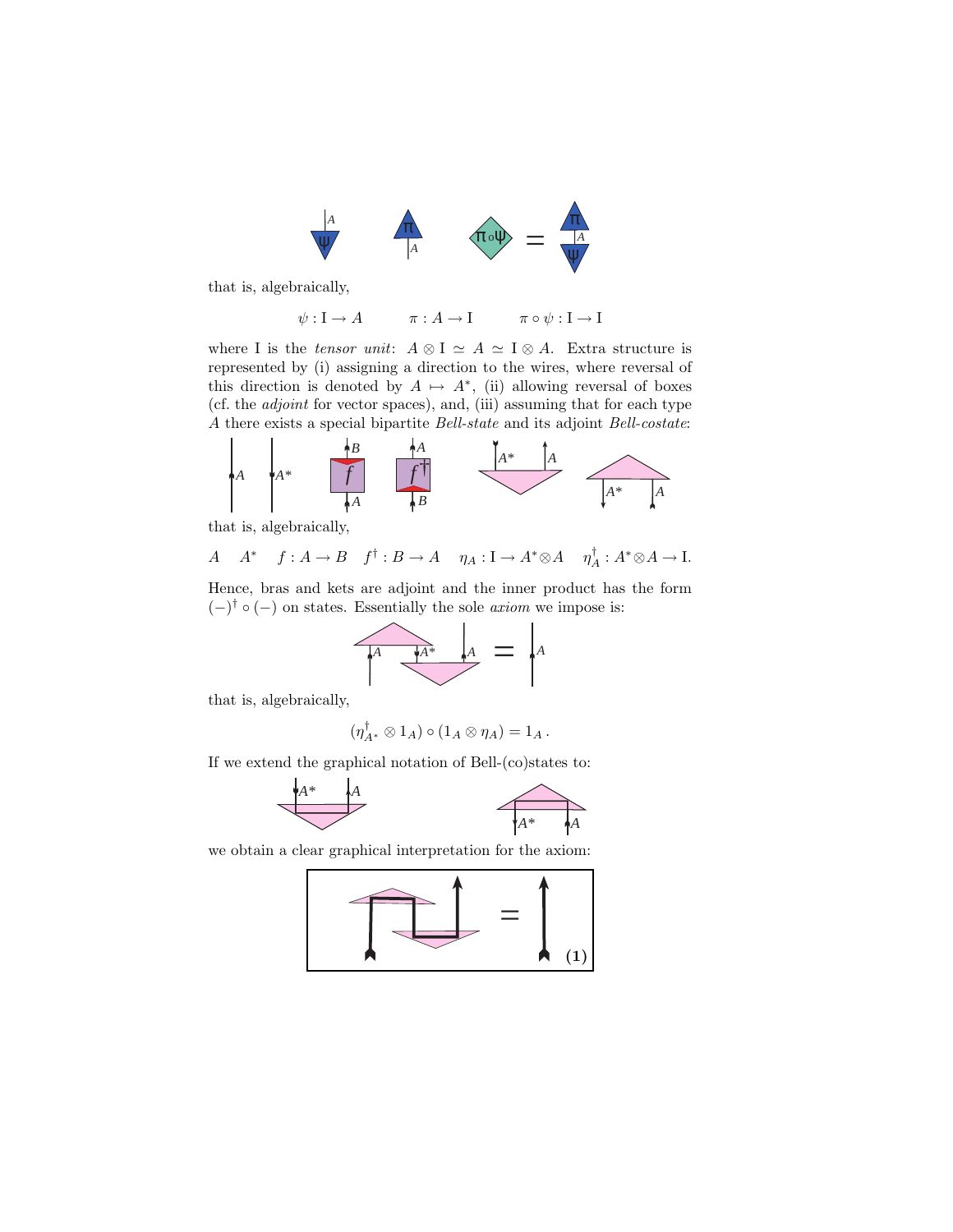which now tells us that we are allowed to *yank the black line straight*:



This equation and its diagrammatic counterpart should of course be compared to equation (2), and equation (1) and its accompanying diagram, in Section 3— they are one and the same, subject to minor differences in diagrammatic conventions.

This intuitive graphical calculus is an important benefit of the categorical axiomatics. Other advantages can be found in [4, 2].

# 5.2 Quantum non-logic vs. quantum hyper-logic

The term quantum logic is usually understood in connection with the 1936 Birkhoff-von Neumann proposal [11, 41] to consider the (closed) linear subspaces of a Hilbert space ordered by inclusion as the formal expression of the logical distinction between quantum and classical physics. While in classical logic we have deduction, the linear subspaces of a Hilbert space form a non-distributive lattice and hence there is no obvious notion of implication or deduction. Quantum logic was therefore always seen as logically very weak, or even as a non-logic. In addition, it has never given a satisfactory account of compound systems and entanglement.

On the other hand, compact closed logic in a sense goes beyond ordinary logic in the principles it admits. Indeed, while in ordinary categorical logic "logical deduction" implies that morphisms internalize as elements (which above we referred to above as states) i.e.

$$
B \xrightarrow{f} C \xrightarrow{\simeq} I \xrightarrow{[f]} B \Rightarrow C
$$

(where  $I$  is the tensor unit), in *compact closed logic* they internalize *both* as states and as costates, i.e.

$$
A \otimes B^* \xrightarrow{\lfloor f \rfloor} I \xrightarrow{\simeq} A \xrightarrow{f} B \xrightarrow{\simeq} I \xrightarrow{\lceil f \rceil} A^* \otimes B
$$

where we introduce the following notation:

$$
\ulcorner f\urcorner = (1_{A^*} \otimes f) \circ \eta_A : I \to A^* \otimes B \quad \ulcorner f \lrcorner = \epsilon_B \circ (f \otimes 1_{B^*}) : A \otimes B^* \to I.
$$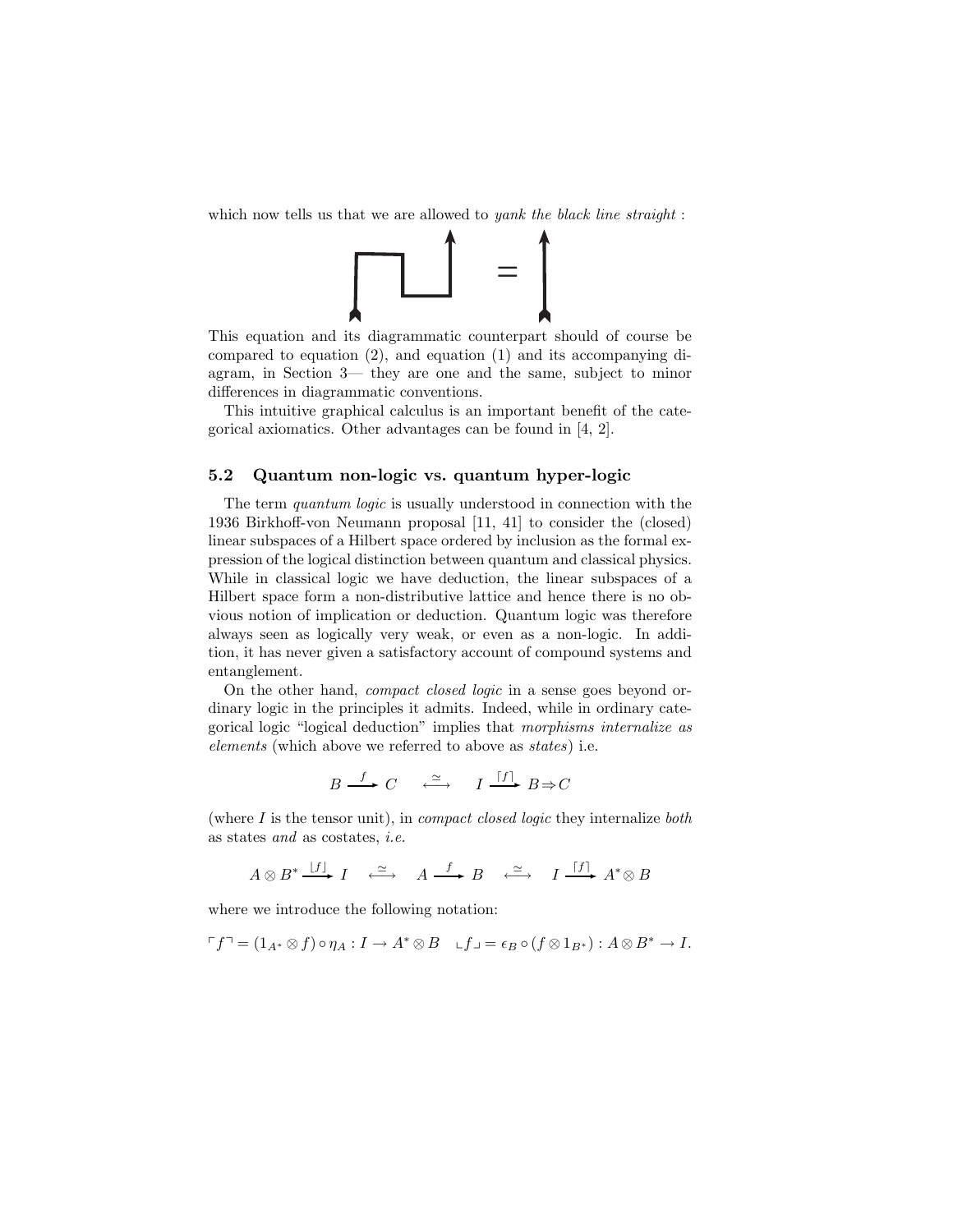It is exactly this dual internalization which allows the straightening axiom in picture (1) to be expressed. In the graphical calculus this is witnessed by the fact that we can define both a state and a costate



for each operation  $f$ . Physically, costates form the (destructive parts of) projectors, i.e. branches of projective measurements.

## 5.2.1 Compositionality.

The semantics is obviously compositional, both with respect to sequential composition of operations and parallel composition of types and operations, allowing the description of systems to be built up from smaller components. But we also have something more specific in mind: a form of compositionality with direct applications to the analysis of compound entangled systems. Since we have:



i.e. composition of operations can be internalized in the behavior of entangled states and costates. Note in particular the interesting phenomenon of "apparant reversal of the causal order" which is the source of many quite mystical interpretations of quantum teleportation in terms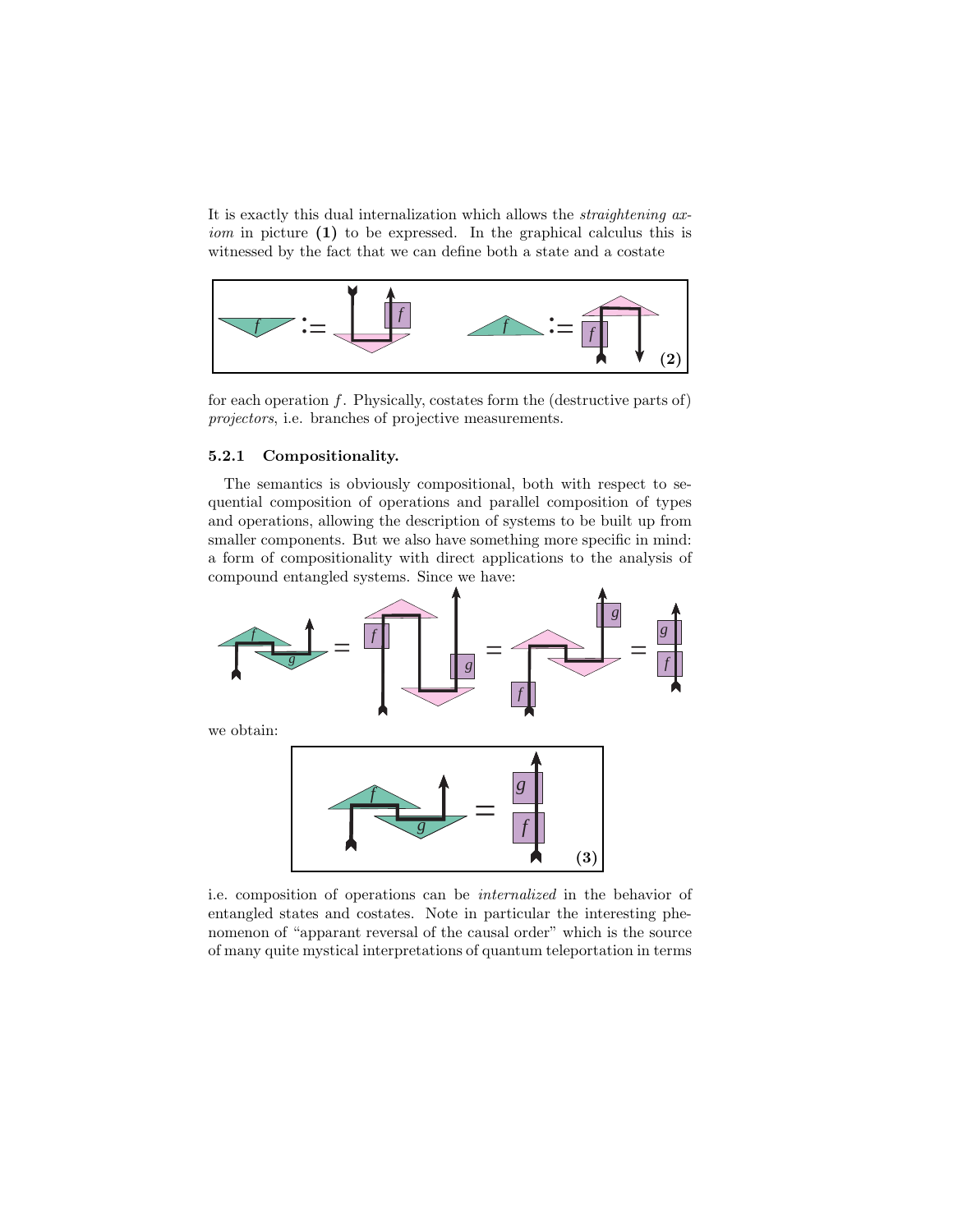of "traveling backward in time"  $-$  cf. [35]. Indeed, while on the left, physically, we first prepare the state labeled  $q$  and then apply the costate labeled  $f$ , the global effect is as if we first applied  $f$  itself first, and only then g.

# 5.2.2 Derivation of quantum teleportation.

This is the most basic application of compositionality in action. Immediately from picture (1) we can read the quantum mechanical potential for teleportation:



This is not quite the whole story, because of the non-deterministic nature of measurements. But it suffices to introduce a unitary correction. Using picture (3) the full description of teleportation becomes:



where the *classical communication* is now implicit in the fact that the index  $i$  is both present in the costate (= measurement-branch) and the correction, and hence needs to be sent from Alice to Bob.

The classical communication can be made explicit as a fully fledged part of the formalism, using additional types: biproducts in [4], and "classical objects" in [17]. This allows entire protocols, including the interplay between quantum and classical information which is often their most subtle ingredient, to be captured and reasoned about rigorously in a single formal framework.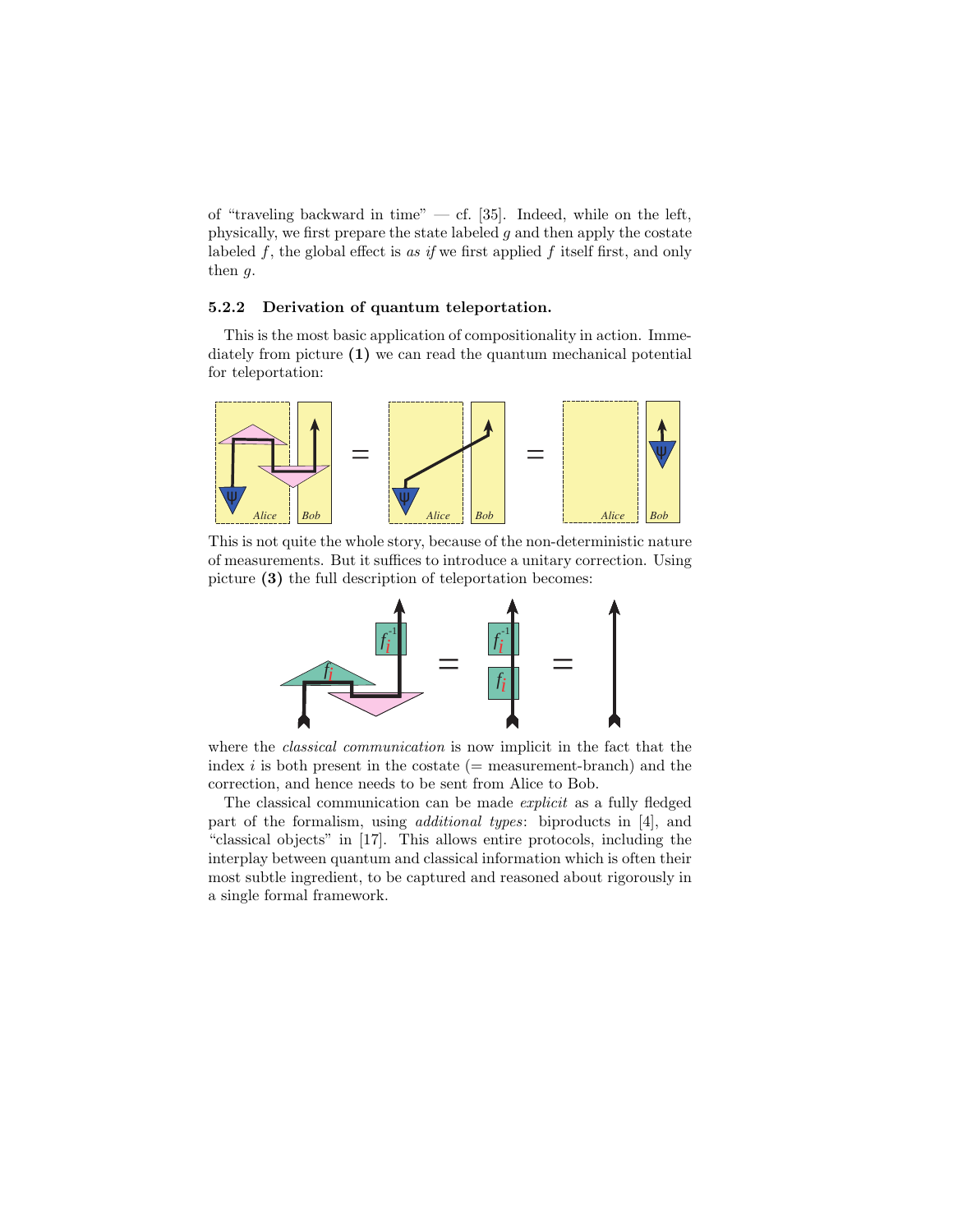# 5.3 Remarks

We close this Section with some remarks. We have seen that the categorical and diagrammatic setting for Quantum Mechanics developed by Abramsky and Coecke is strikingly close to that in which the Temperley-Lieb category lives. The main *difference* is the free recourse to symmetry allowed in the Abramsky-Coecke setting (and in the main intended models for that setting, namely finite-dimensional Hilbert spaces with linear or completely positive maps). However, it is interesting to note that in the various protocols and constructions in Quantum Information and Computation which have been modelled in that setting to date [4], the symmetry has not played an essential role. The example of teleportation given above serves as an example.

This raises some natural questions:

## How much of QM/QIC lives in the plane?

More precisely:

- Which protocols make essential use of symmetry?
- How much computational or information-processing power does the non-symmetric calculus have?
- Does braiding have some computational significance? (Remembering that between pivotal and symmetric we have braided strongly compact closed categories) [21].

# 6 Planar Geometry of Interaction and the Temperley-Lieb Algebra

We now address the issue of giving what, so far as I know, is the first direct—or "fully abstract"—description of the Temperley-Lieb category. Since the category  $T$  is directly and simply described as the free R-linear category generated by  $D$ , we focus on the direct description of  $D$ .

## Previous descriptions:

• Algebraic, by generators and relations - whether "locally", of the Temperley-Lieb algebras  $A_n(\tau)$ , as in Jones' presentation, or "globally", by a description of  $D$  as the free pivotal category, as in Proposition 1.1.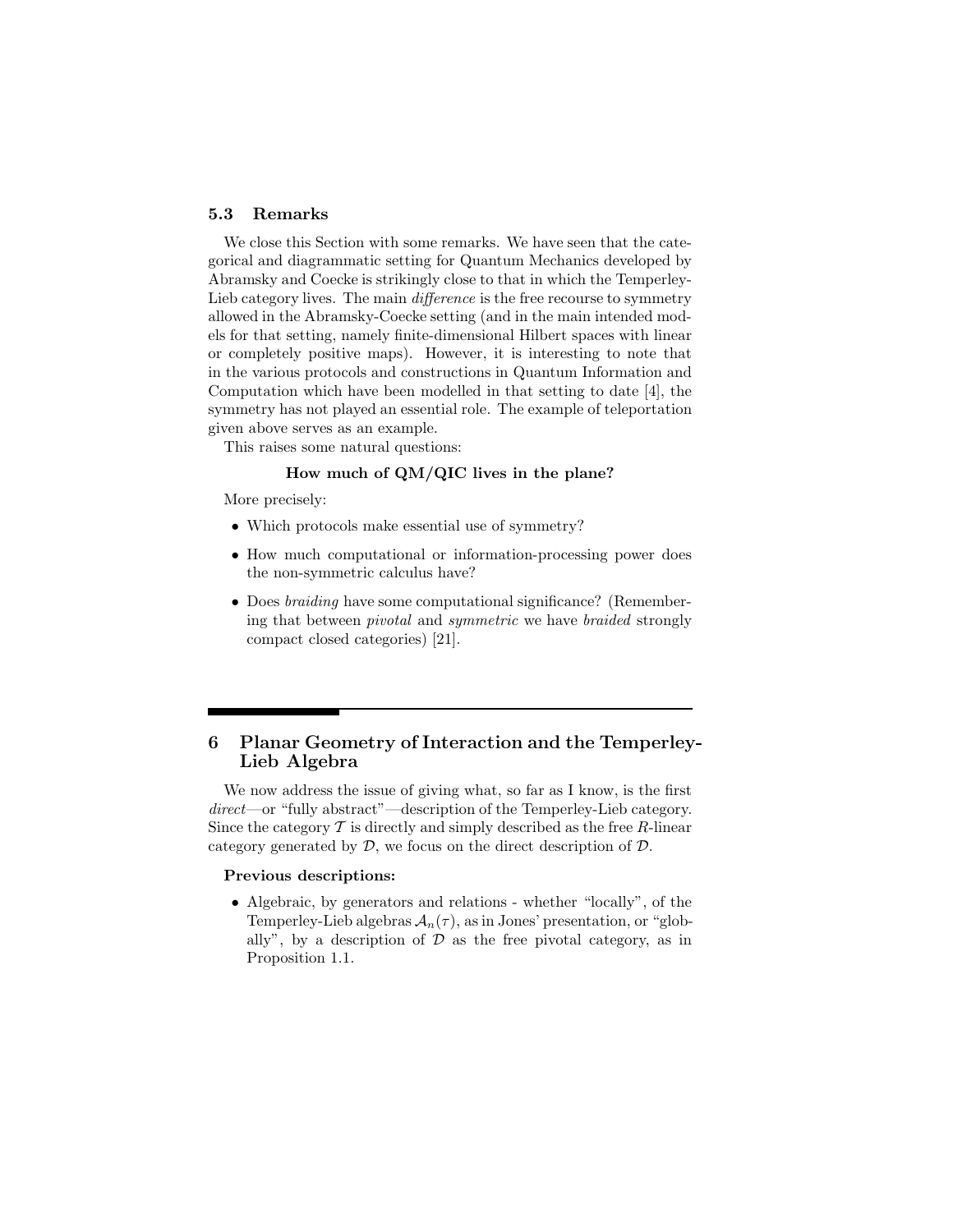• Kauffman's topological description: diagrams "up to planar isotopy".

In fact, it is well known (see e.g. [33]) that the diagrams are completely characterized by how the dots are joined up  $-i.e.$  by discrete relations on finite sets. This leaves us with the problem of how to capture

#### 1. Planarity

2. The multiplication of diagrams — *i.e.* composition in  $D$ 

purely in terms of the data given by these relations.

The answers to these questions exhibit the connections that exist between the Temperley-Lieb category and what is commonly known as the "Geometry of Interaction". This is a dynamical/geometrical interpretation of proofs and Cut Elimination initiated by Girard [23] as an off-shoot of Linear Logic [22]. The general setting for these notions is now known to be that of traced monoidal and compact closed categories — in particular, in the free construction of compact closed categories over traced monoidal categories [1, 7]. In fact, this general construction was first clearly described in [27], where one of the leading motivations was the knot-theoretic context.

Our results in this Section establish a two-way connection. In one direction, we shall use ideas from Geometry of Interaction to answer Question 2 above: that is, to define path composition (including the formation of loops) purely in terms of the discrete relations tabulating how the dots are joined up. In the other direction, our answer to Question 1 will allow us to consider a natural *planar variant* of the Geometry of Interaction.

#### 6.1 Some preliminary notions

#### 6.1.1 Partial Orders

We use the notation  $P = (|P|, \leq_P)$  for partial orders. Thus |P| is the underlying set, and  $\leq_P$  is the order relation (reflexive, transitive and antisymmetric) on this set. An order relation is linear if for all  $x, y \in |P|, x \leq_P y$  or  $y \leq_P x$ .

Given a natural number n, we define  $[n] := \{1 < \cdots < n\}$ , the linear order of length n. We define several constructions on partial orders. Given partial orders  $P, Q$ , we define: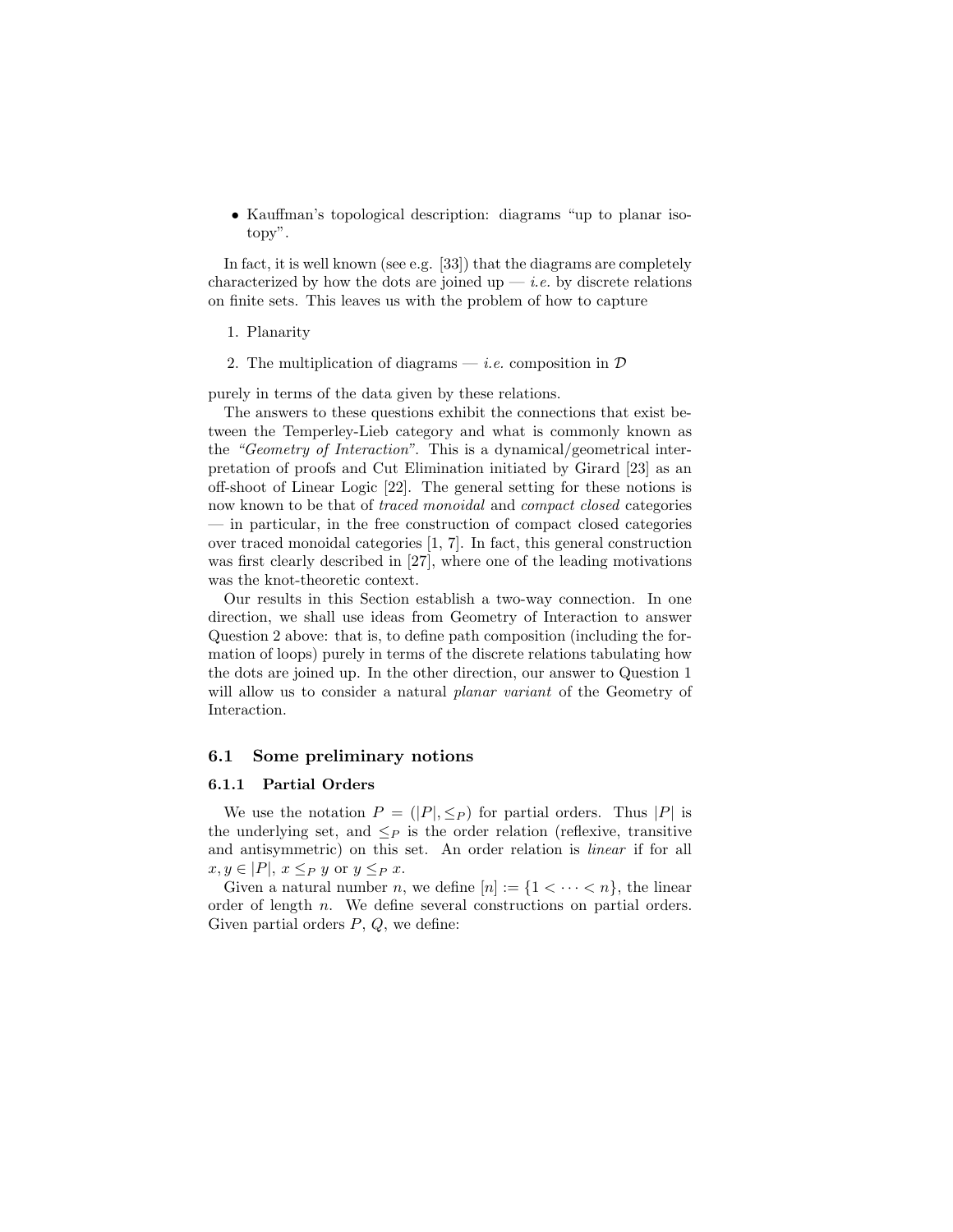• The disjoint sum  $P \oplus Q$ , where  $|P \oplus Q| = |P| + |Q|$ , the disjoint union of  $|P|$  and  $|Q|$ , and

$$
x \leq_{P \oplus Q} y \iff (x \leq_P y) \lor (x \leq_Q y).
$$

• The concatenation  $P \triangleleft Q$ , where  $|P \triangleleft Q| = |P| + |Q|$ , with the following order:

$$
x \leq_{P \triangleleft Q} y \iff (x \leq_P y) \lor (x \leq_Q y) \lor (x \in P \land y \in Q).
$$

•  $P^{op} = (|P|, \geq_P).$ 

Given elements  $x, y$  of a partial order  $P$ , we define:

$$
x \uparrow y \Leftrightarrow (x \leq_P y) \vee (y \leq_P x)
$$
  

$$
x \# y \Leftrightarrow \qquad \neg(x \uparrow y).
$$

# 6.1.2 Relations

A relation on a set X is a subset of the cartesian product:  $R \subseteq X \times X$ . Since relations are sets, they are closed under unions and intersections. We shall also use the following operations of relation algebra:

| Identity relation:                                       | $1_X := \{(x, x) \mid x \in X\}$                                        |
|----------------------------------------------------------|-------------------------------------------------------------------------|
| Relation composition:                                    | $R; S := \{(x, z)   \exists y \ldotp (x, y) \in R \land (y, z) \in S\}$ |
| Relational converse:                                     | $R^c := \{(y, x) \mid (x, y) \in R\}$                                   |
| Transitive closure:                                      | $R^+ := \bigcup_{k>1} R^k$                                              |
| Reflexive transitive closure: $R^* := \bigcup_{k>0} R^k$ |                                                                         |

Here  $R^k$  is defined inductively:  $R^0 := 1_X$ ,  $R^1 := R$ ,  $R^{k+1} := R$ ;  $R^k$ . A relation R is *single-valued* or a *partial function* if  $R^c$ ;  $R \subseteq 1_X$ . It is *total* if  $R; R^c \supseteq 1_X$ . A function  $f: X \to X$  is a single-valued, total relation.

These notions extend naturally to relations  $R \subseteq X \times Y$ .

#### 6.1.3 Involutions

A fixed-point free involution on a set X is a function  $f: X \to X$  such that

 $f^2 = 1_X,$   $f \cap 1_X = \emptyset.$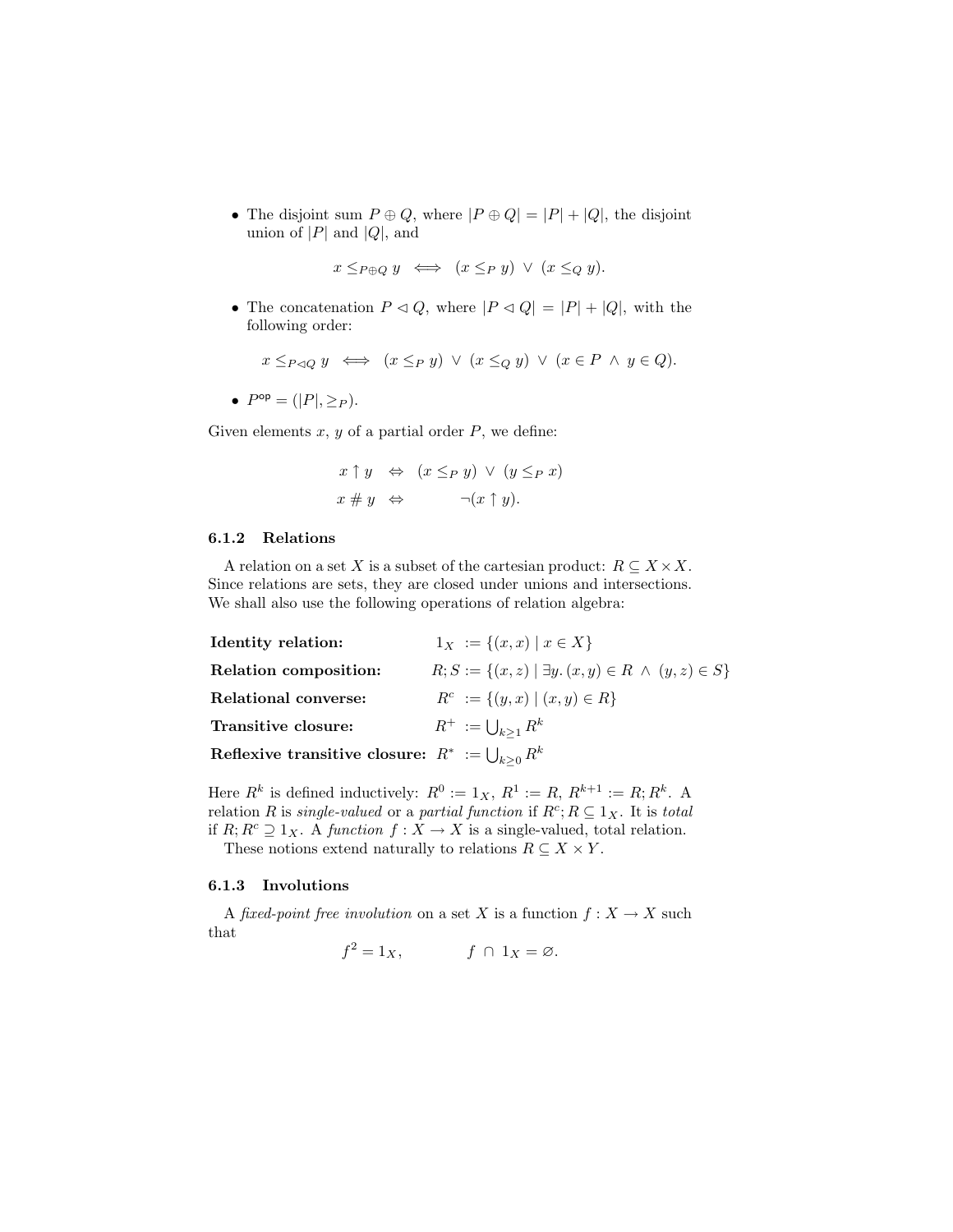Thus for such a function  $f(x) = y \Leftrightarrow x = f(y)$  and  $f(x) \neq x$ . We write  $\mathsf{Inv}(X)$  for the set of fixed-point free involutions on a set X. Note that  $Inv(X)$  is not closed under function composition; nor does it contain the identity function. We must look elsewhere for suitable notions of composition and identity.

An involution is equivalently described as a parition of  $X$  into 2element subsets:

$$
X = \bigcup E,
$$
 where  $E = \{\{x, y\} | f(x) = y\}.$  (3)

This defines an undirected graph  $G_f = (X, E)$ . Clearly  $G_f$  is 1-regular [18]: each vertex has exactly one incident edge. Conversely, every graph  $G = (X, E)$  with this property determines a unique  $f \in \mathsf{Inv}(X)$  with  $G_f = G$ . Note that a finite set can only carry such a structure of its cardinality is even.

#### 6.2 Formalizing diagrams

From our previous discussion, it is fairly clear how we will proceed to formalize morphisms  $\mathbf{n} \to \mathbf{m}$  in  $\mathcal{D}$ . Given  $n, m \in \mathbb{N}$ , we define  $\mathsf{N}(n, m) =$  $[n] \oplus [m]$ . We visualize this partial order as

$$
\begin{array}{cccc} 1 & 2 & \dots & n \\ \bullet & \bullet & \dots & \bullet \end{array}
$$

$$
\begin{array}{ccccc}\n\bullet & \bullet & \cdots & \cdots & \bullet \\
1' & 2' & & m'\n\end{array}
$$

We use the notation  $i'$  to distinguish the elements of  $[m]$  in this disjoint union from those of  $[n]$ , which are unprimed. Note that the order on  $N(n, m)$  has an immediate spatial interpretation in the diagrammatic representation:  $i < j$  just in case i lies to the left of j on either the top or bottom line of dots, corresponding to  $[n]$  and  $[m]$  respectively.

A diagram connecting up dots pairwise will be formalized as a map  $f \in Inv(|N(n,m)|)$ . Such a map can be visualized by drawing undirected arcs between the pairs of nodes i, j such that  $f(i) = j$ .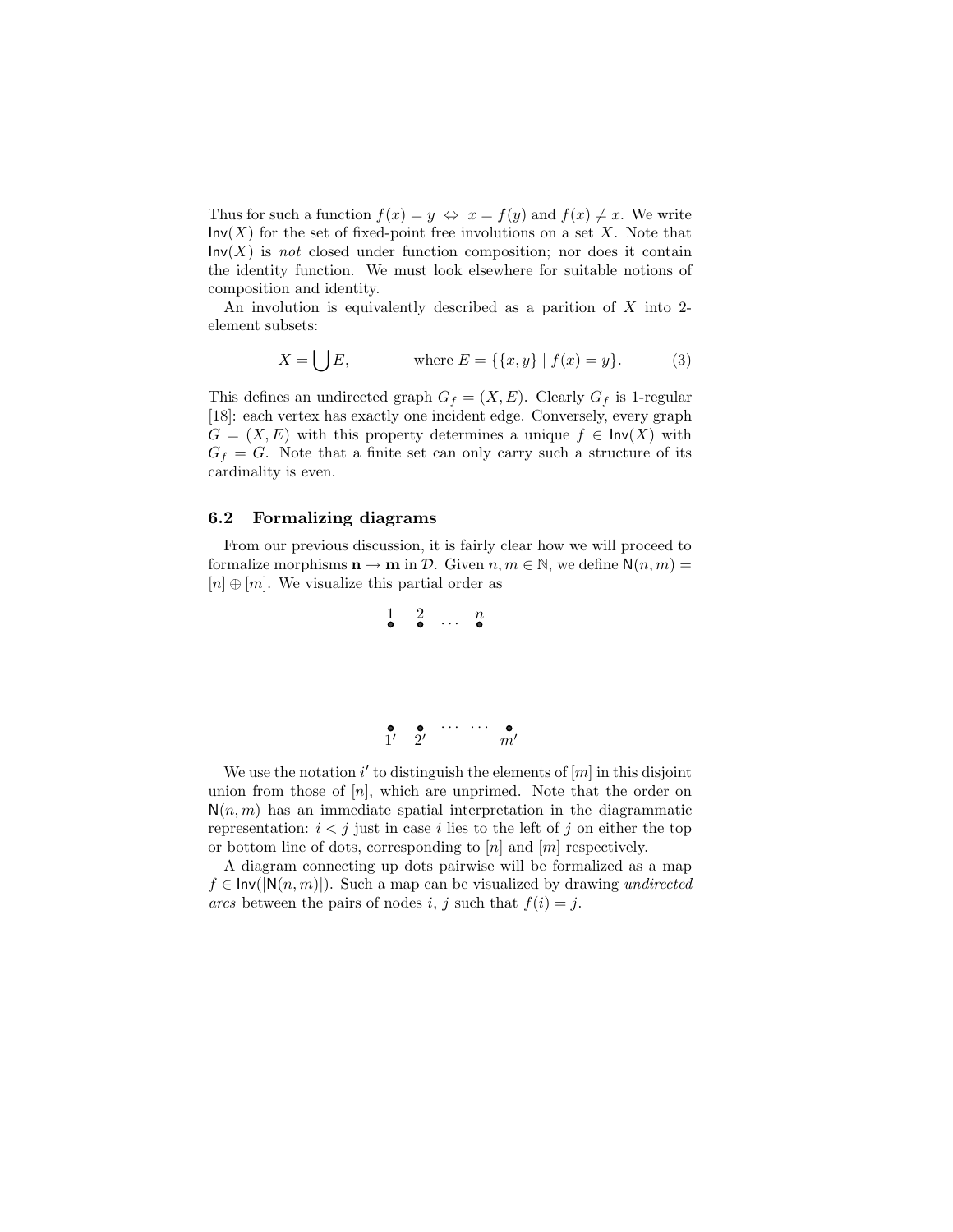# 6.2.1 Example

The map  $f \in Inv(|N(4,2)|)$  such that

$$
f: 1 \leftrightarrow 2', \qquad 2 \leftrightarrow 4, \qquad 3 \leftrightarrow 1'
$$

is depicted thus:



Our task is now is characterize those involutions which are planar. The key idea is that this can be done using just the order relations we have introduced.

# 6.3 Characterizing Planarity

A map  $f \in \text{Inv}(|N(n,m)|)$  will be called *planar* if it satisfies the following two conditions, for all  $i, j \in N(n, m)$ :

(PL1) 
$$
i < j < f(i)
$$
  $\implies i < f(j) < f(i)$   
(PL2)  $f(i) \neq i < j \neq f(j) \implies f(i) < f(j)$ .

It is instructive to see which possibilities are excluded by these conditions.

## 6.3.1 First condition

(PL1) 
$$
i < j < f(i) \implies i < f(j) < f(i)
$$

(PL1) rules out

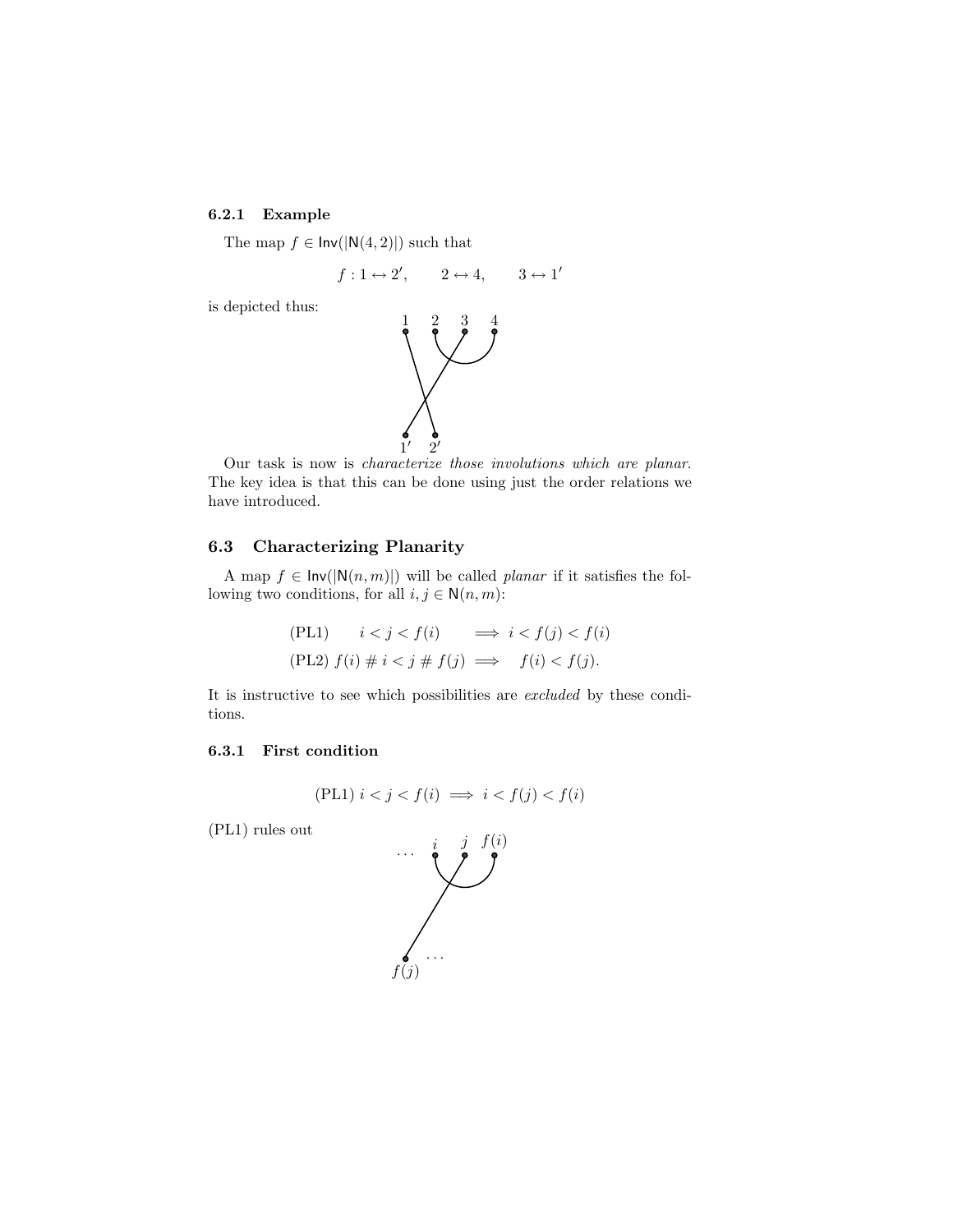where  $f(j) \# f(i)$ , and also



where  $f(i) < f(j)$ .

# 6.3.2 Second condition

$$
(PL2) f(i) \neq i < j \neq f(j) \implies f(i) < f(j).
$$

Similarly, (PL2) rules out



We write  $\mathcal{P}(n,m)$  for the set of planar maps in  $\text{Inv}(|\mathbb{N}(n,m)|)$ .

# PROPOSITION 1.6

- 1. Every planar diagram satisfies the two conditions.
- 2. Every involution satisfying the two conditions can be drawn as a planar diagram.

Rather than proving this directly, it is simpler, and also instructive, to reduce it to a special case. We consider arrows in  $D$  of the special form  $I \rightarrow \mathbf{n}$ . Such arrows consist only of caps. They correspond to *points*, or states in the terminology of Section 5.

Since the top row of dots is empty, in this case we have a linear order, and the premise of condition (PL2) can never arise. Hence planarity for such arrows is just the simple condition  $(PL1)$  — which can be seen to be equivalent to saying that, if we write a left parenthesis for each left end of a cap, and a right parenthesis for each right end, we get a well-formed string of parentheses. Thus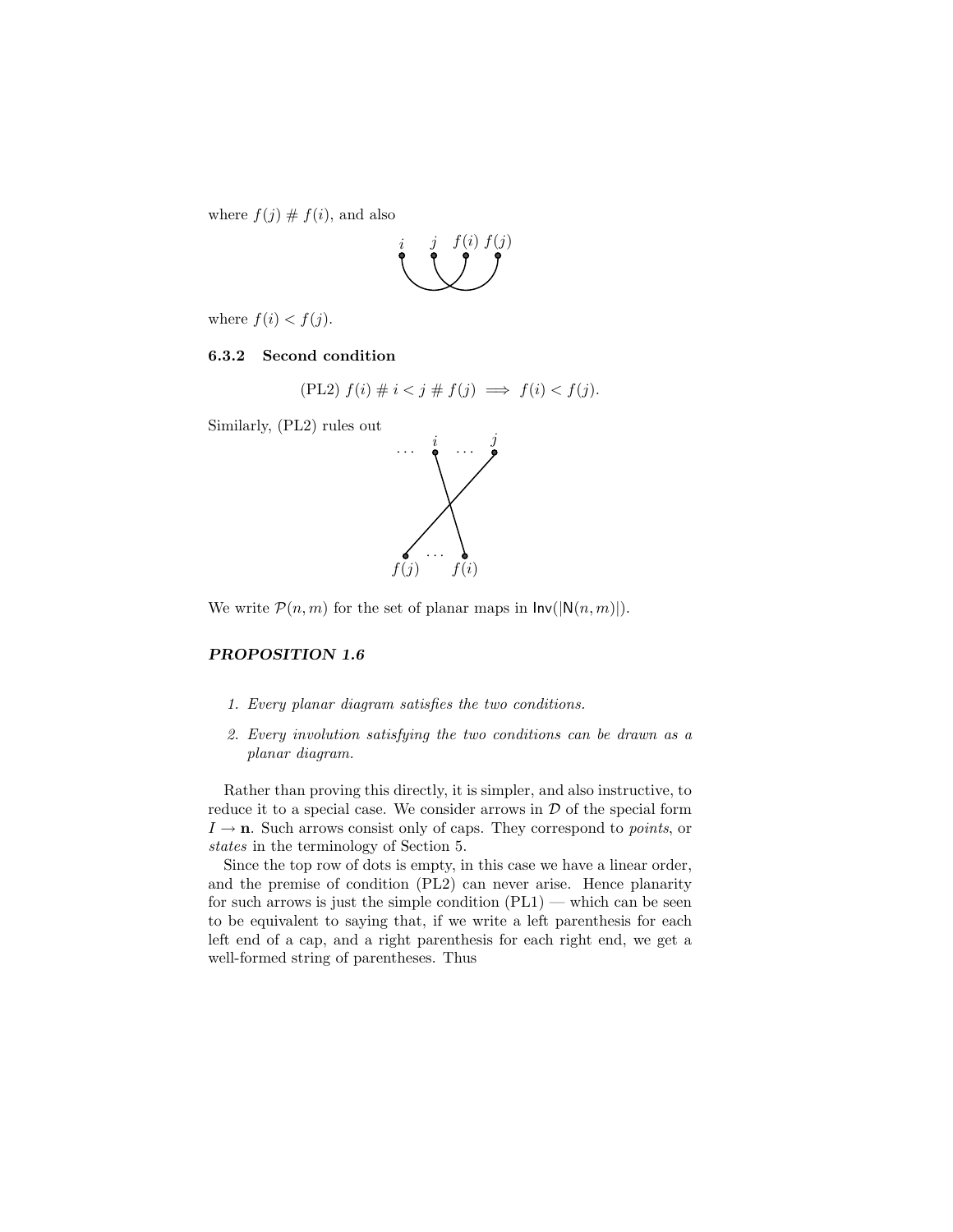$$
\cup \cup \cup
$$

corresponds to

$$
(\mathcal{C})(\mathcal{C})).
$$

(Of course, exactly similar comments apply to arrows of the form  $\mathbf{n} \to I$ , *i.e.* costates.) It is also clear<sup>5</sup> that Proposition 1.6 holds for such arrows.

Now we recall that quite generally, in any pivotal category we have the Hom-Tensor adjunction

$$
A \otimes B^* \xrightarrow{[f]} I \xrightarrow{\simeq} A \xrightarrow{f} B \xrightarrow{\simeq} I \xrightarrow{[f]} A^* \otimes B
$$

 $\ulcorner f\urcorner = (1_{A^*} \otimes f) \circ \eta_A : I \to A^* \otimes B \quad \ulcorner f \lrcorner = \epsilon_B \circ (f \otimes 1_{B^*}) : A \otimes B^* \to I.$ 

We call  $\ulcorner f \urcorner$  the *name* of f, and  $\ulcorner f \urcorner$  the *coname*. The inverse to the map  $f \mapsto \ulcorner f \urcorner$  is defined by

$$
g: I \to A^* \otimes B \ \mapsto \ (\epsilon_A \otimes 1_B) \circ (1_A \otimes g): A \to B.
$$

For example, we compute the name of the left wave:



Applying the inverse transformation:



Note also that the unit is the name of the identity:  $\eta_n = \ulcorner 1_n \urcorner$ , and similarly  $\epsilon_{\mathbf{n}} = \epsilon_{1} \mathbf{n} \mathbf{n}$ .

Thus we see that diagrammatically, the process of forming the name of an arrow involves reversing the left-right order of the top row of dots by rotating them concentrically, and sliding them down to lie parallel with, and to the left of, the bottom row. In this process, cups are turned

<sup>5</sup>With an implicit appeal to the Jordan Curve Theorem!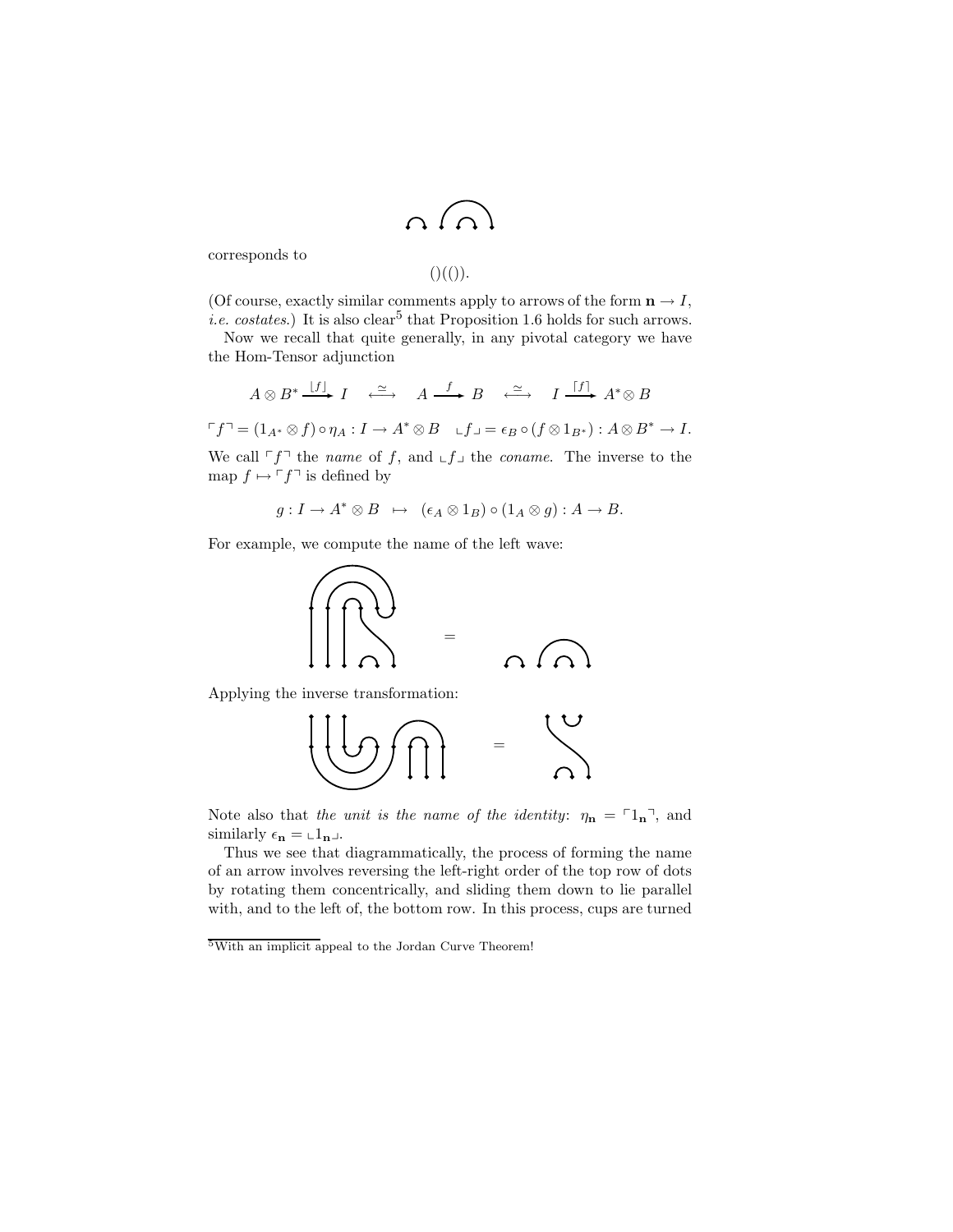into caps, while through lines are stretched out and turned to also form caps.

This transposition of the top row of dots can be described ordertheoretically, as replacing the partial order  $[n] \oplus [m]$  by the linear order  $[n]$ <sup>op</sup>  $\triangleleft[m]$ . Note that the underlying sets of these two partial orders are the same:  $|[n] \oplus [m]| = |[n]^{op} \triangleleft [m]|$ . Thus  $\ulcorner f \urcorner$  is essentially the same function as f.

### PROPOSITION 1.7

For  $f \in Inv(|N(n,m)|)$ , the following are equivalent:

1. f satisfies (PL1) and (PL2) with respect to  $[n] \oplus [m]$ .

2. f satisfies (PL1) with respect to  $[n]$ <sup>op</sup>  $\lhd$   $[m]$ .

**Proof** Firstly, assume (2), and suppose  $f(i) \# i \lt j \# f(j)$ . If  $i < j$  in the bottom row, then  $f(j) < i < j$  in  $[n]$ <sup>op</sup>  $\triangleleft [m]$ , so by (PL1),  $f(j) < f(i) < j$ , *i.e.*  $f(i) < f(j)$  in  $[n] \oplus [m]$ , as required. Now suppose  $i < j$  in the top row. Then  $j < i < f(j)$  in  $[n]$ <sup>op</sup>  $\triangleleft [m]$ , so by (PL1),  $j < f(i) < f(j)$ , and in particular  $f(i) < f(j)$ .

Now assume (1), and suppose that  $i < j < f(i)$  in  $[n]^{op} \triangleleft [m]$ . The interesting case is where i is in the top row and  $f(i)$  in the bottom row. We need to do some case analysis. Suppose firstly that  $j$  is in the top row. If  $f(j)$  is in the bottom row, then  $f(j) \# j \lt i \# f(i)$  in  $[n] \oplus [m]$ , and we can apply (PL2) to conclude that  $f(i) < f(i)$ , and hence  $i < f(j) < f(i)$  in  $[n]^{op} \triangleleft [m]$ . If  $f(j)$  is in the top row, we must have  $f(j) < i$  by (PL1) for  $[n] \oplus [m]$ , and hence  $i < f(j) < f(i)$  in  $[n]^\mathsf{op} \triangleleft [m].$ 

Now suppose that j is in the bottom row. If  $f(j)$  is in the bottom row, we must have  $f(j) < f(i)$  by (PL1). If  $f(j)$  is in the top row, then we have  $f(j) \# j < f(i) \# i$  in  $[n] \oplus [m]$ , so by (PL2) we have  $f(j) < i$ , and hence  $i < f(j) < f(i)$  in  $[n]$ <sup>op</sup>  $\lhd [m]$ .

Since (PL1) characterizes planarity for  $\ulcorner f \urcorner$ , it follows that (PL1) and  $(PL2)$  characterize planarity for f.

#### 6.4 The Temperley-Lieb Category

Our aim is now to define a category TL, which will yield the desired description of the diagrammatic category  $\mathcal{D}$ . The *objects* of **TL** are the natural numbers. The homset  $TL(n, m)$  is defined to be the cartesian product  $\mathbb{N} \times \mathcal{P}(n, m)$ . Thus a morphism  $\mathbf{n} \to \mathbf{m}$  in TL consists of a pair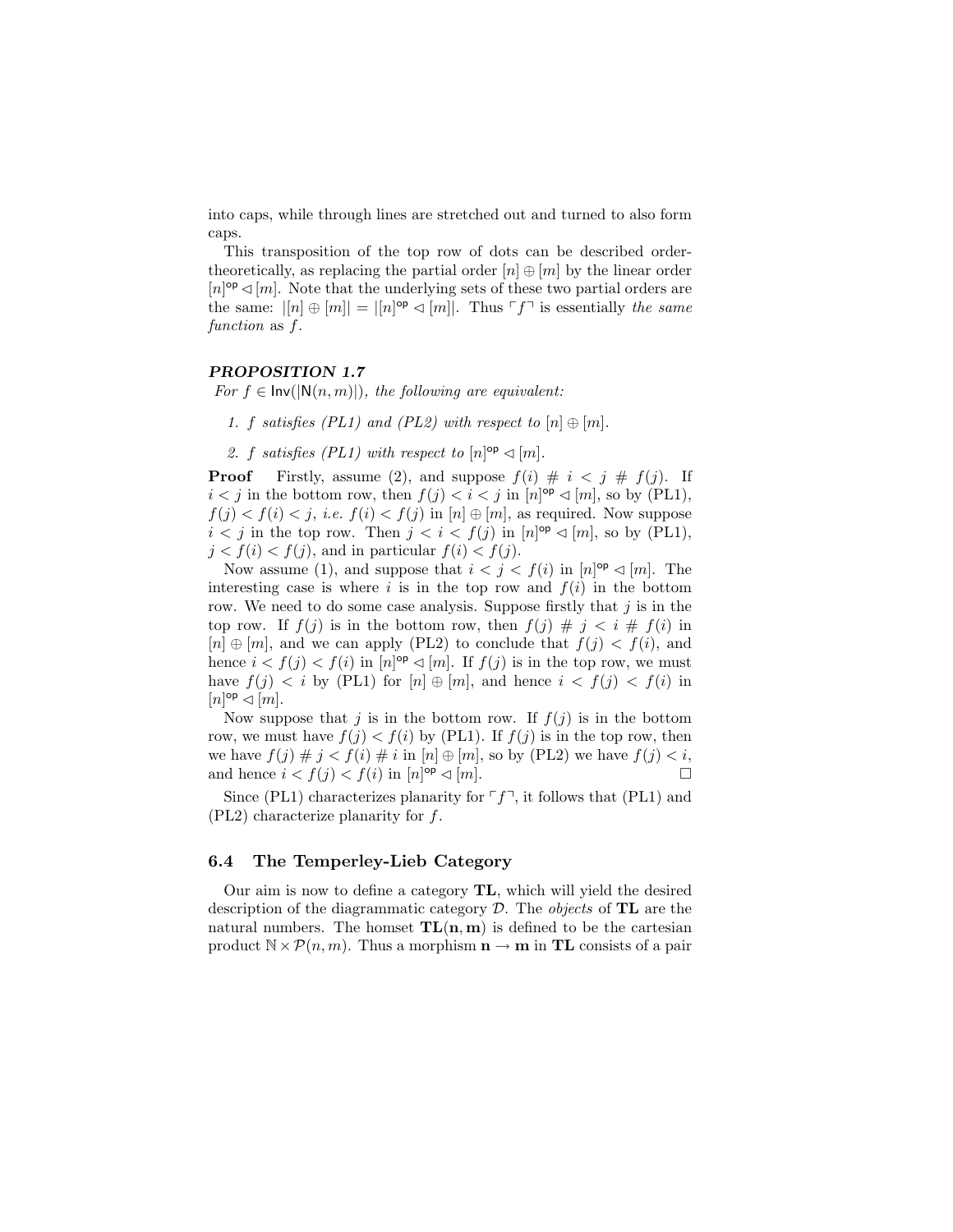$(k, f)$ , where k is a natural number, and  $f \in \mathcal{P}(n, m)$  is a planar map in  $\textsf{Inv}(|\mathsf{N}(n,m)|)$ . The idea is that k is a counter for the number of loops, so such an arrow can be written  $\delta^k \cdot f$  in the notation used previously.

It remains to define the composition and identities in this category. Clearly (even leaving aside the natural number components of morphisms) composition cannot be defined as ordinary function composition. This does not even make sense — the codomain of an involution  $f \in \mathcal{P}(n,m)$  does not match the domain of an involution  $g \in \mathcal{P}(m,p)$ . let alone yield a function with the necessary properties to be a morphism in the category.

# 6.4.1 Composition: The "Execution Formula"

Consider a map  $f : [n]+[m] \longrightarrow [n]+[m]$ . Each input lies in *either* [n] or  $[m]$  (exclusive or), and similarly for the corresponding output. This leads to a decomposition of f into four *disjoint partial maps*:

$$
f_{n,n} : [n] \longrightarrow [n] \qquad f_{n,m} : [n] \longrightarrow [m]
$$

$$
f_{m,n} : [m] \longrightarrow [n] \qquad f_{m,m} : [m] \longrightarrow [m]
$$

so that  $f$  can be recovered as the disjoint union of these four maps. If f is an involution, then these maps will be partial involutions.

Note that these components have a natural diagrammatic reading:  $f_{n,n}$  describes the *cups* of f,  $f_{m,m}$  the *caps*, and  $f_{n,m} = f_{m,n}^c$  the *through* lines.

Now suppose we have maps  $f : [n]+[m] \to [n]+[m]$  and  $g : [m]+[p] \to$  $[m] + [p]$ . We write the decompositions of f and g as above in matrix form:  $\overline{ }$ 

$$
f = \begin{pmatrix} f_{n,n} & f_{n,m} \\ f_{m,n} & f_{m,m} \end{pmatrix} \qquad g = \begin{pmatrix} g_{m,m} & g_{m,p} \\ g_{p,m} & g_{p,p} \end{pmatrix}
$$

We can view these maps as *binary relations* on  $[n] + [m]$  and  $[m] + [p]$ respectively, and use relational algebra (union  $R \cup S$ , relational composition  $R; S$  and reflexive transitive closure  $R^*$ ) to define a new relation  $\theta$  on  $[n] + [p]$ . If we write

$$
\theta = \begin{pmatrix} \theta_{n,n} & \theta_{n,p} \\ \theta_{p,n} & \theta_{p,p} \end{pmatrix}
$$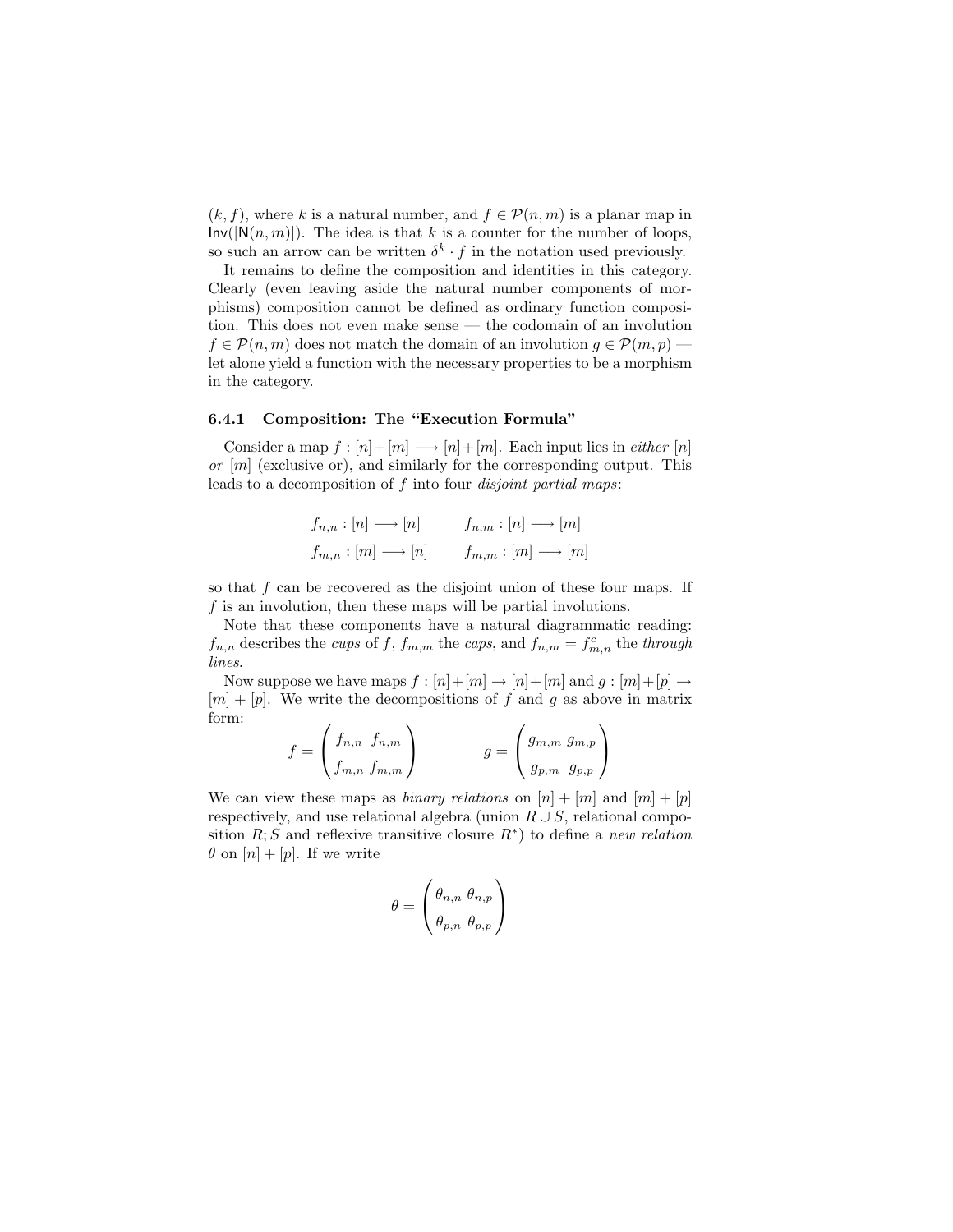so that  $\theta$  is the disjoint union of these four components, then we can define it component-wise as follows:

$$
\theta_{n,n} = f_{n,n} \cup f_{n,m}; g_{m,m}; (f_{m,m}; g_{m,m})^*; f_{m,n}
$$
  
\n
$$
\theta_{n,p} = f_{n,m}; (g_{m,m}; f_{m,m})^*; g_{m,p}
$$
  
\n
$$
\theta_{p,n} = g_{p,m}; (f_{m,m}; g_{m,m})^*; f_{m,n}
$$
  
\n
$$
\theta_{p,p} = g_{p,p} \cup g_{p,m}; f_{m,m}; (g_{m,m}; f_{m,m})^*; g_{m,p}.
$$

We can give clear intuitive readings for how these formulas express composition of paths in diagrams in terms of relational algebra:

• The component  $\theta_{n,n}$  describes the *cups* of the diagram resulting from the composition. These are the union of the cups of  $f(f_{n,n}),$ together with paths that start from the top row with a through line of f, given by  $f_{n,m}$ , then go through an alternating odd-length sequence of cups of g  $(g_{m,m})$  and caps of f  $(f_{m,m})$ , and finally return to the top row by a through line of  $f(f_{m,n})$ .



- Similarly,  $\theta_{p,p}$  describes the caps of the composition.
- $\theta_{n,p} = \theta_{p,n}^c$  describe the through lines. Thus  $\theta_{n,p}$  describes paths which start with a through line of  $f$  from  $n$  to  $m$ , continue with an alternating even-length (and possibly empty) sequence of cups of g and caps of f, and finish with a through line of g from  $m$  to p.



All through lines from  $n$  to  $p$  must have this form.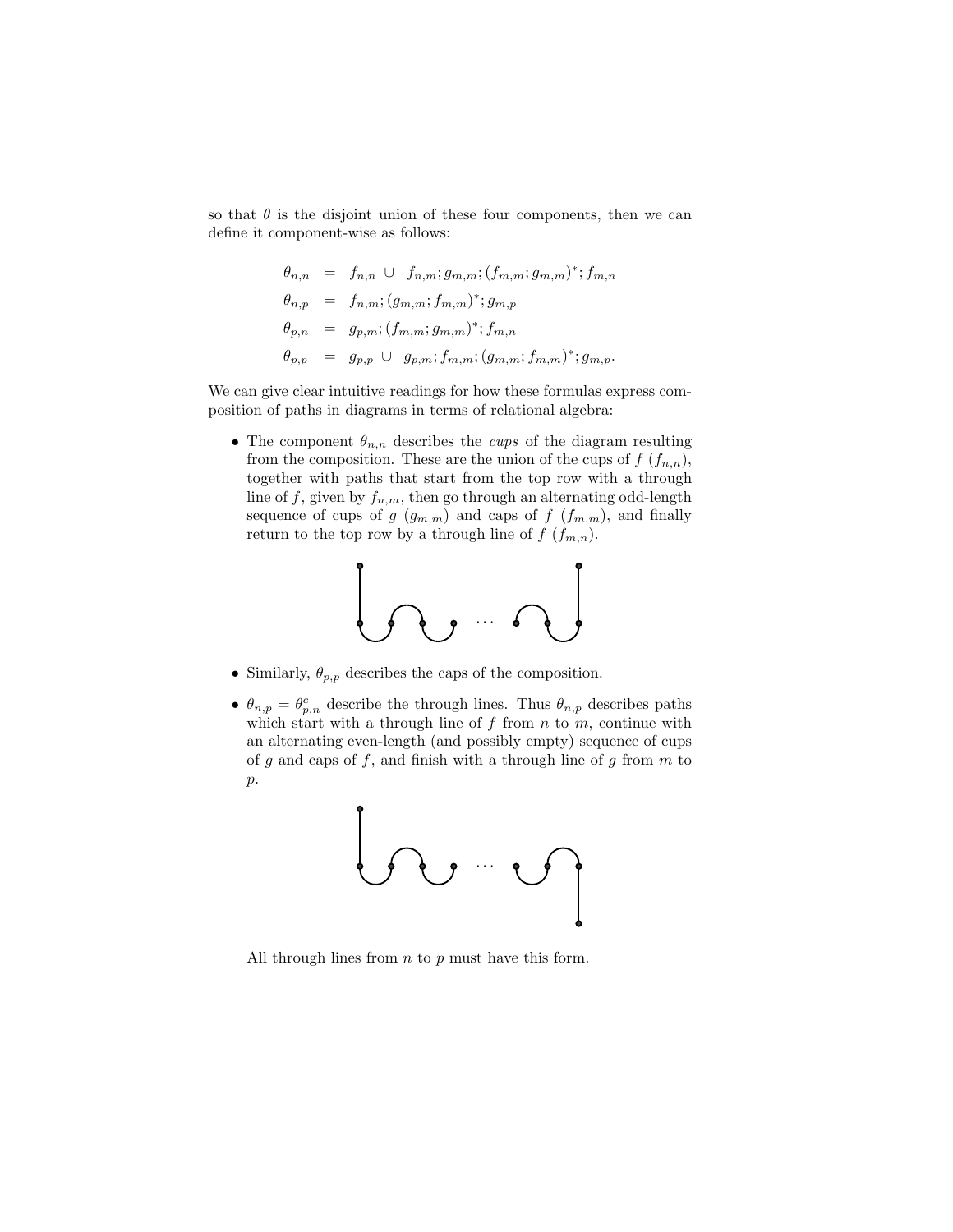This formula corresponds to the interpretation of Cut-Elimination in the Geometry of Interaction interpretation of proofs in Linear Logic (and by extension in related logics and type theories) [23]. A more abstract and general perspective on how this construction arises can be given in the setting of traced monoidal categories [27, 1].

## PROPOSITION 1.8

If f and g are planar, so is  $\theta$ .

We write  $\theta = g \odot f \in \mathcal{P}(n, p)$ 

# 6.4.2 Cycles

Given  $f \in \mathcal{P}(n,m)$ ,  $g \in \mathcal{P}(m,p)$ , we define  $\chi(f,g) := f_{m,m}$ ;  $g_{m,m}$ . Note that  $\chi(f,g)^c = (g_{m,m};f_{m,m})$ , and

$$
\chi(f,g); \chi(f,g)^c \subseteq 1_{[m]}, \qquad \qquad \chi(f,g)^c; \chi(f,g) \subseteq 1_{[m]}.
$$

Thus  $\chi(f, g)$  is a partial bijection. However, in general it is neither an involution, nor fixpoint-free. The cyclic elements of  $\chi(f, g)$  are those elements of  $[m]$  which lie in the intersection



Thus if i is a cyclic element, there is a least  $k > 0$  such that  $\chi(f, g)^k(i) =$ i. The corresponding cycle is

$$
\{i, \, \chi(f,g)(i), \, \ldots, \, \chi(f,g)^{k-1}(i)\}.
$$

Distinct cycles are disjoint. We write  $Z(f, g)$  for the number of distinct cycles of  $\chi(f, g)$ .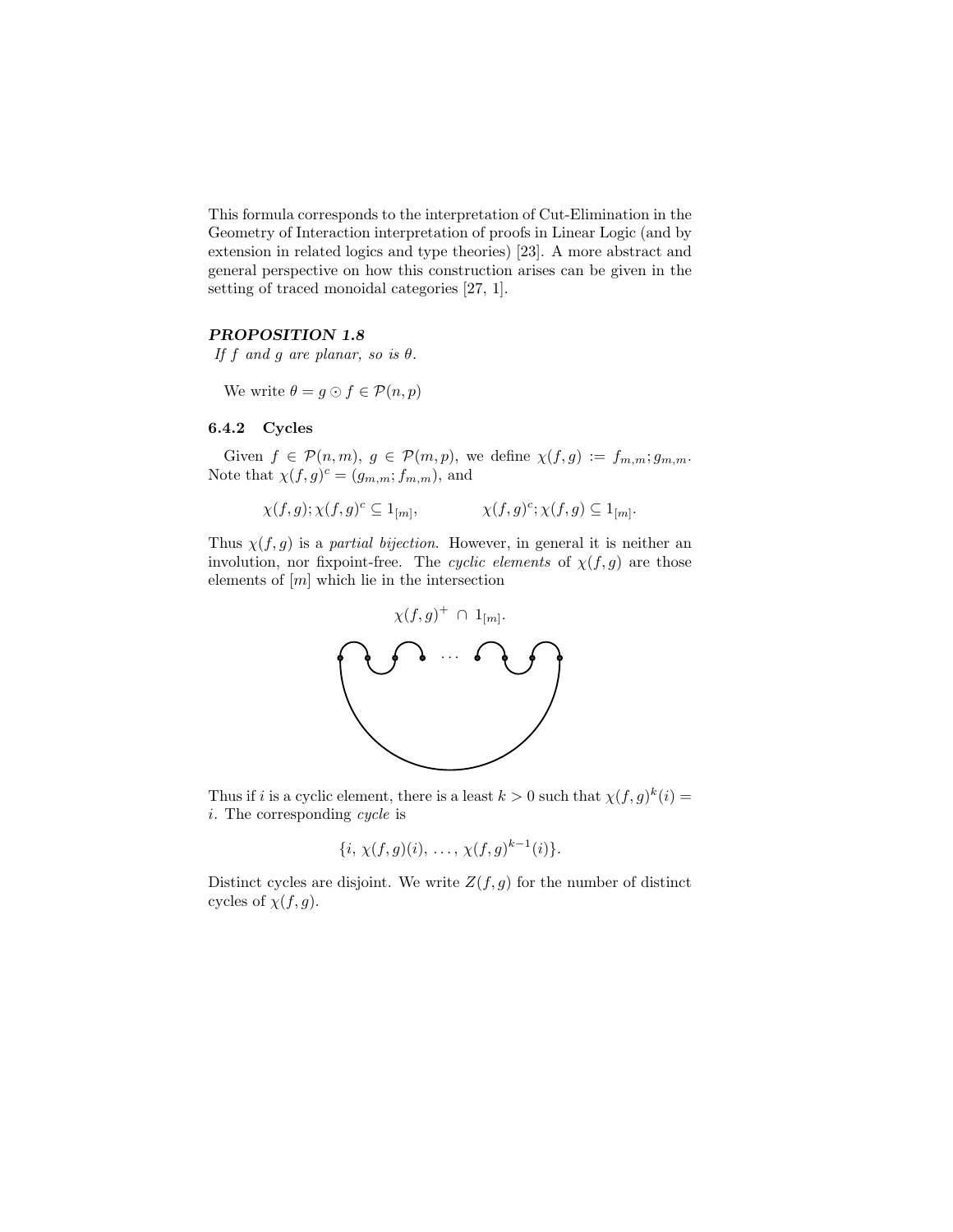#### 6.4.3 Composition and Identities

Finally, we define the composition of morphisms in  $TL$ . Given  $(s, f)$ :  $\mathbf{n} \to \mathbf{m}$  and  $(t, g) : \mathbf{m} \to \mathbf{p}$ :

$$
(t,g)\circ (s,f)=(s+t+Z(f,g),g\odot f).
$$

The identity morphism  $id_n : n \to n$  is defined to be the pair  $(0, \tau_{n,n}),$ where  $\tau_{n,n}$  is the *twist map* on  $[n] + [n]$ ; i.e. the involution  $i \leftrightarrow i'$ . Diagrammatically, this is just



Note that this is *not* the identity map on  $[n] + [n]$  — indeed it is (necessarily) fixpoint free!

#### PROPOSITION 1.9

TL with composition and identities as defined above is a category.

#### 6.4.4 TL as a pivotal category

The monoidal structure of **TL** is straightforward. If  $(k, f) : \mathbf{n} \to \mathbf{m}$ and  $(l, g) : \mathbf{p} \to \mathbf{q}$ , then  $(k+l, f+g) : \mathbf{n} + \mathbf{p} \to \mathbf{m} + \mathbf{q}$ , where  $f + g \in$  $\mathcal{P}(n+p, m+q)$  is the evident disjoint union of the involutions f and g. The unit  $\eta_{\mathbf{n}} : I \to \mathbf{n} + \mathbf{n}$  is given by

$$
i \leftrightarrow i' \quad (1 \le i \le n),
$$

and similarly for the counit. Note that identities, units and counits are all essentially the same maps, but with distinct types, which partition their arguments between inputs and outputs differently.

We describe the dual, adjoint and conjugate of an arrow  $(k, f) : \mathbf{n} \to$ **m**. Let  $\tau_{n,m} : [n] + [m] \stackrel{\cong}{\longrightarrow} [m] + [n]$  be the symmetry isomorphism of the disjoint union, and

$$
\rho_n : [n] \xrightarrow{\cong} [n] :: i \mapsto n - i + 1
$$

be the order-reversal isomorphism. Note that

$$
\tau_{n,m}^{-1} = \tau_{m,n}, \quad \rho_n^{-1} = \rho_n, \quad \tau_{n,m} \circ (\rho_n + \rho_m) = (\rho_m + \rho_n) \circ \tau_{n,m}.
$$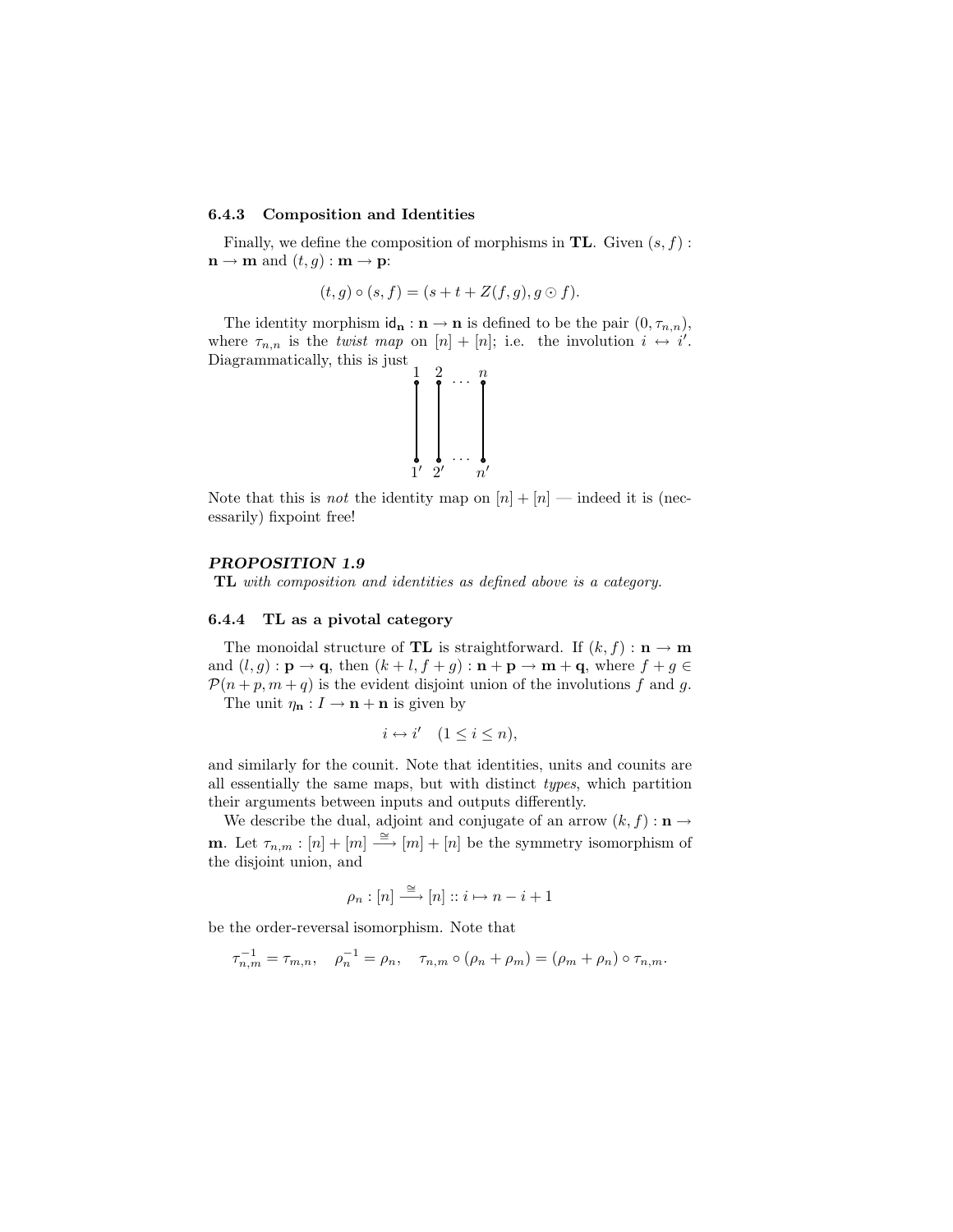Then we have  $(k, f)^{\bullet} = (k, f^{\bullet})$ , where:

$$
f^{\dagger} = \tau_{n.m} \circ f \circ \tau_{n,m}^{-1}
$$
  

$$
f_* = (\rho_n + \rho_m) \circ f \circ (\rho_n + \rho_m)^{-1}
$$
  

$$
f^* = (f^{\dagger})_*
$$
.

# 6.4.5 The Main Result

#### THEOREM 1.1

TL is isomorphic as a strict, pivotal dagger category to D.

As an immediate Corollary of this result and Proposition 1.2, we have:

# THEOREM 1.2

TL is the free strict, pivotal dagger category on one self-dual generator.

This is in the same spirit as the characterizations of free compact and dagger compact categories in [34, 3].

These results can easily be extended to descriptions of the free pivotal dagger category over an arbitrary generating category, leading to *ori*ented Temperley-Lieb algebras with primitive (physical) operations. We refer to [3] for a more detailed presentation (in the symmetric case).

# 7 Planar λ-Calculus

Our aim in this section is to show how a restricted form of  $\lambda$ -calculus can be interpreted in the Temperley-Lieb category, and how  $\beta$ -reduction of  $\lambda$ -terms, which is an important foundational paradigm for computation, is then reflected diagrammatically as geometric simplification, i.e. "yanking lines straight". We can give only a brief indication of what is in fact a rich topic in its own right. See [6, 7, 31] for discussions of related matters.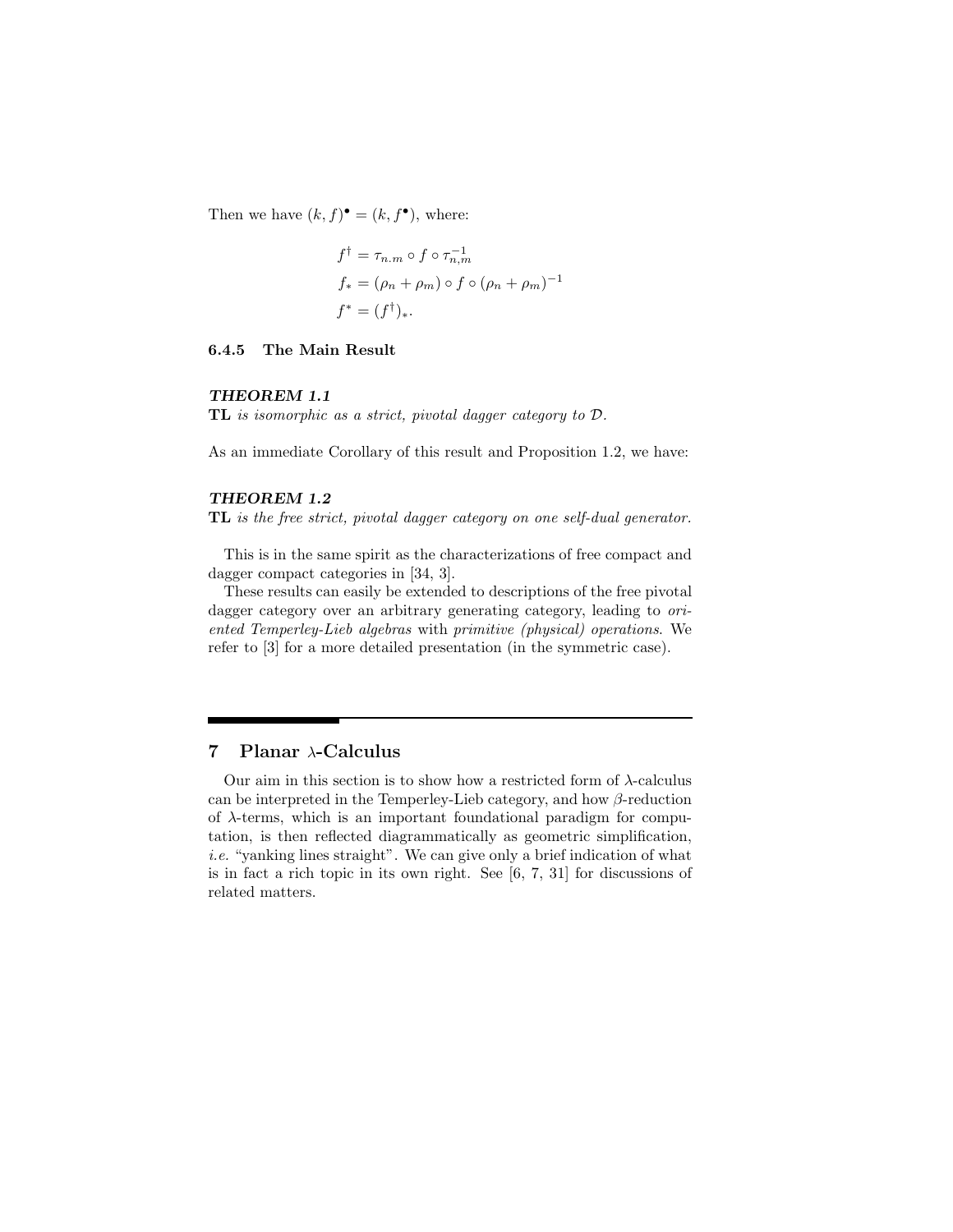# 7.1 The λ-Calculus

We begin with a (very) brief review of the  $\lambda$ -calculus [14, 9], which is an important foundational paradigm in Logic and Computation, and in particular forms the basis for all modern functional programming languages.

The syntax of the  $\lambda$ -calculus is beguilingly simple. Given a set of variables  $x, y, z, \ldots$  we define the set of terms as follows:

$$
t \ ::= \ x \ | \ \underbrace{tu}_{\text{application}} \ | \ \underbrace{\lambda x . t}_{\text{abstraction}}
$$

Notational Convention: We write

$$
t_1t_2\cdots t_k\equiv (\cdots (t_1t_2)\cdots)t_k.
$$

Some examples of terms:

| $\lambda x. x$                             | identity function       |
|--------------------------------------------|-------------------------|
| $\lambda f. \lambda x. fx$                 | application             |
| $\lambda f. \lambda x. f(fx)$              | double application      |
| $\lambda f. \lambda g. \lambda x. g(f(x))$ | composition $q \circ f$ |

The basic equation governing this calculus is  $\beta$ -conversion:

$$
(\lambda x. t)u = t[u/x]
$$

E.g. (assuming some arithmetic operations are given)

$$
(\lambda f. \lambda x. f(fx))(\lambda x. x + 1)0 = (0+1) + 1 = 2.
$$

By orienting this equation, we get a 'dynamics' —  $\beta$ -reduction

$$
(\lambda x. t)u \to t[u/x]
$$

Despite its sparse syntax,  $\lambda$ -calculus is very expressive—it is in fact a universal model of computation, equivalent to Turing machines.

# 7.2 Types

One important way of constraining the  $\lambda$ -calculus is to introduce Types.

Types are there to stop you doing (bad) things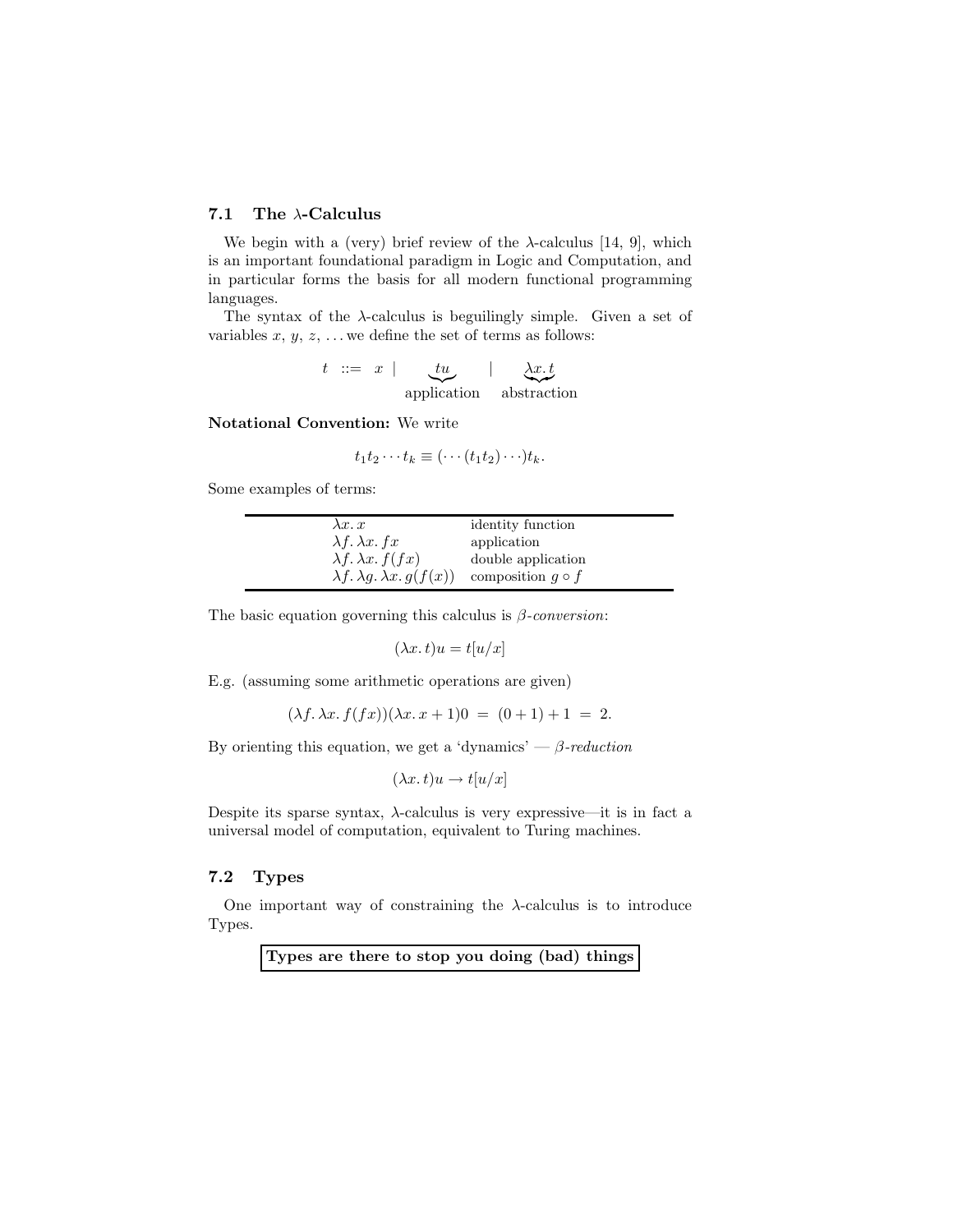Types are in fact one of the most fruitful positive ideas in Computer Science!

We shall introduce a (highly restrictive) type system, such that the typable terms can be interpreted in the Temperley-Lieb category (in fact, in any pivotal category).

Firstly, assuming some set of basic types B, we define a syntax of general types:

$$
T \ ::= \ B \ | \ T \rightarrow T.
$$

Intuitively,  $T \to U$  represents the type of functions which take inputs of type  $T$  to outputs of type  $U$ .

Notational Convention: We write

$$
T_1 \to T_2 \to \cdots T_k \to T_{k+1} \equiv T_1 \to (T_2 \to \cdots (T_k \to T_{k+1}) \cdots).
$$

Examples:

 $A \rightarrow A \rightarrow A$  first-order function type

 $(A \rightarrow A) \rightarrow A$  second-order function type

We now introduce a formal system for deriving typing judgements, of the form:

$$
x_1: T_1, \ldots x_k: T_k \vdash t: T.
$$

Such a judgement asserts that the term  $t$  has type  $T$  under the assumption (or: in the context) that the variable  $x_1$  has type  $T_1, \ldots, x_k$  has type  $T_k$ . All the variables  $x_i$  appearing in the context must be distinct — and in our setting, the order in which the variables appear in the list is significant.

There is one basic form of axiom, for typing variables:

Variable

$$
x:T\vdash x:T
$$

and two inference rules, for typing abstractions and applications respectively:

# Function

$$
\frac{\Gamma, x: U \vdash t: T}{\Gamma \vdash \lambda x. t: U \to T} \qquad \frac{\Gamma \vdash t: U \to T \qquad \Delta \vdash u: U}{\Gamma, \Delta \vdash tu: T}
$$

Note that  $\Gamma$ ,  $\Delta$  represents the concatenation of the lists  $\Gamma$ ,  $\Delta$ . This implies that the variables appearing in  $\Gamma$  and  $\Delta$  are distinct—an important linearity constraint in the sense of Linear Logic [22].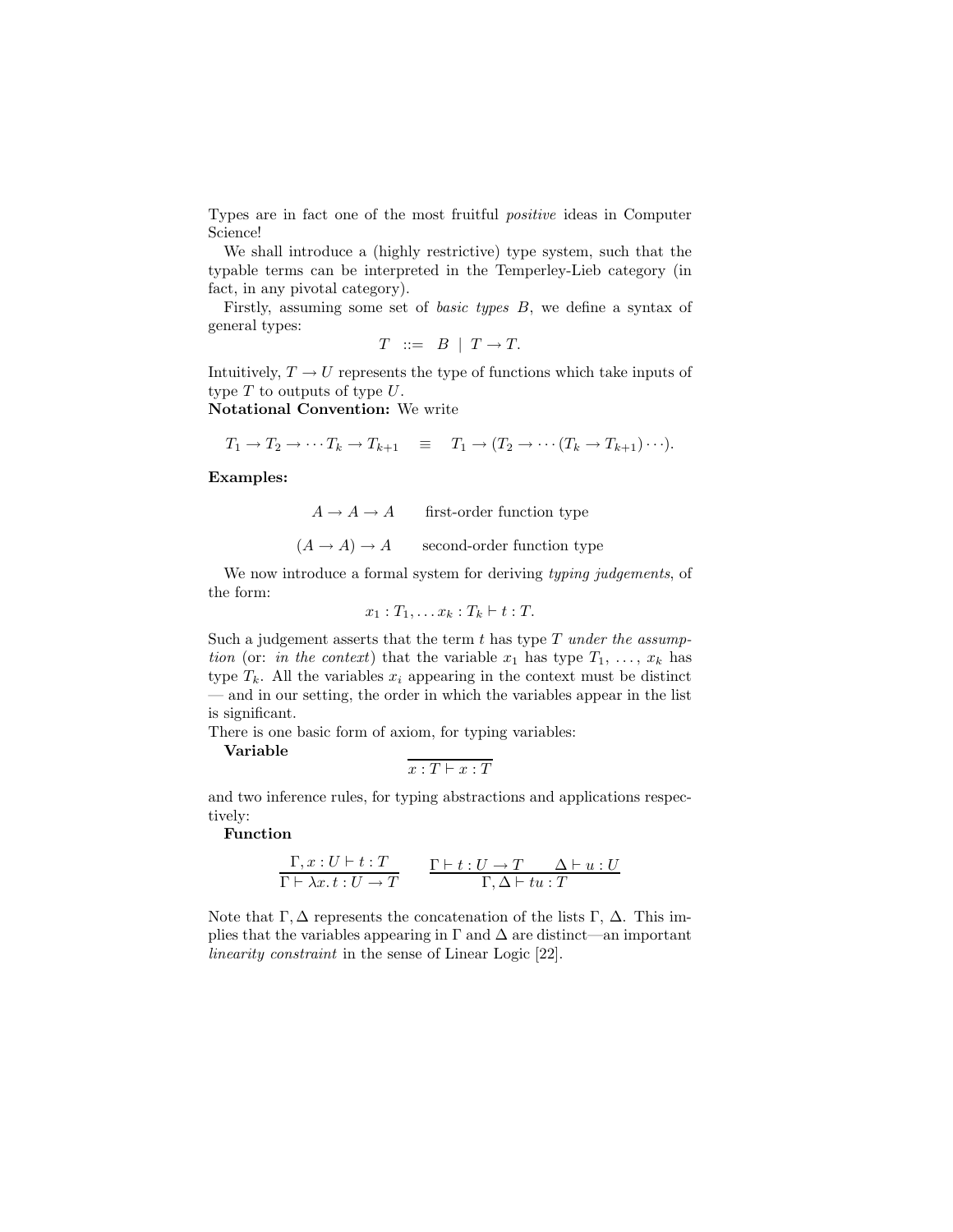# 7.3 Interpretation in Pivotal Categories

We now show how terms typable in our system can be interpreted in a pivotal category  $C$ . We assume firstly that the basic types  $B$  have been interpreted as objects  $[[B]]$  of C. We then extend this to general types by:

$$
[\![T \to U]\!] = [\![U]\!] \otimes [\![T]\!]^*.
$$

Now we show how, for each typing judgement  $\Gamma \vdash t : T$ , to assign an arrow

$$
[\![ \Gamma ]\!] \longrightarrow [\![ T ]\!],
$$

where if  $\Gamma = x_1 : T_1, \ldots x_k : T_k$ ,

$$
[\![\Gamma]\!] = [\![T_1]\!] \otimes \cdots \otimes [\![T_k]\!].
$$

This assignment is defined by induction on the derivation of the typing judgement in the formal system.

Variable

$$
\overline{x: T \vdash x : T}
$$
\n
$$
1_{\llbracket T \rrbracket} : \llbracket T \rrbracket \longrightarrow \llbracket T \rrbracket
$$

# Abstraction

To interpret  $\lambda$ -abstraction, we use the adjunction

$$
\Lambda_{r}: \mathcal{C}(A \otimes B, C) \simeq \mathcal{C}(A, C \otimes B^{*})
$$

$$
\Lambda_{r}(f) = A \xrightarrow{1_{A} \otimes \eta_{B^{*}}} A \otimes B \otimes B^{*} \xrightarrow{f \otimes 1_{B^{*}}} C \otimes B^{*}
$$

We can then define:

$$
\dfrac{\Gamma, x: U \vdash t: T}{\Gamma \vdash \lambda x: U. t: U \to T} \qquad \qquad \dfrac{\llbracket t \rrbracket: \llbracket \Gamma \rrbracket \otimes \llbracket U \rrbracket \longrightarrow \llbracket T \rrbracket}{\Lambda_{\mathsf{r}}(\llbracket t \rrbracket): \llbracket \Gamma \rrbracket \longrightarrow \llbracket T \rrbracket \otimes \llbracket U \rrbracket^*}
$$

#### Application

We use the following operation of *right application*:

$$
\mathsf{RApp} : \mathcal{C}(C, B \otimes A^*) \times \mathcal{C}(D, A) \longrightarrow \mathcal{C}(C \otimes D, B)
$$

$$
\mathsf{RApp}(f,g) = C \otimes D \xrightarrow{f \otimes g} B \otimes A^* \otimes A \xrightarrow{1_B \otimes \epsilon_{B^*}} B.
$$

We can then define:

$$
\frac{\Gamma\vdash t:U\to T\qquad \Delta\vdash u:U}{\Gamma,\Delta\vdash tu:T} \qquad \frac{[\![t]\!]\,:\,[\![\Gamma]\!]\longrightarrow [\![T]\!]\otimes [\![U]\!]^*\qquad [\![u]\!]\,:\,[\![\Delta]\!]\longrightarrow [\![U]\!]\qquad \qquad \\ \text{RApp}([\![t]\!], [\![u]\!]) : [\![\Gamma]\!]\otimes [\![\Delta]\!]\longrightarrow [\![T]\!]
$$

It can be proved that this interpretation is sound for  $\beta$ -conversion, i.e.

$$
[\![ (\lambda x. t)u]\!] = [\![ t[u/x]\!] ]
$$

in any pivotal category.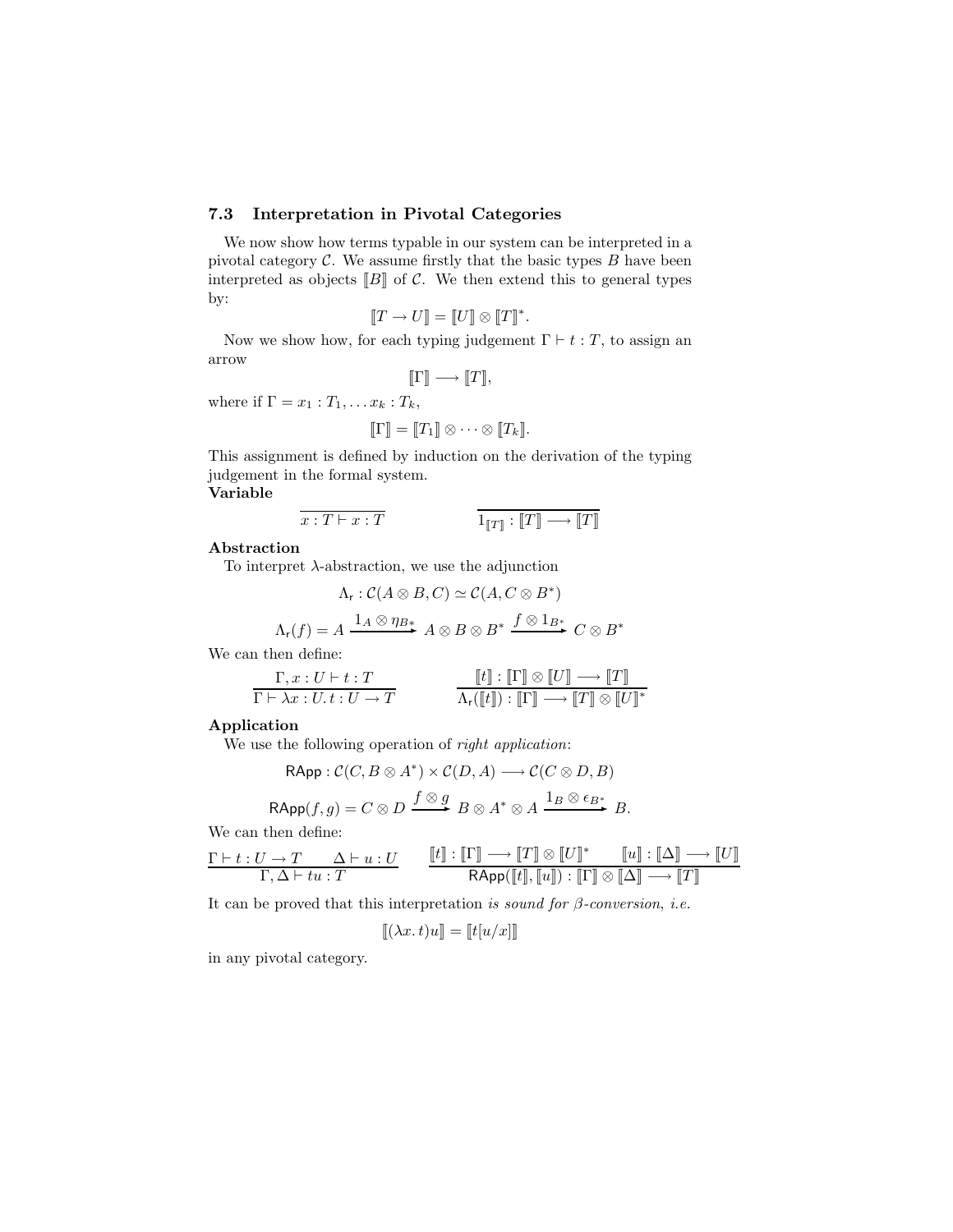# 7.4 An Example

We now discuss an example to show how all this works diagrammatically in TL. We shall consider the bracketing combinator

$$
\mathbf{B} \equiv \lambda x. \lambda y. \lambda z. x(yz).
$$

This is characterized by the equation

$$
\mathbf{B}abc = a(bc).
$$

Firstly, we derive a typing judgement for this term:

$$
x : B \to C \vdash x : B \to C
$$
  
\n
$$
y : A \to B \vdash y : A \to B \qquad z : A \vdash z : A
$$
  
\n
$$
x : B \to C, y : A \to B, z : A \vdash x(yz) : C
$$
  
\n
$$
x : B \to C, y : A \to B \vdash \lambda z. x(yz) : A \to C
$$
  
\n
$$
x : B \to C \vdash \lambda y. \lambda z. x(yz) : (A \to B) \to (A \to C)
$$
  
\n
$$
\vdash \lambda x. \lambda y. \lambda z. x(yz) : (B \to C) \to (A \to B) \to (A \to C)
$$

Now we take  $A = B = C = 1$  in TL. The interpretation of the open term

$$
x:B \to C, y:A \to B, z:A \vdash x(yz):C
$$

is as follows:

$$
\left(\bigcup_{\substack{a \in \mathbb{Z}^+\\ \vdots \\ a \in \mathbb{Z}^+}} \sum_{\substack{y \in \mathbb{Z}^+\\ \vdots \\ y \in \mathbb{Z}^+}} \sum_{\substack{z \in \mathbb{Z}^+\\ \vdots \\ z \in \mathbb{Z}^+}} \sum_{\substack{z \in \mathbb{Z}^+\\ \vdots \\ x \in \mathbb{Z}^+}} \sum_{\substack{z \in \mathbb{Z}^+\\ \vdots \\ z \in \mathbb{Z}^+}} \sum_{\substack{z \in \mathbb{Z}^+\\ \vdots \\ z \in \mathbb{Z}^+}} \sum_{\substack{z \in \mathbb{Z}^+\\ \vdots \\ z \in \mathbb{Z}^+}} \sum_{\substack{z \in \mathbb{Z}^+\\ \vdots \\ z \in \mathbb{Z}^+}} \sum_{\substack{z \in \mathbb{Z}^+\\ \vdots \\ z \in \mathbb{Z}^+}} \sum_{\substack{z \in \mathbb{Z}^+\\ \vdots \\ z \in \mathbb{Z}^+}} \sum_{\substack{z \in \mathbb{Z}^+\\ \vdots \\ z \in \mathbb{Z}^+}} \sum_{\substack{z \in \mathbb{Z}^+\\ \vdots \\ z \in \mathbb{Z}^+}} \sum_{\substack{z \in \mathbb{Z}^+\\ \vdots \\ z \in \mathbb{Z}^+}} \sum_{\substack{z \in \mathbb{Z}^+\\ \vdots \\ z \in \mathbb{Z}^+}} \sum_{\substack{z \in \mathbb{Z}^+\\ \vdots \\ z \in \mathbb{Z}^+}} \sum_{\substack{z \in \mathbb{Z}^+\\ \vdots \\ z \in \mathbb{Z}^+}} \sum_{\substack{z \in \mathbb{Z}^+\\ \vdots \\ z \in \mathbb{Z}^+}} \sum_{\substack{z \in \mathbb{Z}^+\\ \vdots \\ z \in \mathbb{Z}^+}} \sum_{\substack{z \in \mathbb{Z}^+\\ \vdots \\ z \in \mathbb{Z}^+}} \sum_{\substack{z \in \mathbb{Z}^+\\ \vdots \\ z \in \mathbb{Z}^+}} \sum_{\substack{z \in \mathbb{Z}^+\\ \vdots \\ z \in \mathbb{Z}^+}} \sum_{\substack{z \in \mathbb{Z}^+\\ \vdots
$$

Here  $x^+$  is the output of x, and  $x^-$  the input, and similarly for y. The output of the whole expression is o. When we abstract the variables, we obtain the following caps-only diagram:



Now we consider an application Babc: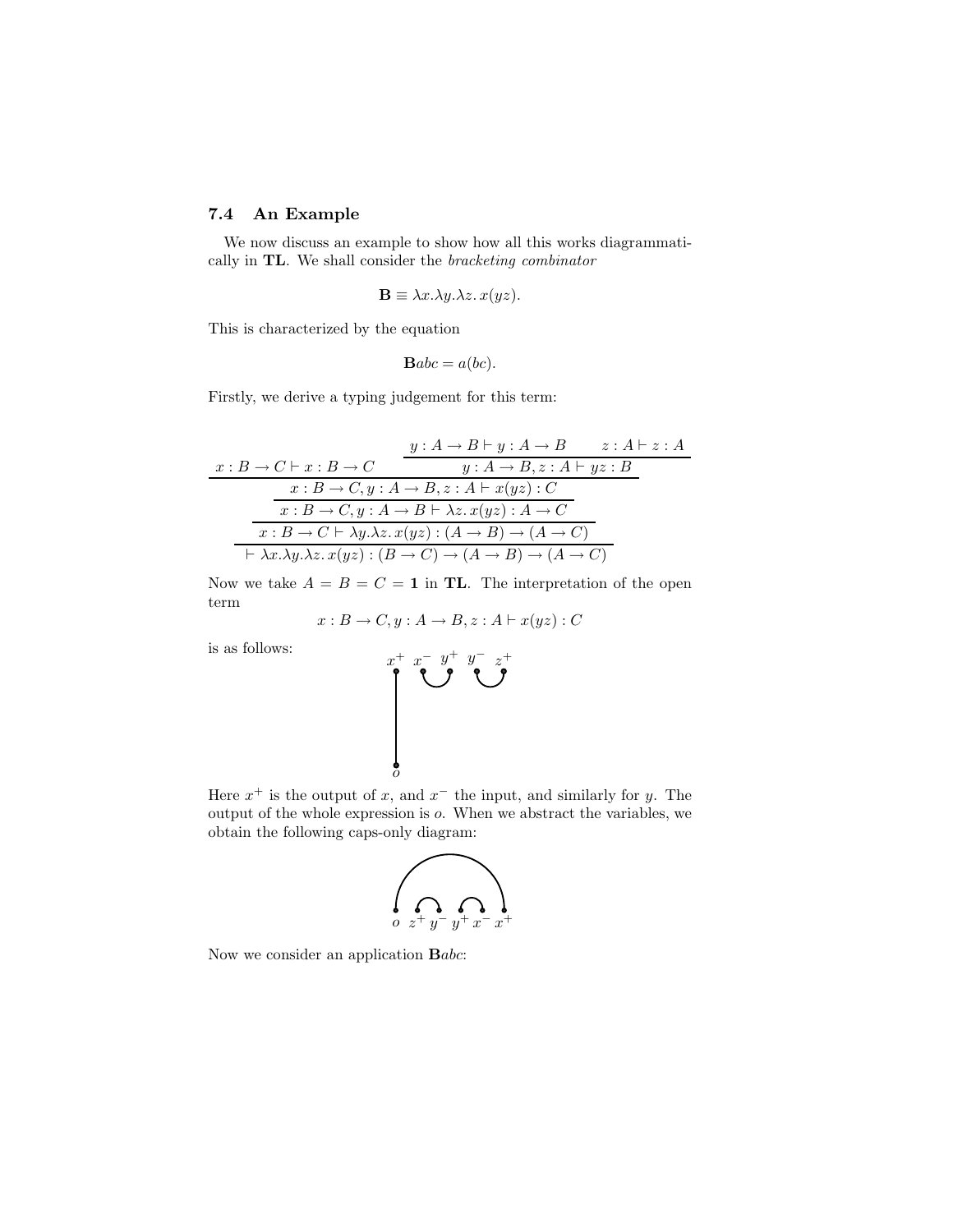

#### 7.5 Discussion

The typed  $\lambda$ -calculus we have used here is in fact a fragment of the Lambek calculus [36], a basic non-commutative logic and  $\lambda$ -calculus, which has found extensive applications in computational linguistics [13, 38]. The Lambek calculus can be interpreted in any monoidal biclosed category, and has notions of left abstraction and application, as well as the right-handed versions we have described here. Pivotal categories have stronger properties than monoidal biclosure; for example, duality and adjoints allow the left- and right-handed versions of abstraction and application to be defined in terms of each other. Moreover, the duality means that the corresponding logic has a classical format, with an involutive negation. Thus there is much more to this topic than we have had the time to discuss here. We merely hope to have given an impression of how the geometric ideas expressed in the Temperley-Lieb category have natural connections to a central topic in Logic and Computation.

# 8 Further Directions

We hope to have given an indication of the rich and suggestive connections which exist between ideas stemming from knot theory, topology and mathematical physics, on the one hand, and logic and computation on the other, with the Temperley-Lieb category serving as an intuitive and compelling meeting point. We hope that further investigation will uncover deeper links and interplays, leading to new insights in both directions.

We conclude with a few specific directions for future work: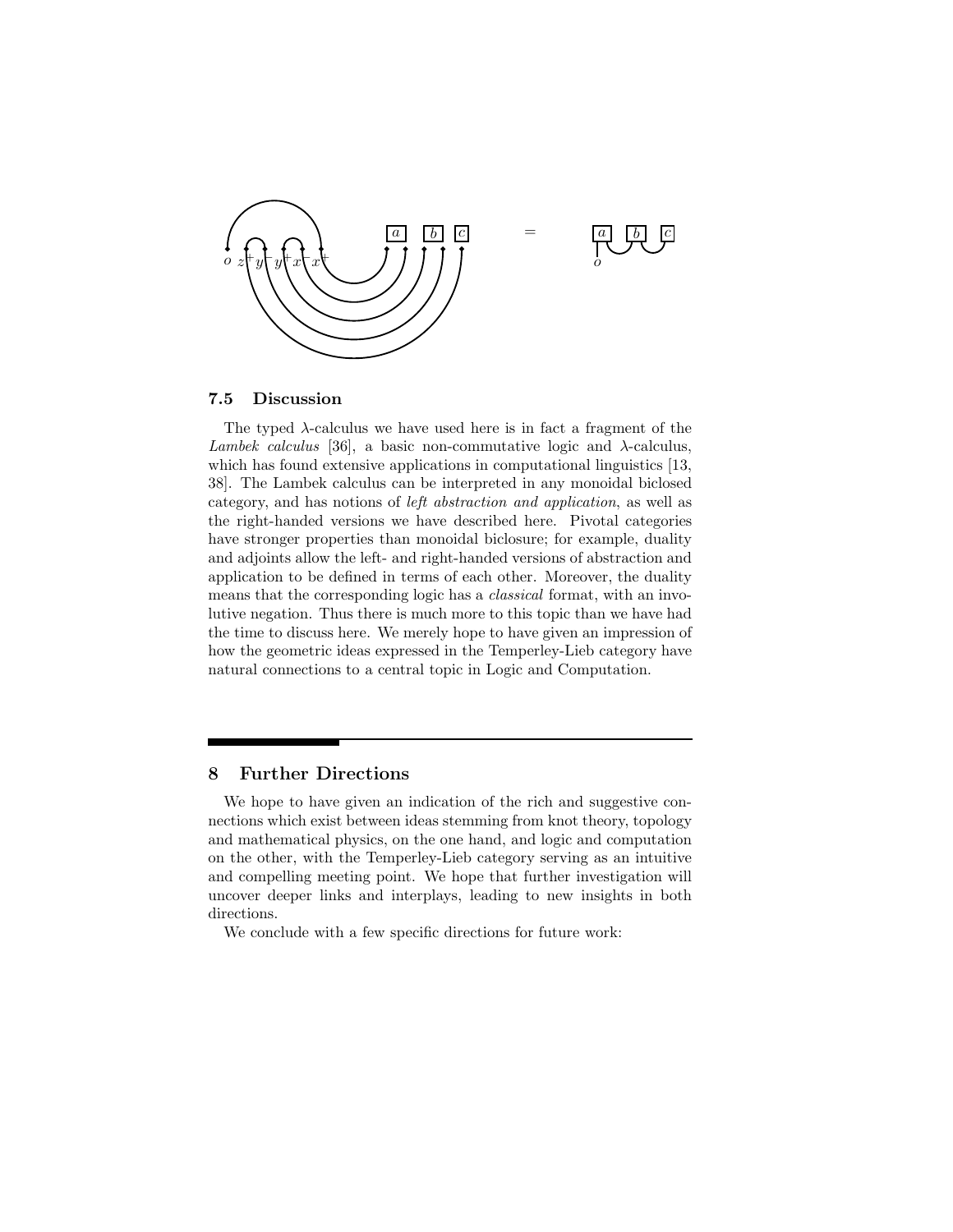- The symmetric case, where we drop the planarity constraint, is also interesting. The algebraic object corresponding to the Temperley-Lieb algebra in this case is the *Brauer algebra* [12], important in the representation theory of the Orthogonal group (Schur-Weyl duality). Indeed, there are now a family of various kinds of diagram algebras: partition algebras, rook algebras etc., arising in quantum statistical mechanics, and studied in Representation Theory [25].
- The categorical perspective suggests *oriented* versions of the Temperley-Lieb algebra and related structures, where we no longer have  $A =$ A<sup>∗</sup> . This is also natural from the point of view of Quantum Mechanics, where this non-trivial duality on objects distinguishes complex from real Hilbert spaces.
- We can ask how expressive planar Geometry of Interaction is; and what rôle may be played by braiding or other geometric information.
- Again, it would be interesting to understand the scope and limits of planar Quantum Mechanics and Quantum information processing.

# References

- [1] S. Abramsky. Retracing some paths in process algebra. In U. Montanari and V. Sassone, editors, Proceedings of CONCUR '96, volume 1119 of Springer Lecture Notes in Computer Science, pages 1–17. Springer-Verlag, 1996.
- [2] S. Abramsky. High-level methods for quantum computation and information. In Proceedings of the 19th Annual IEEE Symposium on Logic in Computer Science, pages 410–414. IEEE Computer Science Press, 2004.
- [3] S. Abramsky. Abstract scalars, loops, and free traced and strongly compact closed categories. In J. Fiadeiro, editor, Proceedings of CALCO 2005, volume 3629 of Springer Lecture Notes in Computer Science, pages 1–31. Springer-Verlag, 2005.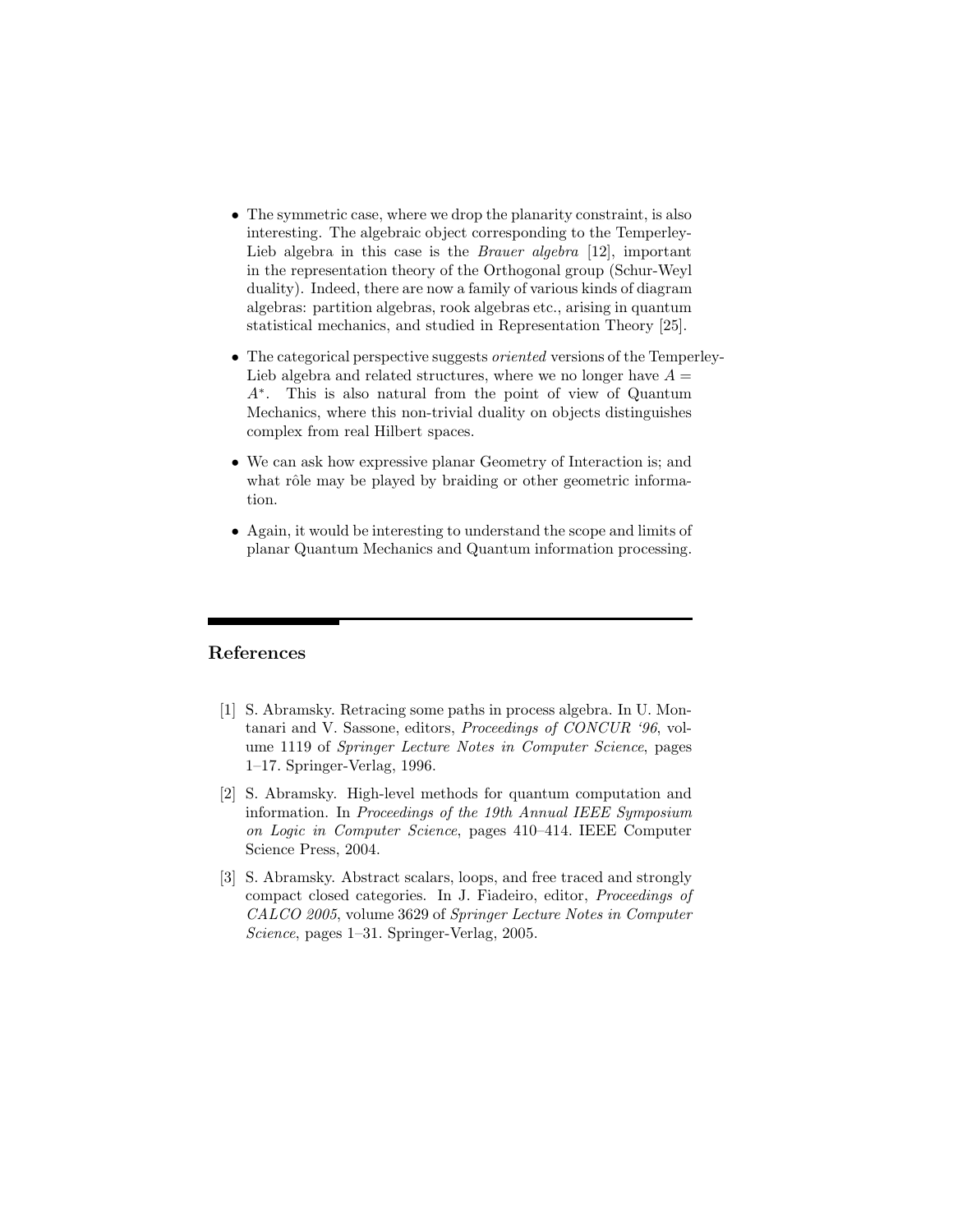- [4] S. Abramsky and B. Coecke. A categorical semantics of quantum protocols. In Proceedings of the 19th Annual IEEE Symposium on Logic in Computer Science, pages 415–425. IEEE Computer Science Press. quant-ph/0402130, 2004.
- [5] S. Abramsky and B. Coecke. Abstract physical traces. Theory and Applications of Categories, 14:111–124, 2005.
- [6] S. Abramsky and R. W. Duncan. A categorical quantum logic. Mathematical Structures in Computer Science, 16:469–489, 2006.
- [7] S. Abramsky, E. Haghverdi, and P. J. Scott. Geometry of interaction and linear combinatory algebras. Mathematical Structures in Computer Science, 12:625–665, 2002.
- [8] S. Abramsky and R. Jagadeesan. New foundations for the geometry of interaction. Information and Computation, 111:53–119, 1994.
- [9] H. P. Barendregt. The Lambda Calculus, volume 103 of Studies in Logic. North-Holland, 1984.
- [10] C. H. Bennet, G. Brassard, C. Crépeau, R. Jozsa, A. Peres, and W. K. Wooters. Teleporting an unknown quantum state via dual classical and Einstein-Podolsky-Rosen channels. Physical Review Letters, 70:1895–1899, 1993.
- [11] G. Birkhoff and J. von Neumann. The logic of quantum mechanics. Annals of Mathematics, 37:823–843, 1936.
- [12] R. Brauer. On algebras which are connected with the semisimple continuous groups. Ann. Math., 38:854–872, 1937.
- [13] W. Buszkowski. Mathematical linguistics and proof theory. In J. van Benthem and A. ter Meulen, editors, Handbook of Logic and Language, chapter 12, pages 683–736. Elsevier, 1997.
- [14] A. Church. *The Calculi of Lambda Conversion*. Princeton University Press, 1941.
- [15] B. Coecke. De-linearizing linearity: projective quantum axiomatics from strong compact closure. Electronic Notes in Theoretical Computer Science, 2006. To appear.
- [16] B. Coecke and E. O. Paquette. Generalized measurements and Naimark's theorem without sums. To appear in Fourth Workshop on Quantum Programming Languages, 2006.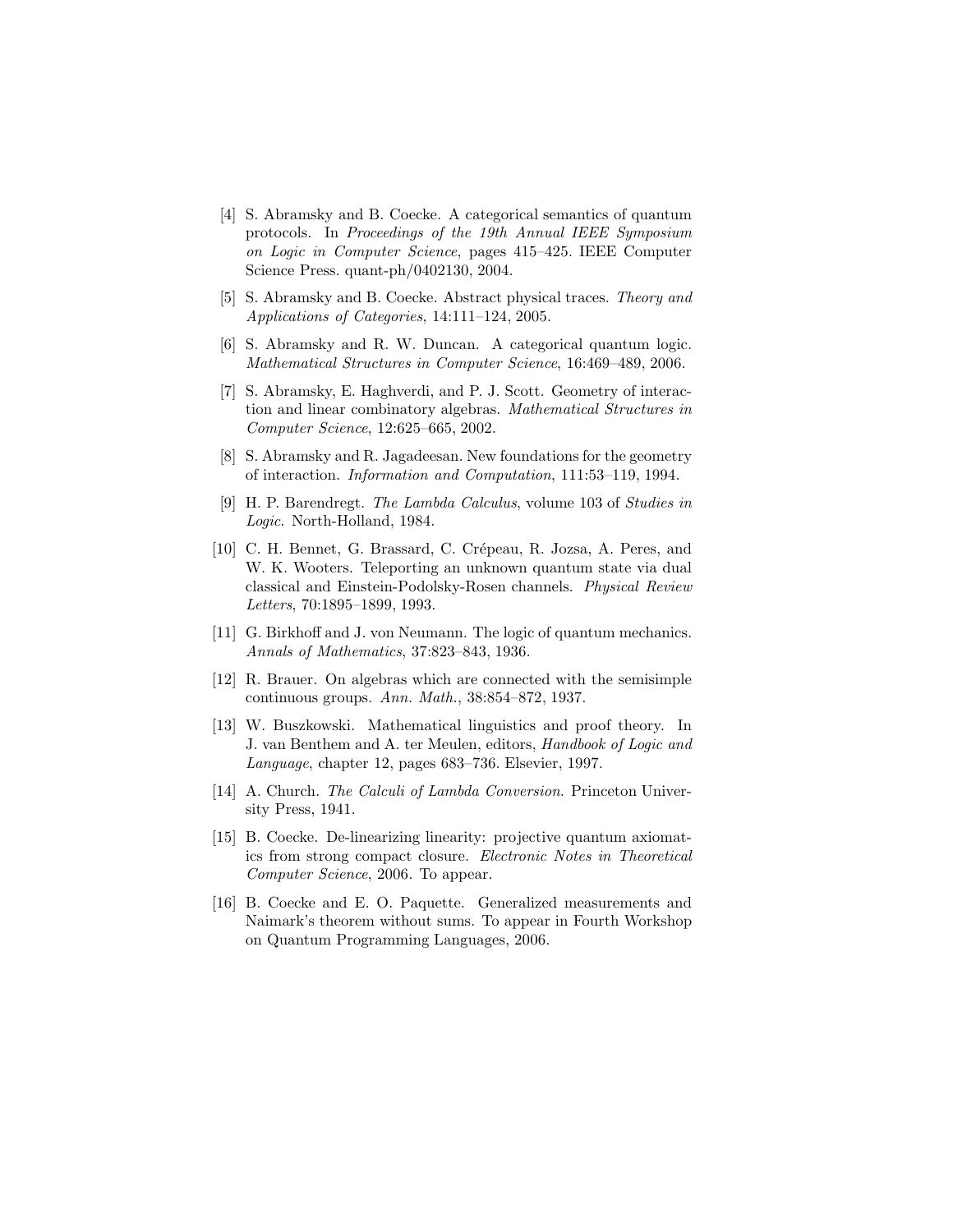- [17] B. Coecke and D. Pavlovic. Quantum measurements without sums. In G. Chen, L. Kauffman, and S. Lamonaco, editors, *Mathematics* of Quantum Computing and Technology. Taylor and Francis, 2006. To appear.
- [18] J. Diestel. Graph Theory. Springer-Verlag, 1997.
- [19] P. A. M. Dirac. The Principles of Quantum Mechanics (third edition). Oxford University Press, 1947.
- [20] K. Dosen and Z. Petric. Self-adjunctions and matrices. Journal of Pure and Applied Algebra, 184:7–39, 2003.
- [21] P. Freyd and D. Yetter. Braided compact closed categories with applications to low-dimensional topology. Advances in Mathematics, 77:156–182, 1989.
- [22] J.-Y. Girard. Linear Logic. Theoretical Computer Science, 50(1):1– 102, 1987.
- [23] J.-Y. Girard. Geometry of Interaction I: Interpretation of System F. In R. Ferro, editor, Logic Colloquium '88, pages 221–260. North-Holland, 1989.
- [24] D. Gottesman and I. L. Chuang. Quantum teleportation is a universal computational primitive. Nature, 402:390–393, 1999.
- [25] T. Halvorson and A. Ram. Partition algebras. European J. of Combinatorics, 26(1):869–921, 2005.
- [26] V. F. R. Jones. A polynomial invariant for links via von Neumann algebras. Bulletin of the Amer. Math. Soc., 129:103–112, 1985.
- [27] A. Joyal, R. Street, and D. Verity. Traced monoidal categories. Mathematical Proceedings of the Cambridge Philosophical Society, 119:447–468, 1996.
- [28] C. Kassel. Quantum Groups. Springer, 1995.
- [29] L. H. Kauffman. An invariant of regular isotopy. Trans. Amer. Math. Soc., 318(2):417–471, 1990.
- [30] L. H. Kauffman. Knots in Physics. World Scientific Press, 1994.
- [31] L. H. Kauffman. Knot Logic. In L. H. Kauffman, editor, Knots and Applications, pages 1–110. World Scientific Press, 1995.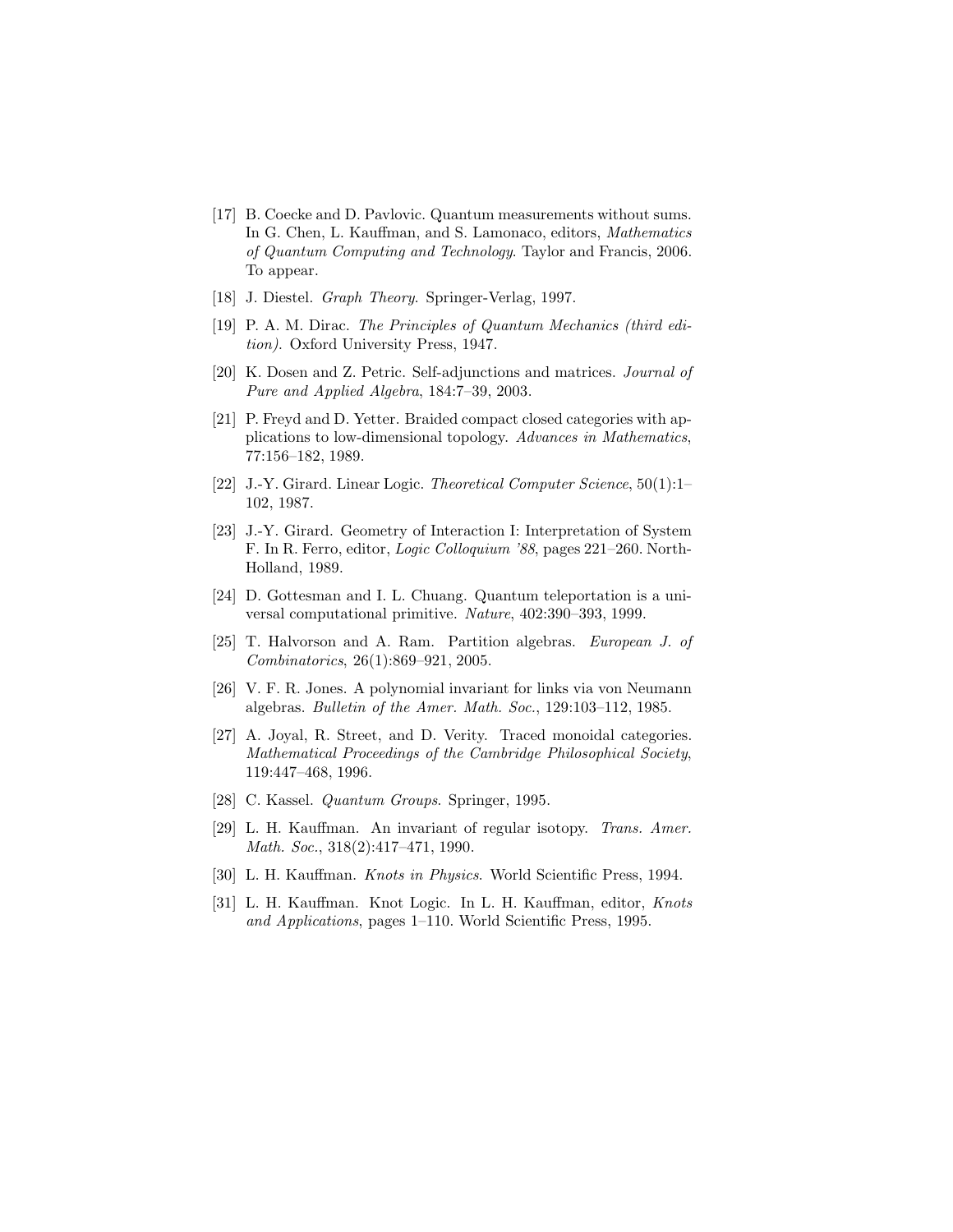- [32] L. H. Kauffman. Biologic II. In N. Tongring and R. C. Penner, editors, Woods Hole Mathematics, pages 94–132. World Scientific Press, 2004.
- [33] L. H. Kauffman. Knot diagrammatics. In W. W. Menasco and M. Thistlethwaite, editors, Handbook of Knot Theory. Elsevier, 2005.
- [34] G. M. Kelly and M. L. Laplaza. Coherence for compact closed categories. Journal of Pure and Applied Algebra, 19:193–213, 1980.
- [35] M. Laforest, R. Laflamme, and J. Baugh. Time-reversal formalism applied to maximal bipartite entanglement: Theoretical and experimental exploration. quant-ph/0510048. Unpublished.
- [36] J. Lambek. The mathematics of sentence structure. Amer. Math. Monthly, 65:154–170, 1958.
- [37] R. Milner. Fully abstract models of typed lambda-calculus. Theoretical Computer Science, 4:1–22, 1977.
- [38] M. Moortgat. Categorial type logic. In J. van Benthem and A. ter Meulen, editors, Handbook of Logic and Language, chapter 2, pages 93–177. Elsevier, 1997.
- [39] R. Raussendorf and H.-J. Briegel. A one-way quantum computer. Physical Review Letters, 86:5188, 2001.
- [40] R. Raussendorf, D. Browne, and H.-J. Briegel. Measurementbased quantum computation on cluster states. Physical Review A, 68:022312, 2003.
- [41] M. Rédei. Why John von Neumann did not like the Hilbert space formalism of quantum mechanics (and what he liked instead). Studies in History and Philosophy of Modern Physics, 27:493–510, 1997.
- [42] P. Selinger. Dagger compact closed categories and completely positive maps. Electronic Notes in Theoretical Computer Science, 2006. To appear.
- [43] H. N. V. Temperley and E. H. Lieb. Relations between the 'percolation' and 'coloring' problem and other graph-theoretical problems associated with regular planar lattices: some exact results for the 'percolation' problem. Proc. Roy. Soc. Lond. A, 322:251–280, 1971.